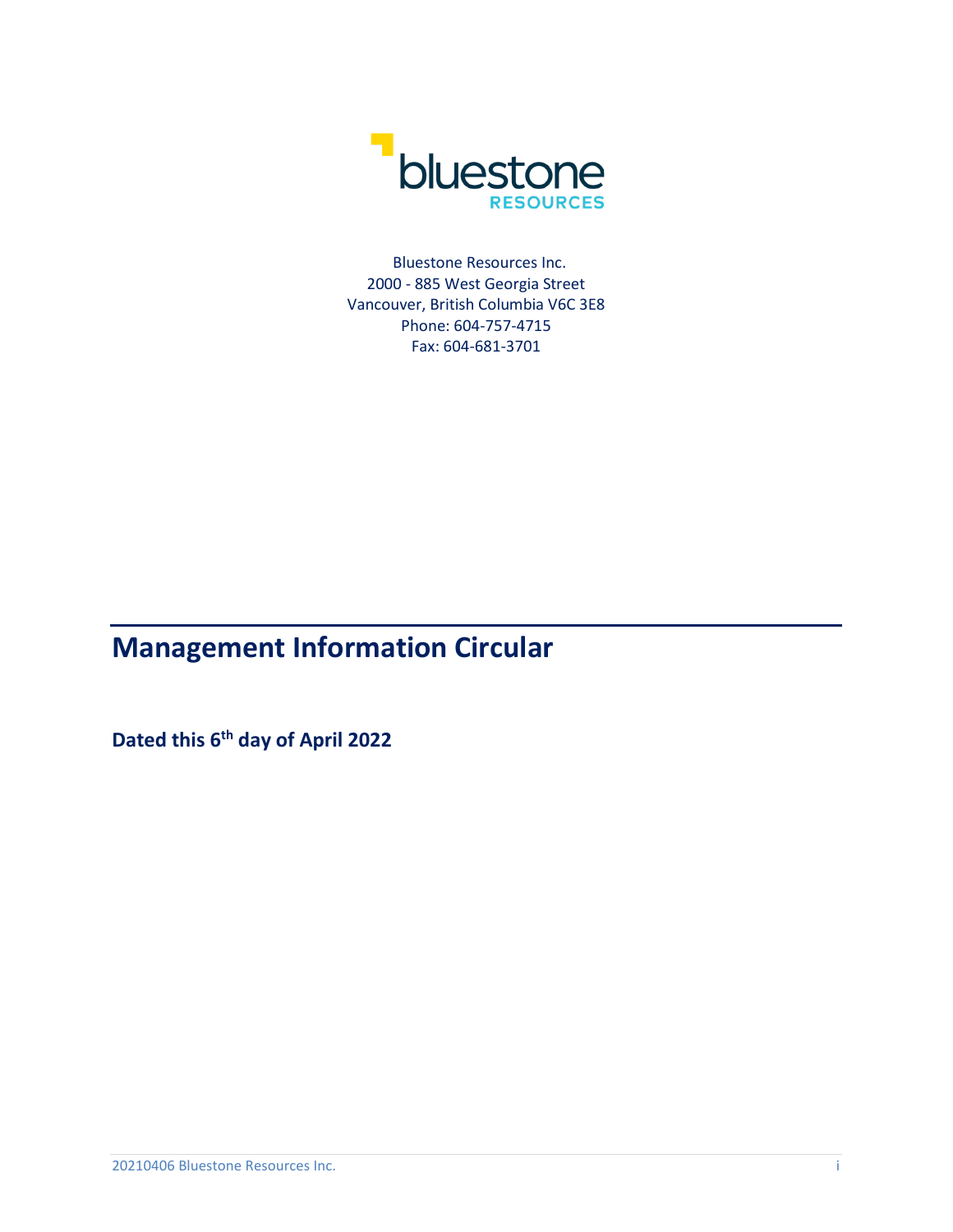

# **Who We Are**

Bluestone Resources is a mineral exploration and development company that is focused on advancing its 100%-owned Cerro Blanco Gold and Mita Geothermal projects located in Guatemala. For further details on the Cerro Blanco Gold project economics, please refer to the Company's Cerro Blanco Feasibility Study which is available at [www.sedar.com.](http://www.sedar.com/) The Company trades under the symbol "BSR" on the TSX Venture Exchange and "BBSRF" on the OTCQB.

# **Table of Contents**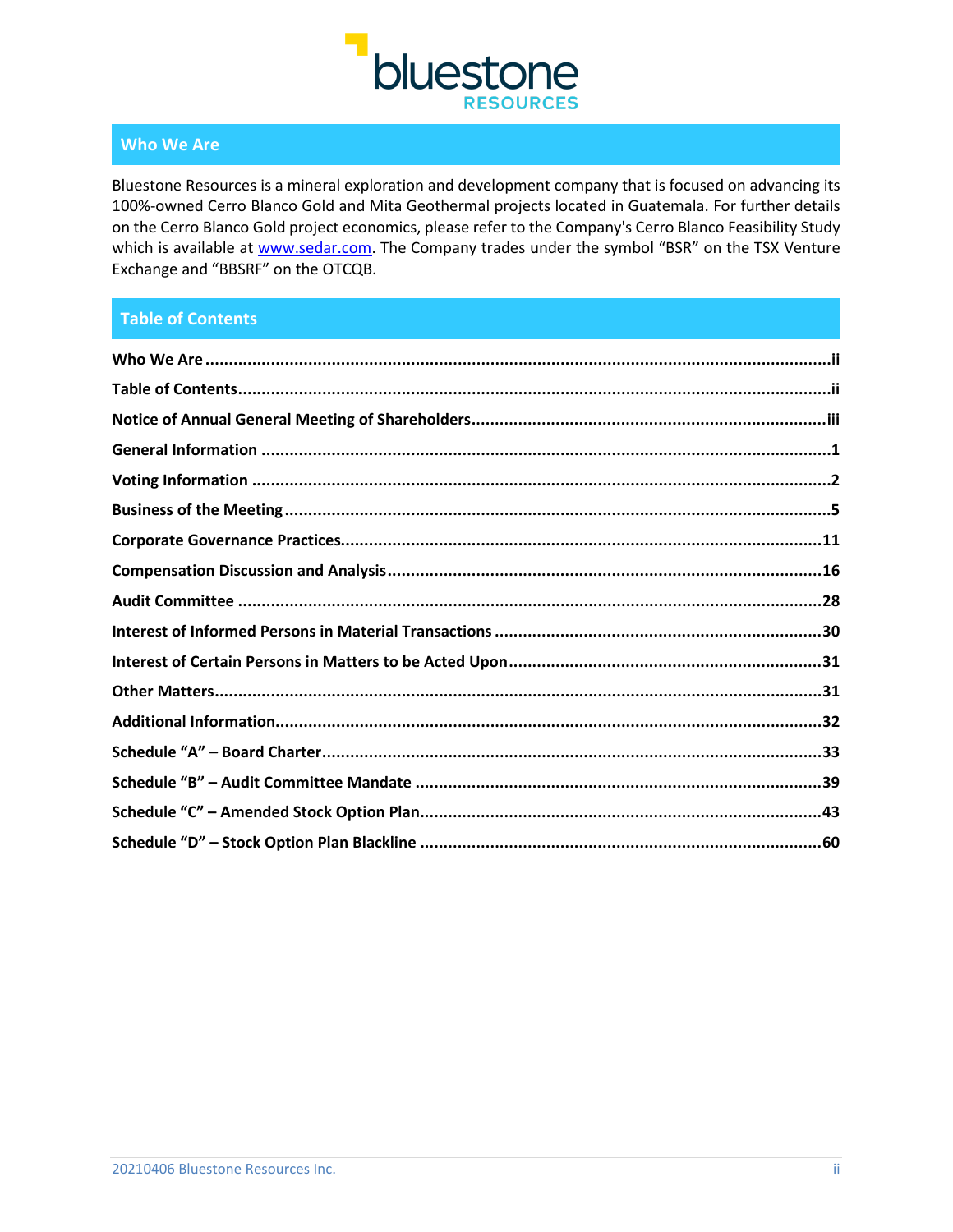

# **Notice of Annual General Meeting of Shareholders**

**NOTICE IS HEREBY GIVEN** that the annual general meeting (the "**Meeting**") of the shareholders of Bluestone Resources Inc. (the "**Company**" or "**Bluestone**") will be held at **9:00 a.m. (Pacific Time) on Wednesday, May 18, 2022,** at Suite 2000, 885 West Georgia Street, Vancouver, British Columbia.

## **The purpose of the Meeting will be to:**

- 1. receive and consider the audited annual consolidated financial statements of the Company for the fiscal period ended December 31, 2021, with the report of the auditors therein;
- 2. elect six directors and fix their terms of office;
- 3. appoint PricewaterhouseCoopers LLP as auditors of the Company for the ensuing year and authorize the directors to fix their remuneration;
- 4. consider and, if thought fit, pass an ordinary resolution of disinterested shareholders to ratify, confirm, and approve the Company's amended Stock Option Plan as described in the Information Circular; and
- 5. transact any other business as may properly come before the Meeting or any adjournments thereof.

You have the right to vote your shares if you were a Bluestone shareholder on April 6, 2022, the record date for the Meeting which was fixed by resolution of the Board of Directors of the Company.

# **Impact of COVID-19**

The Company is carefully monitoring the public health recommendations and orders related to the COVID-19 pandemic and our first priority is the health and safety of our communities, shareholders, employees, and other stakeholders. To mitigate risk and to comply with all recommendations, orders, safety measures and protocols related to COVID-19, shareholders are encouraged to vote their proxy by mail, internet, or telephone and to listen to the live Meeting via conference call using the dial-in number below. Please see information in the Information Circular on how to vote. To be valid, your proxy must be received by Computershare, the Company's transfer agent, no later than 9:00 a.m. (Pacific Time) on May 16, 2022, or not later than 48 hours before the time of any adjourned Meeting (excluding Saturdays, Sundays, and holidays). The Chair of the Meeting has the discretion to accept late proxies. The Company is providing the dial-in number to the Meeting so that shareholders or proxyholders can listen to the live Meeting. Shareholders listening to the live Meeting will only be entitled to vote by proxy and will only be counted in quorum if they send their proxies to the Company, as described above. The dial-in number for the live Meeting is an accommodation for shareholders and proxyholders who wish to hear the live Meeting without attending in person because of COVID-19.

If any shareholder does wish to attend the Meeting in person, please contact **Penny Johnson** at **[penny.johnson@bluestoneresources.ca](mailto:penny.johnson@bluestoneresources.ca)** in order for Bluestone to determine whether arrangements can be made that comply with all recommendations, regulations, and orders related to the COVID-19 pandemic in effect at the time of the Meeting. No shareholder who is experiencing any symptoms of COVID-19, including fever, cough, or difficulty breathing will be permitted to attend the Meeting in person.

The Company may take additional precautionary measures in relation to the Meeting as necessary in response to further developments related to the COVID-19 pandemic and shall comply with all applicable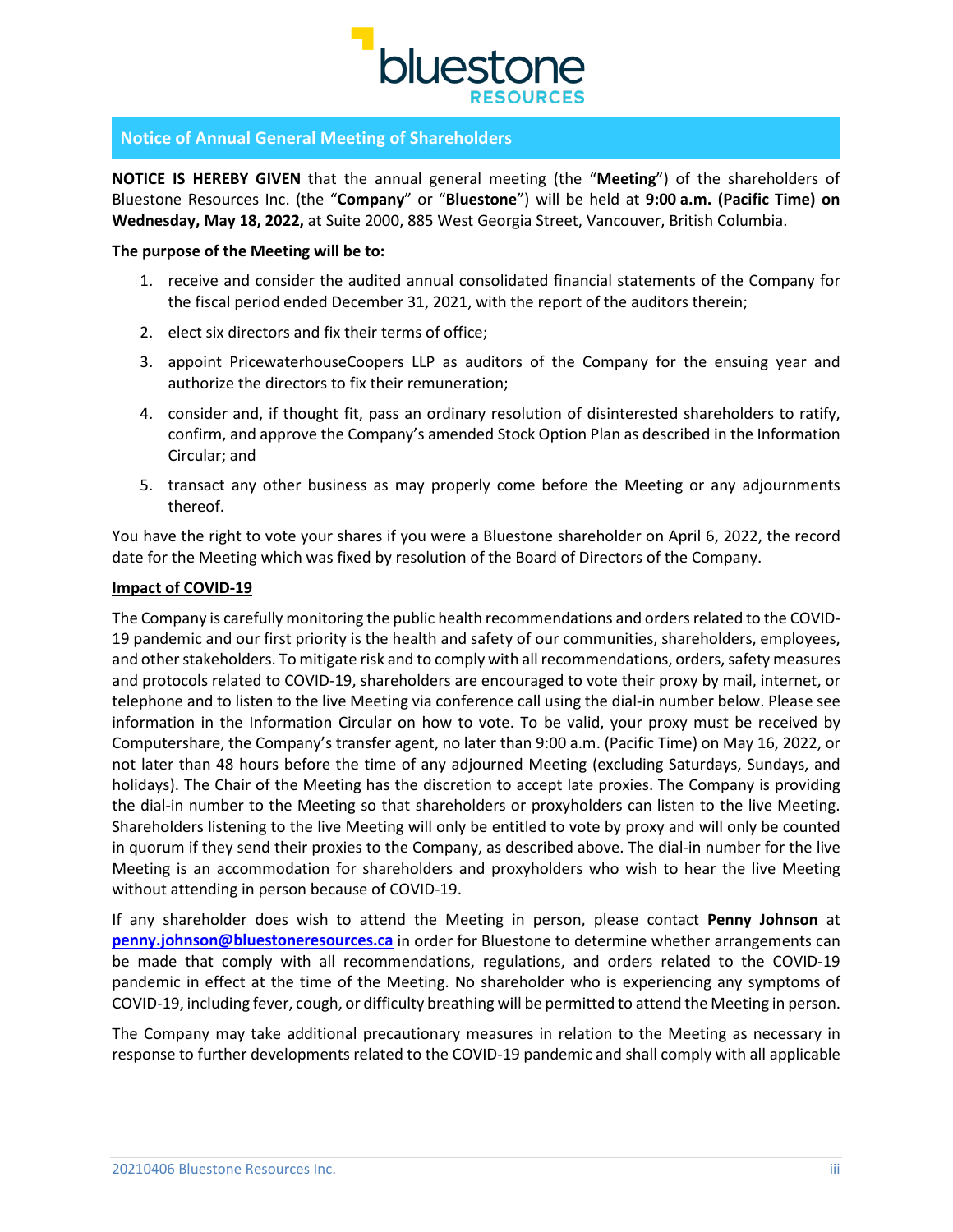

health and safety recommendations, regulations, and orders related thereto. In the event it is not possible or advisable to hold the Meeting in person, the Company will announce alternative arrangements for the Meeting as promptly as practicable, which may include holding the Meeting entirely by electronic means.

Shareholders may use the following information to listen to the Meeting via conference call. Callers will be asked for their name upon dialing into the conference call and to identify whether they are a shareholder.

| <b>Dial-in Number:</b> | 1-844-398-2986 |
|------------------------|----------------|
|------------------------|----------------|

**Access Code: 909 679 349#** 

If you have any questions relating to the Meeting, please contact the Company by calling 604-757-5548 or by email at [info@bluestoneresources.ca.](mailto:info@bluestoneresources.ca)

Dated at Vancouver, British Columbia this 6<sup>th</sup> day of April 2022.

# **BY ORDER OF THE BOARD OF DIRECTORS**

*"Jack Lundin"*

**Jack Lundin Chief Executive Officer and Director**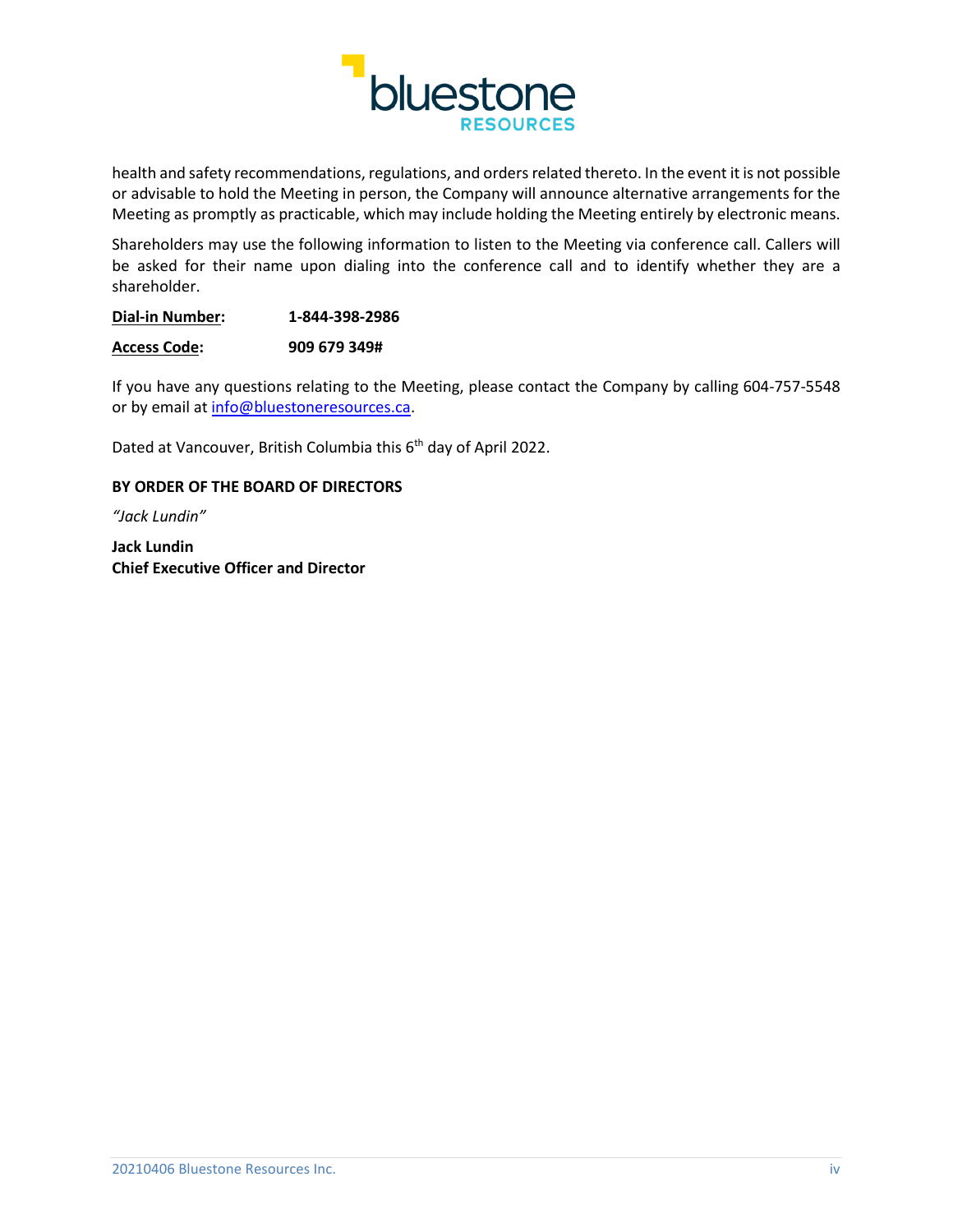

Bluestone Resources Inc. (the "**Company**" or "**Bluestone**")

2000 - 885 West Georgia Street Vancouver, British Columbia V6C 3E8

#### **MANAGEMENT INFORMATION CIRCULAR**

# **General Information**

Information contained in this Management Information Circular (the "**Information Circular**" or "**Circular**") is as of April 6, 2022 (the "**Record Date**") unless otherwise indicated. All dollar amounts referenced herein are in Canadian Dollars ("**CAD**"), unless otherwise specified. The exchange rate as at December 31, 2021 was CAD\$1.00 = US\$0.7888. This Information Circular has been approved by the board of directors of the Company (the "**Board**" or "**Directors**").

The Company is carefully monitoring the public health recommendations and orders related to the COVID-19 pandemic and our first priority is the health and safety of our communities, shareholders, employees and other stakeholders. To mitigate risk and to comply with all recommendations, orders, safety measures and protocols related to COVID-19, shareholders are encouraged to vote their proxy by mail, internet, or telephone and to listen to the live Meeting via conference call using the dial-in number below. Please see information in the Information Circular on how to vote. To be valid, your proxy must be received by Computershare, the Company's transfer agent, no later than 9:00 a.m. (Pacific Time) on May 16, 2022, or not later than 48 hours before the time of any adjourned Meeting (excluding Saturdays, Sundays, and holidays). The Chair of the Meeting has the discretion to accept late proxies. The Company is providing the dial-in number to the Meeting so that shareholders or proxyholders can listen to the live Meeting. Shareholders listening to the live Meeting will only be entitled to vote by proxy and will only be counted in quorum if they send their proxies to the Company, as described above. The dial-in number for the live Meeting is an accommodation for shareholders and proxyholders who wish to hear the live Meeting without attending in person because of COVID-19. Shareholders (registered and non-registered) are reminded that there are a number of voting methods available to them in advance of the meeting which are outlined in the "Voting Information" section of this Circular.

All Meeting materials and voting instructions may also be found on the Company's SEDAR profile at [www.sedar.com,](http://www.sedar.com/) and on the Company's website: [https://bluestoneresources.ca/investors/agm/.](https://bluestoneresources.ca/investors/agm/)

If any shareholder does wish to attend the Meeting in person, please contact Penny Johnson at penny.johnson@bluestoneresources.ca in order for Bluestone to determine whether arrangements can be made that comply with all recommendations, regulations, and orders related to the COVID-19 pandemic in effect at the time of the Meeting. No shareholder who is experiencing any symptoms of COVID-19, including fever, cough, or difficulty breathing will be permitted to attend the Meeting in person. The Company may take additional precautionary measures in relation to the Meeting as necessary in response to further developments related to the COVID-19 pandemic and shall comply with all applicable health and safety recommendations, regulations, and orders related thereto. In the event it is not possible or advisable to hold the Meeting in person, the Company will announce alternative arrangements for the Meeting as promptly as practicable, which may include holding the Meeting entirely by electronic means.

Shareholders may use the following information to listen to the Meeting via conference call. Callers will be asked for their name upon dialing into the conference call and to identify whether they are a shareholder:

**Dial-in Number: 1-844-398-2986 Access Code: 909 679 349#**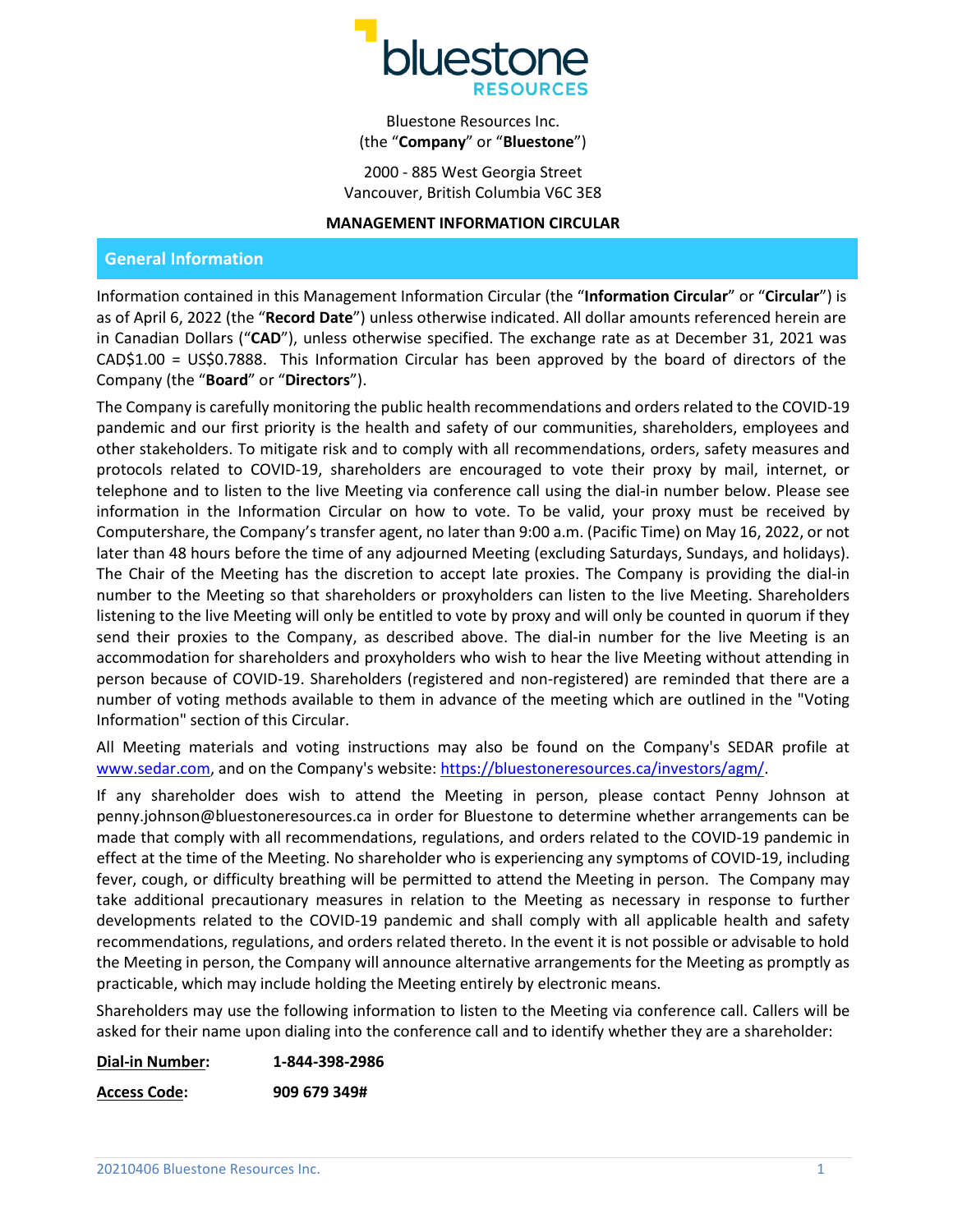# **Voting Information**

The Company is authorized to issue an unlimited number of common shares without par value. On the Record Date 151,155,283 common shares were issued and outstanding, each share carrying the right to one vote. On any poll, the persons named in the form of proxy will vote the shares in respect of which they are appointed. Where instructions are given by the shareholder in respect of voting for or against any resolution, the proxy holders will do so in accordance with such instructions.

Only shareholders of record on the close of business on the Record Date, who complete and deliver a form of proxy in the manner and subject to the provisions set out under the headings *Record Date* and *Appointment and Revocation of Proxies* will be entitled to have their shares voted at the Meeting or any adjournment thereof. Telephone voting can be completed at 1-866-732-VOTE (1-866-732-8683) and internet voting can be completed at [www.investorvote.com.](http://www.investorvote.com/)

To the knowledge of the Directors and senior officers of the Company there are no persons or companies beneficially owning or controlling or directing, directly or indirectly, shares carrying 10% or more of the voting rights attached to all outstanding shares of the Company other than CDS & Co. and Cede & Co., except as follows:

| <b>Name and Address</b>                         | Number of Shares <sup>(2)</sup> | Percentage of<br>Outstanding<br><b>Common Shares</b> |
|-------------------------------------------------|---------------------------------|------------------------------------------------------|
| Zebra Holdings and Investment SARL <sup>1</sup> | 19,473,893                      | 12.88%                                               |
| Lorito Holdings SARL <sup>1</sup>               | 75,000                          | $< 1\%$                                              |
| Nemesia SARL <sup>1</sup>                       | 20,753,938                      | 13.73%                                               |
| CD Capital Natural Resources Fund III LLP       | 16,473,478                      | 10.89%                                               |

<sup>(1)</sup> Three companies controlled by a trust settled by the late Adolf H. Lundin, as such joint actors. Collectively, these companies hold and control 40,302,831 common shares or approximately 26.66% of the current issued and outstanding common shares of the Company.

 $(2)$  This information was supplied to the Company by the above shareholders.

## **Bluestone urges shareholders to review this Information Circular prior to voting.**

# **Solicitation of Proxies**

This Information Circular is furnished in connection with the solicitation of proxies by the management of the Company for use at the Meeting (and at any adjournment thereof) to be held on **Wednesday, May 18, 2022,** at the time and place and for the purposes set forth in the accompanying Notice of Meeting.

The Company will bear the expense of this solicitation. It is expected that the solicitation will be made by mail, but regular employees or representatives of the Company (none of whom shall receive any extra compensation for these activities) may also solicit by telephone, facsimile, and in person and arrange for intermediaries to send this Information Circular and the form of proxy to their principals at the expense of the Company.

## **Record Date**

The Company has set the close of business on **April 6, 2022,** as the Record Date for determining which shareholders shall be entitled to receive notice of the Meeting and to vote at the Meeting. Only shareholders of record as of the Record Date shall be entitled to receive notice of the Meeting and to vote at the Meeting.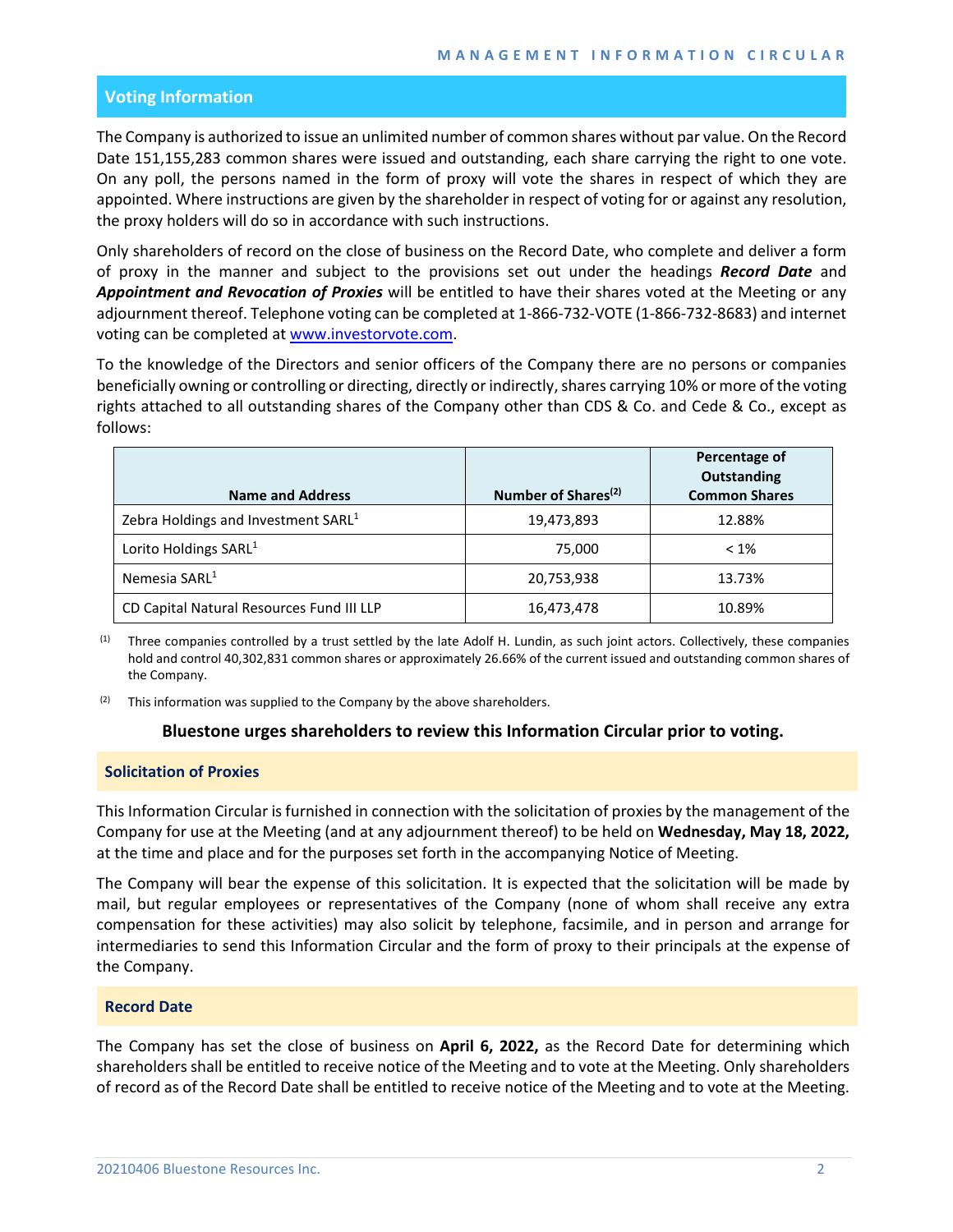#### **Appointment and Revocation of Proxies**

The persons named in the form of proxy are designated as proxy holders by management of the Company. **A shareholder wishing to appoint some other person (who need not be a shareholder) to represent him or her at the meeting may do so either by inserting such person's name in the blank space provided in the form of proxy or by completing another proper form of proxy and, in either case, delivering the completed form of proxy to Computershare Investor Services Inc., 8th Floor, 100 University Avenue, Toronto, Ontario, M5J 2Y1, not less than 48 hours (excluding Saturdays, Sundays, and holidays) prior to the time of the Meeting unless the person who is the chair of the Meeting (the "Chair") elects to exercise his or her discretion to accept proxies received subsequently.** Telephone voting can be completed at 1-866-732-VOTE (1-866-732-8683) and internet voting can be completed at [www.investorvote.com.](http://www.investorvote.com/)

#### **Provisions Relating to Voting of Proxies**

The shares represented by proxy will be voted or withheld from voting by the designated proxy holder in accordance with the instructions of the shareholder appointing him or her on any ballot that may be called for and, if the shareholder specifies a choice with respect to any matter to be acted upon, the shares will be voted accordingly. If there are no instructions provided by the shareholder, those shares will be voted in favour of all proposals set out in this Circular. The form of proxy gives the person named in it the discretion to vote as they see fit on any amendments or variations to matters identified in the Notice of Meeting, or any other matters which may properly come before the Meeting. At the time of printing of this Circular, the management of the Company knows of no other matters which may come before the Meeting other than those referred to in the Notice of Meeting.

#### **Revocation of Proxies**

Any registered shareholder who has returned a form of proxy may revoke it at any time before it has been exercised. In addition to revocation in any other manner permitted by law, a proxy may be revoked by instrument in writing, including a proxy bearing a later date, executed by the registered shareholder or by an attorney authorized in writing or, if the registered shareholder is a corporation, under its corporate seal or by an officer or attorney thereof duly authorized.

The instrument revoking the proxy must be deposited at (i) the registered office of the Company, Suite 2000 - 885 West Georgia Street, Vancouver, British Columbia, Canada, V6C 3E8, at any time up to and including the last business day preceding the date of the Meeting or any adjournment thereof duly authorized; or (ii) provided at the Meeting to the Chair of the Meeting. Only registered shareholders have the right to revoke a proxy. Non-registered shareholders who wish to change their vote must, at least seven (7) days before the Meeting, arrange for their respective intermediaries to revoke the proxy on their behalf.

#### **Advice to Beneficial Shareholders of Common Shares**

A substantial number of shareholders do not hold common shares in their own names ("**Beneficial Shareholders**"). You are a Beneficial shareholder if the shares you own are registered in the name of an intermediary such as a bank, a trust company, a securities broker, a trustee, or other nominee and not in your name. Only proxies deposited by shareholders whose names appear on the records of the Company as the registered holders of common shares can be recognized and acted upon at the Meeting. In Canada, the vast majority of such common shares are registered in the name of the shareholder's broker or an agent of that broker like CDS & Co. (the registration name for The Canadian Depository for Securities Limited, which acts as nominee for many Canadian brokerage firms). Common shares held by brokers or their agents or nominees can only be voted upon the instructions of the Beneficial Shareholders. Therefore, Beneficial Shareholders should ensure that instructions respecting the voting of their common shares are communicated to the appropriate person well in advance of the Meeting.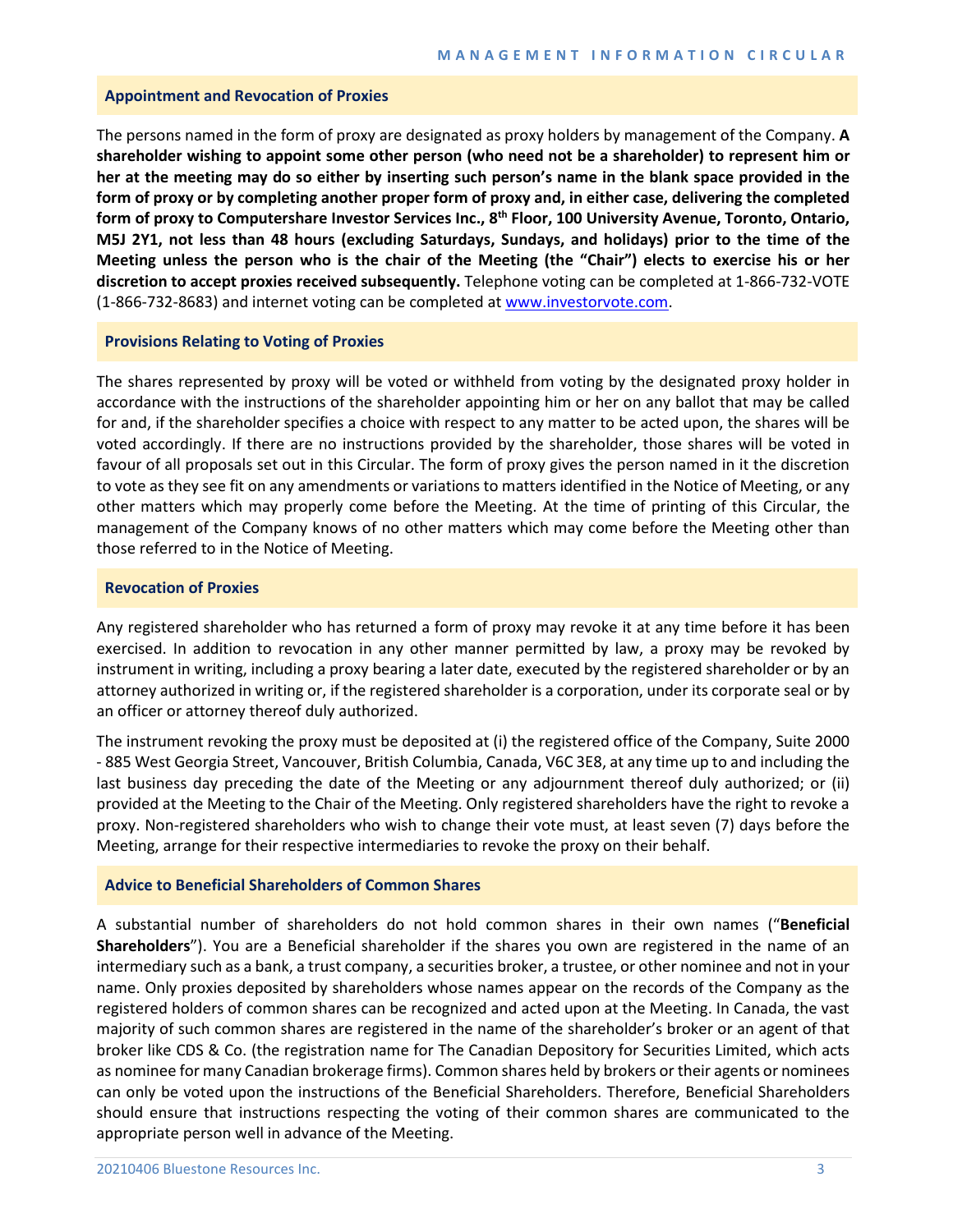## **MANAGEMENT INFORMATION CIRCULAR**

There are two kinds of Beneficial Shareholders, (i) those who object to their names being made known to the Company, referred to as objecting beneficial owners ("**OBOs**"), and (ii) those who do not object to the Company knowing who they are, referred to as non-objecting beneficial owners ("**NOBOs**"). The Company has distributed copies of the Notice of Meeting and the form of proxy to the clearing agencies and intermediaries for distribution to OBOs and NOBOs.

Applicable regulatory policies require intermediaries/brokers to seek voting instructions from Beneficial Shareholders in advance of shareholders' meetings. Every intermediary/broker has its own mailing procedures and provides its own return instructions to clients, which should be carefully followed by Beneficial Shareholders to ensure that their common shares are voted at the Meeting.

Although a Beneficial Shareholder may not be recognized directly at the Meeting for the purposes of voting common shares registered in the name of the Beneficial Shareholder's broker (or agent of the broker), a Beneficial Shareholder may attend the Meeting as proxy holder for the registered shareholder and vote the common shares in that capacity. Beneficial Shareholders who wish to attend the Meeting and indirectly vote their common shares as proxy holder for the registered shareholder should enter their own names in the blank space on the form of proxy provided to them and return the same to their broker (or the broker's agent) in accordance with the instructions provided by such broker (or agent), well in advance of the Meeting. Alternatively, a Beneficial Shareholder may request in writing that their broker send to the Beneficial Shareholder a legal proxy which would enable the Beneficial Shareholder to attend at the Meeting and vote their common shares.

If the Company or its agent has sent these materials directly to you, your name, address, and information about your holding of securities has been obtained in accordance with applicable securities regulatory requirements from the nominee holding on your behalf. By choosing to send the Notice of Meeting, and if applicable, the Meeting Materials to you directly, the Company (and not the nominee holding on your behalf) has assumed responsibility for delivering materials to you and executing your proper voting instructions. Please return your voting instructions as specified in the request for voting instructions. The Company intends to pay for intermediaries to forward the proxy-related materials and the request for voting instructions made by intermediary to OBOs*.* 

# **Voting of Shares and Exercise of Discretion of Proxies**

On any poll, the persons named in the form of proxy provided to registered shareholders will vote the shares in respect of which they are appointed and, where instructions are given by the shareholder in respect of voting for or against any resolutions will do so in accordance with such instructions.

**In the absence of any direction in the proxy, it is intended that such shares will be voted in favour of the motions proposed to be made at the Meeting as stated under the headings in this Information Circular.** The form of proxy, when properly signed, confers discretionary authority with respect to amendments or variations to any matters which may properly be brought before the Meeting. At the date of this Information Circular, management of the Company is not aware that any such amendments, variations or other matters are to be presented for action at the Meeting. However, if any other matters, which are not now known to management, should properly come before the Meeting, the proxies hereby solicited will be exercised on such matters in accordance with the best judgment of the proxy holders.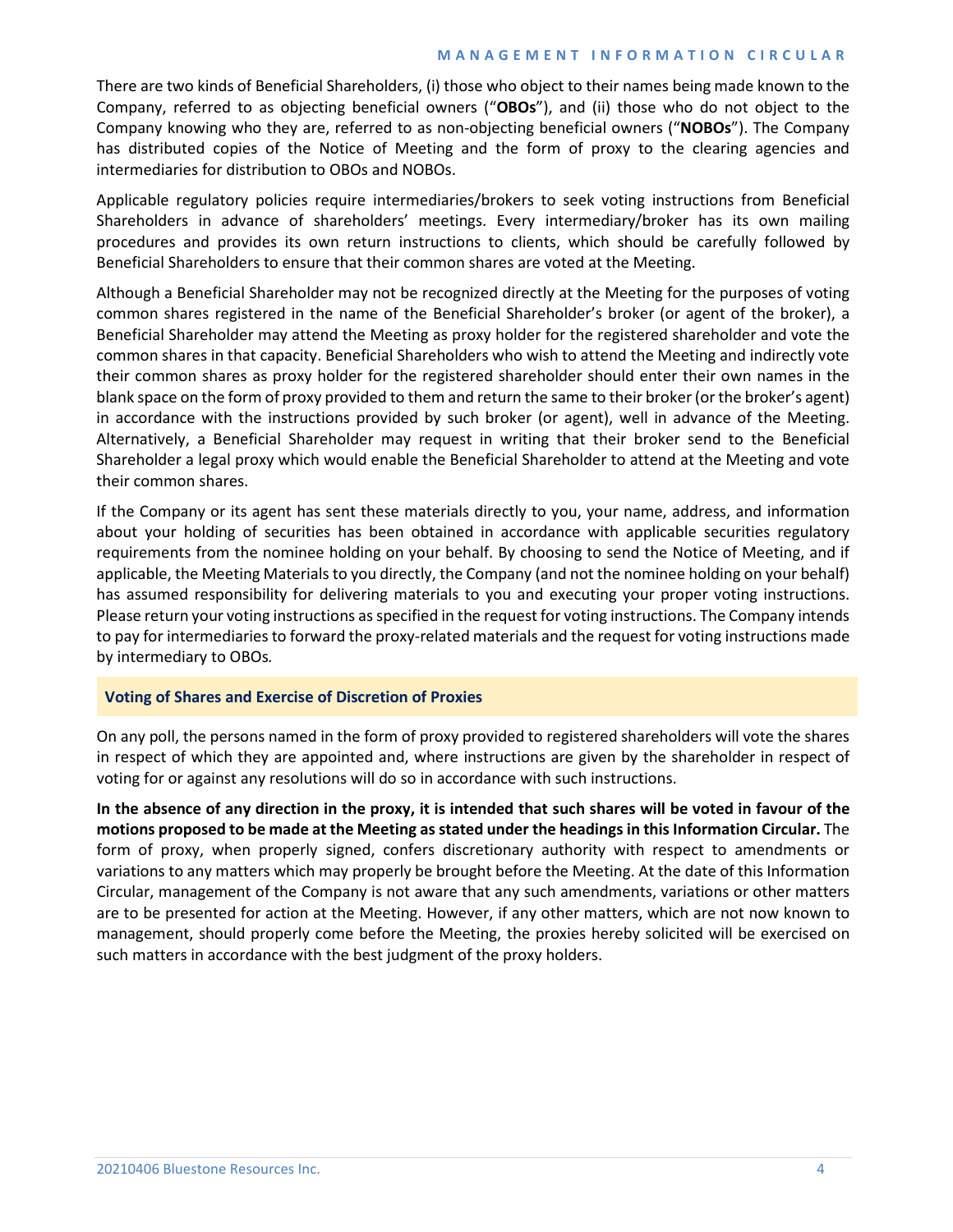# **Business of the Meeting**

## **1. Financial Statements**

The audited annual consolidated financial statements of the Company for the year ended December 31, 2021, and the report of the auditors thereon will be placed before the shareholders at the Meeting.

The audited annual consolidated financial statements and management's discussion and analysis of the Company for the year ended December 31, 2021 are available upon request from the Company or they can be found on SEDAR at [www.sedar.com](http://www.sedar.com/) or on the Company's website at [www.bluestoneresources.ca.](http://www.bluestoneresources.ca/)

# **2. Election of Directors**

The Board has set the number of Directors at six. All of the six nominated Directors have confirmed their willingness to serve on Bluestone's Board. The term of office of each of the present Directors expires at the Meeting. The nominees proposed for election as Directors were recommended to the Board by the Corporate Governance and Nominations Committee of the Board ("**CGN Committee**").

Shareholders can vote for all of the proposed nominees, vote for some of the proposed nominees and withhold for others, or withhold for all of the proposed nominees. Unless otherwise instructed, the persons named in the form of proxy intend to vote for the election of each of these nominees. Management does not contemplate that any of these nominees will be unable to serve as a director. Each Director elected will hold office until the next annual general meeting of the Company or until his or her successor is elected or appointed, unless his or her office is earlier vacated in accordance with the Articles of the Company or with the provisions of the British Columbia *Business Corporations Act*.

Director nominees are:

| James Beck   | Leo Hathaway |
|--------------|--------------|
| Zara Boldt   | William Lamb |
| Dave Dicaire | Jack Lundin  |

Each of the nominees is well qualified and demonstrates the competencies, character, and commitment that is complementary to Bluestone's needs and culture and has expressed his or her willingness to serve on the Board. Further information on each of the nominees can be found under the heading *Director Profiles*starting on page 6.

**The Board recommends that the shareholders vote FOR each of the above nominees proposed for election as Directors, as disclosed in this Circular. Unless instructed in the form of proxy to the contrary, the persons named in the form of proxy intend to vote FOR each of the nominees proposed for election as Directors, as disclosed in this Circular.**

## **Advance Notice Policy**

The Company's Advance Notice Policy provides shareholders, Directors and management of the Company with a clear framework for nominating Directors. The Advance Notice Policy fixes a deadline by which holders of record of Common Shares must submit Director nominations to the Company prior to any annual or special meeting of shareholders and sets forth the information that a shareholder must include in the notice to the Company for the notice to be in proper written form in order for any Director nominee to be eligible for election at any annual or special meeting of shareholders.

In the case of an annual general meeting of shareholders, notice to the Company must be made not less than 30 nor more than 65 days prior to the date of the annual general meeting; provided, however, that in the event that the annual general meeting is to be held on a date that is less than 50 days after the date on which the first public announcement of the date of the annual general meeting was made, notice may be made not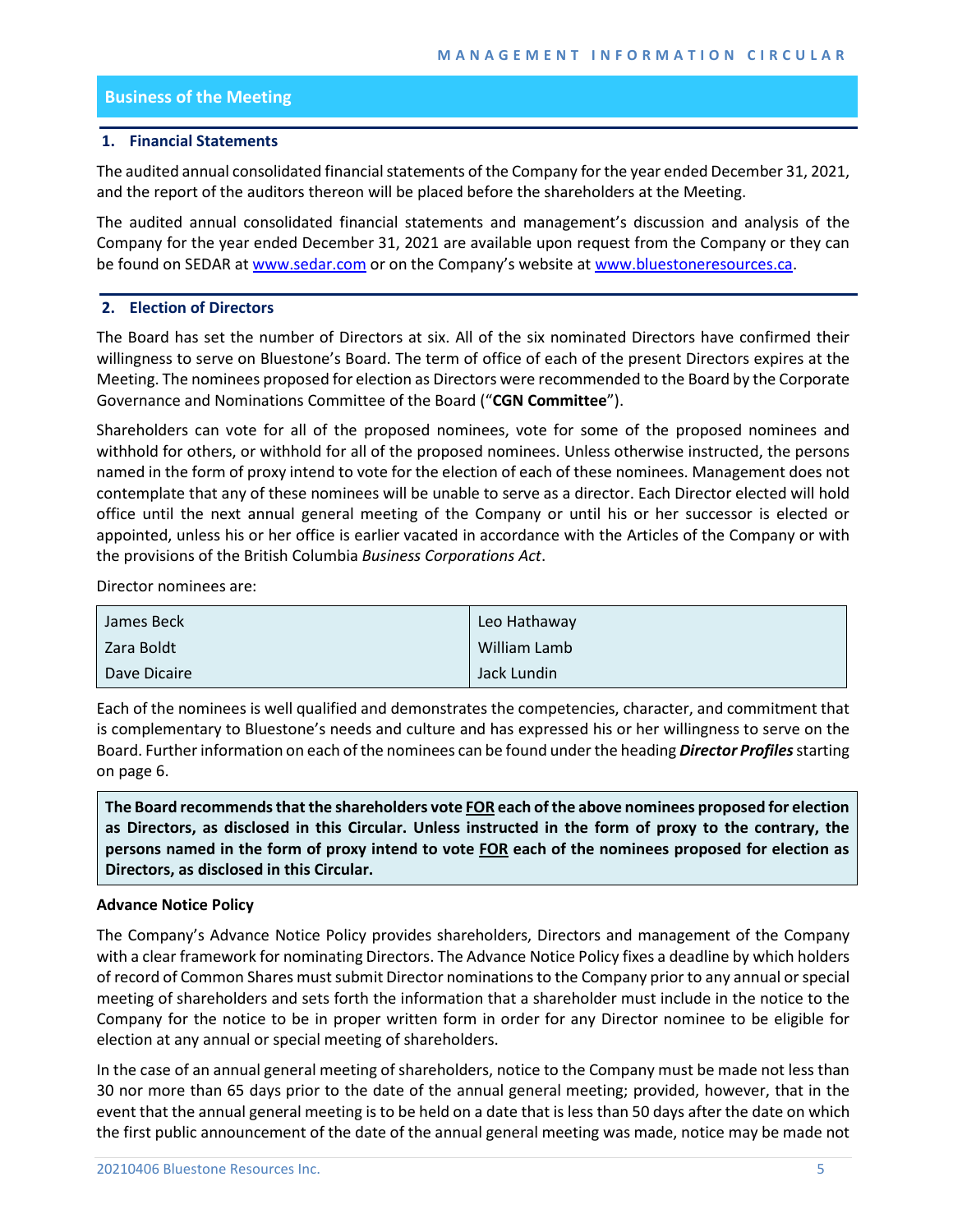## **MANAGEMENT INFORMATION CIRCULAR**

later than the close of business on the  $10<sup>th</sup>$  day following such public announcement. The Board may, in its sole discretion, waive any requirement of the Advance Notice Policy. The full text of the Advance Notice Policy is available upon request to the Company a[t info@bluestoneresources.ca.](mailto:info@bluestoneresources.ca)

# **3. Appointment of Auditors**

PricewaterhouseCoopers LLP has been Bluestone's independent auditor since August 2019. Upon the recommendation of the Audit Committee, shareholders will be asked to approve the re-appointment of PricewaterhouseCoopers LLP as auditor and also to authorize the Board to set the auditor's remuneration. PricewaterhouseCoopers LLP conducts the annual audit of Bluestone's financial statements and provide audit-related, tax, and other services, and reports to the Audit Committee of the Board.

**The Board recommends that shareholders vote FOR the appointment of PricewaterhouseCoopers LLP as auditors for the Company at a remuneration to be fixed by the Directors, as disclosed in this Circular. Unless instructed in the form of proxy to the contrary, the persons named in the form of proxy intend to vote FOR the appointment of PricewaterhouseCoopers LLP as auditors for the Company at a remuneration to be fixed by the Directors, as disclosed in this Circular.**

# **4. Ratification, Confirmation, and Approval of Amended Stock Option Plan**

The Company's stock option plan (the "**Stock Option Plan**") is a key component of the Company's compensation program and is used to attract, motivate, and retain high calibre employees. Please see the description of the Stock Option Plan under the headings *Equity Compensation Plan Information* in this Information Circular for a more detailed description of the Stock Option Plan.

Certain changes and amendments to Policy 4.4 – *Security Based Compensation* (as amended from time to time, the "**New Policy 4.4**") of the TSX Venture Exchange were introduced on November 24, 2021, which set out a new framework for security-based compensation for issuers listed on the TSX Venture Exchange. As a result of the amendments to security-based compensation arrangements introduced pursuant to New Policy 4.4, the Company wishes to amend the Stock Option Plan to: (i) make it compliant therewith and (ii) permit the exercise on a Net Settlement basis.

The Board approved and recommends shareholders ratify, confirm, and approve the following amendments to the Stock Option Plan (as amended, the "**Amended Plan**"):

- 1. amendments to bring the Stock Option Plan into compliance with the New Policy 4.4, including amendments to:
	- a. revise the definition of Consultant;
	- b. include the definition of Investor Relations Service Provider;
	- c. add restricted share units ("**RSU**") as a defined term and revise the limit such that the maximum aggregate number of Shares (as defined in the Amended Plan) that are issuable pursuant to all Options (as defined in the Amended Plan) and RSUs granted or issued in any 12 month period to any one Consultant shall not exceed 2% of the Shares then outstanding (calculated as at the date that such Options or RSUs are granted);
	- d. revise the vesting requirements for an Investor Relations Service Provider to align with the New Policy 4.4;
	- e. add that the automatic extension in section 7.1(b) is available to all Eligible Persons under the Plan under the same terms and conditions;
	- f. specify a period during which an Optionee's heirs or administrators may make a claim;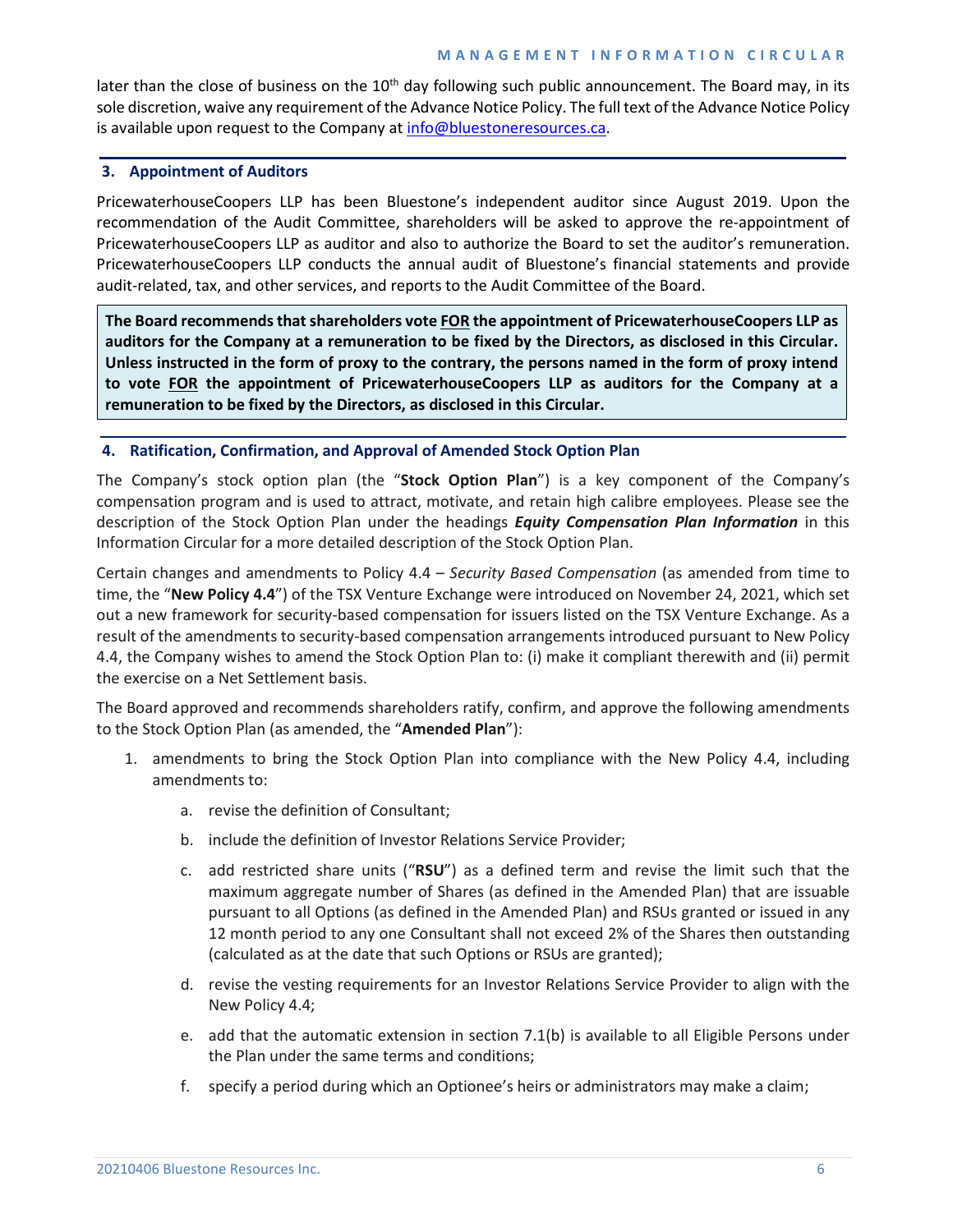- g. add that shareholder approval must be sought for any method or formula for calculating prices, values or amounts under the Plan (as defined in the Amended Plan) that may result in a benefit to an Eligible Person;
- h. align when disinterested shareholder approval must be obtained with the New Policy 4.4;
- 2. amendments to permit the exercise on a Net Settlement basis;
- 3. certain "housekeeping" amendments, including to integrate the foregoing amendments into the Amended Plan.

A complete copy of the Amended Plan is attached to this Circular as Schedule **"C**" and a blackline comparison between the Stock Option Plan and the Amended Plan is attached to this Circular as Schedule **"D"**.

In accordance with the policies of the TSX Venture Exchange, the approval of the Amended Plan will require disinterested shareholder approval, being the approval of a majority of the votes cast by shareholders at the Meeting excluding Insiders to whom options may be granted and any Associates and Affiliates thereof (as such terms are defined in the policies of the TSX Venture Exchange). An "Insider" includes all directors and senior officers of the Company and its subsidiaries and any person who beneficially owns or controls, directly or indirectly, more than 10% of the issued and outstanding common shares; "Associates" includes an individual's spouse, children and any relative who lives in the same residence as such person; and "Affiliates" means a company that is affiliated with another company. As of the date of this Circular, "Insiders" and "Associates" and "Affiliates" thereof that are prohibited from voting on the resolution in respect of the Amended Plan hold an aggregate of 42,321,352 common shares, representing 27.99% of the issued and outstanding common shares of the Company, which shares will be excluded for the purposes of determining whether the Amended Plan is approved.

# **Resolution to Ratify, Confirm, and Approve the Amended Plan**

At the Meeting, disinterested shareholders will be asked to consider and, if thought fit, pass an ordinary resolution to ratify, confirm and approve the Amended Plan, as disclosed in this Circular, substantially in the following form:

"WHEREAS:

- A. the Company has a Stock Option Plan (the "**Stock Option Plan**") for Directors, Employees, and Consultants which reserves for the grant of options under the Plan up to a maximum of 10% of the issued shares of the Company from time to time;
- B. on April 6, 2022, the Board of Directors of the Company adopted certain amendments to the Stock Option Plan (the "**Amended Plan**"), as described in the information circular and as presented in the final form in Schedule "C" to the management information circular of the Company dated April 6, 2022 (the "**Circular**").

BE IT RESOLVED THAT the Amended Plan as disclosed in this Circular, be and is hereby ratified, confirmed, and approved."

If the Amended Plan is not approved at the Meeting, the foregoing amendments will not be implemented and the Plan will remain as currently constituted. In addition, the Company will not be permitted to grant further options until shareholder approval is obtained. However, all options previously granted and unexercised will continue unaffected.

**The Board recommends that the shareholders vote FOR the resolution to ratify, confirm, and approve the Amended Plan. Unless instructed in the form of proxy to the contrary, the persons named in the form of proxy intend to vote FOR the approval of the resolution to ratify, confirm, and approve the Amended Plan.**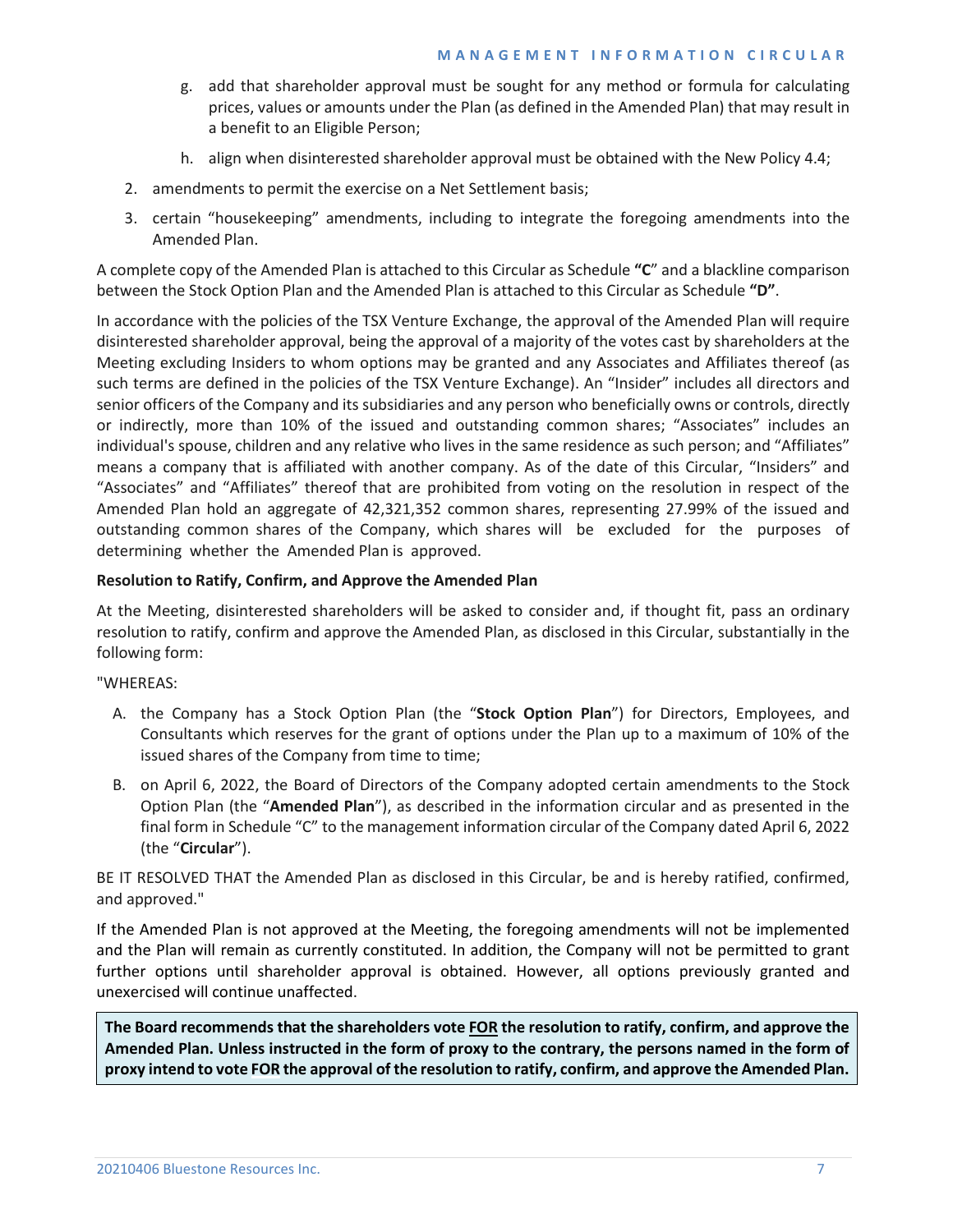## **5. Other Business**

At the date of this Information Circular, management of the Company is not aware of any other matters to be presented for action at the Meeting. However, if any other matters which are not now known to management should properly come before the Meeting, the proxies hereby solicited will be exercised on such matters in accordance with the best judgment of the proxy holders.

#### **Director Profiles**

The following profiles provide information about the nominees including their background, occupation, meeting attendance, and other public company boards on which they serve. All information is as of April 6, 2022, unless otherwise indicated, and has been furnished by the respective nominees and from information available on SEDI at [www.sedi.com.](http://www.sedi.com/)

| <b>JAMES BECK</b><br>British Columbia, Canada<br>Independent Director since May 2019<br><b>Other Public Company Directorships:</b><br>Filo Mining Corp.<br><b>Bluestone Common Shares held: 20,500</b> | President and CEO of Filo Mining Corp. since June 2020; President of<br>Filo Mining Corp. from September 2019 to June 2020; VP Corporate<br>Development and Projects of Filo Mining Corp. and NGEx Resources<br>Inc. from February 2017 to August 2019; Director, Corporate<br>Development of NGEx Resources January 2014 to January 2017;<br>Director<br><b>Meetings Attended in 2021</b><br><b>Board</b><br><b>Committee Meetings Attended</b> | 9 of 9                         | 100%                 |  |
|--------------------------------------------------------------------------------------------------------------------------------------------------------------------------------------------------------|--------------------------------------------------------------------------------------------------------------------------------------------------------------------------------------------------------------------------------------------------------------------------------------------------------------------------------------------------------------------------------------------------------------------------------------------------|--------------------------------|----------------------|--|
|                                                                                                                                                                                                        | <b>Audit Committee</b><br><b>Compensation Committee</b><br>HSES Committee <sup>(1)</sup>                                                                                                                                                                                                                                                                                                                                                         | 4 of 4<br>5 of 5<br>$2$ of $2$ | 100%<br>100%<br>100% |  |
| <sup>(1)</sup> Two HSES Committee meetings were held after Mr. Beck was appointed to the HSES Committee on May 19, 2021.                                                                               |                                                                                                                                                                                                                                                                                                                                                                                                                                                  |                                |                      |  |
| <b>ZARA BOLDT</b><br>London, UK<br>Independent Director since October 2017                                                                                                                             | CFO and Corporate Secretary of Lucara Diamond Corporation since<br>April 2018; CFO of Strongbow Exploration Inc., September 2015 to<br>March 2018 and Corporate Secretary May 2004 to March 2018                                                                                                                                                                                                                                                 |                                |                      |  |
| <b>Other Public Company Directorships:</b>                                                                                                                                                             | <b>Meetings Attended in 2021</b>                                                                                                                                                                                                                                                                                                                                                                                                                 |                                |                      |  |
| Gold Standard Ventures Corp.                                                                                                                                                                           | 9 of 9<br><b>Board</b><br>100%                                                                                                                                                                                                                                                                                                                                                                                                                   |                                |                      |  |
| Bluestone Common Shares held: 115,000                                                                                                                                                                  | <b>Committee Meetings Attended</b>                                                                                                                                                                                                                                                                                                                                                                                                               |                                |                      |  |
|                                                                                                                                                                                                        | <b>Audit Committee</b>                                                                                                                                                                                                                                                                                                                                                                                                                           | 4 of 4                         | 100%                 |  |
|                                                                                                                                                                                                        | <b>Compensation Committee</b>                                                                                                                                                                                                                                                                                                                                                                                                                    | 5 of 5                         | 100%                 |  |
| <b>DAVE DICAIRE</b>                                                                                                                                                                                    | <b>CGN Committee</b>                                                                                                                                                                                                                                                                                                                                                                                                                             | 4 of 4                         | 100%                 |  |
| British Columbia, Canada<br>Independent Director since May 2020                                                                                                                                        | VP Projects and General Manager of Lundin Gold Inc. since<br>September 2016; Project Director for Freeport-McMoRan Inc. from<br>2013 to 2016                                                                                                                                                                                                                                                                                                     |                                |                      |  |
| <b>Other Public Company Directorships:</b>                                                                                                                                                             | <b>Meetings Attended in 2021</b>                                                                                                                                                                                                                                                                                                                                                                                                                 |                                |                      |  |
| Lucara Diamond Corp.                                                                                                                                                                                   | Board                                                                                                                                                                                                                                                                                                                                                                                                                                            | 9 of 9                         | 100%                 |  |
| <b>Bluestone Common Shares held: 0</b>                                                                                                                                                                 | <b>Committee Meetings Attended</b>                                                                                                                                                                                                                                                                                                                                                                                                               |                                |                      |  |
| <sup>(1)</sup> Two CGN Committee meetings were held after Mr. Dicaire was appointed to the CGN Committee on May 19, 2021.                                                                              | CGN Committee <sup>(1)</sup><br><b>HSES Committee</b><br><b>Technical Committee</b>                                                                                                                                                                                                                                                                                                                                                              | $2$ of $2$<br>4 of 4<br>4 of 4 | 100%<br>100%<br>100% |  |
|                                                                                                                                                                                                        |                                                                                                                                                                                                                                                                                                                                                                                                                                                  |                                |                      |  |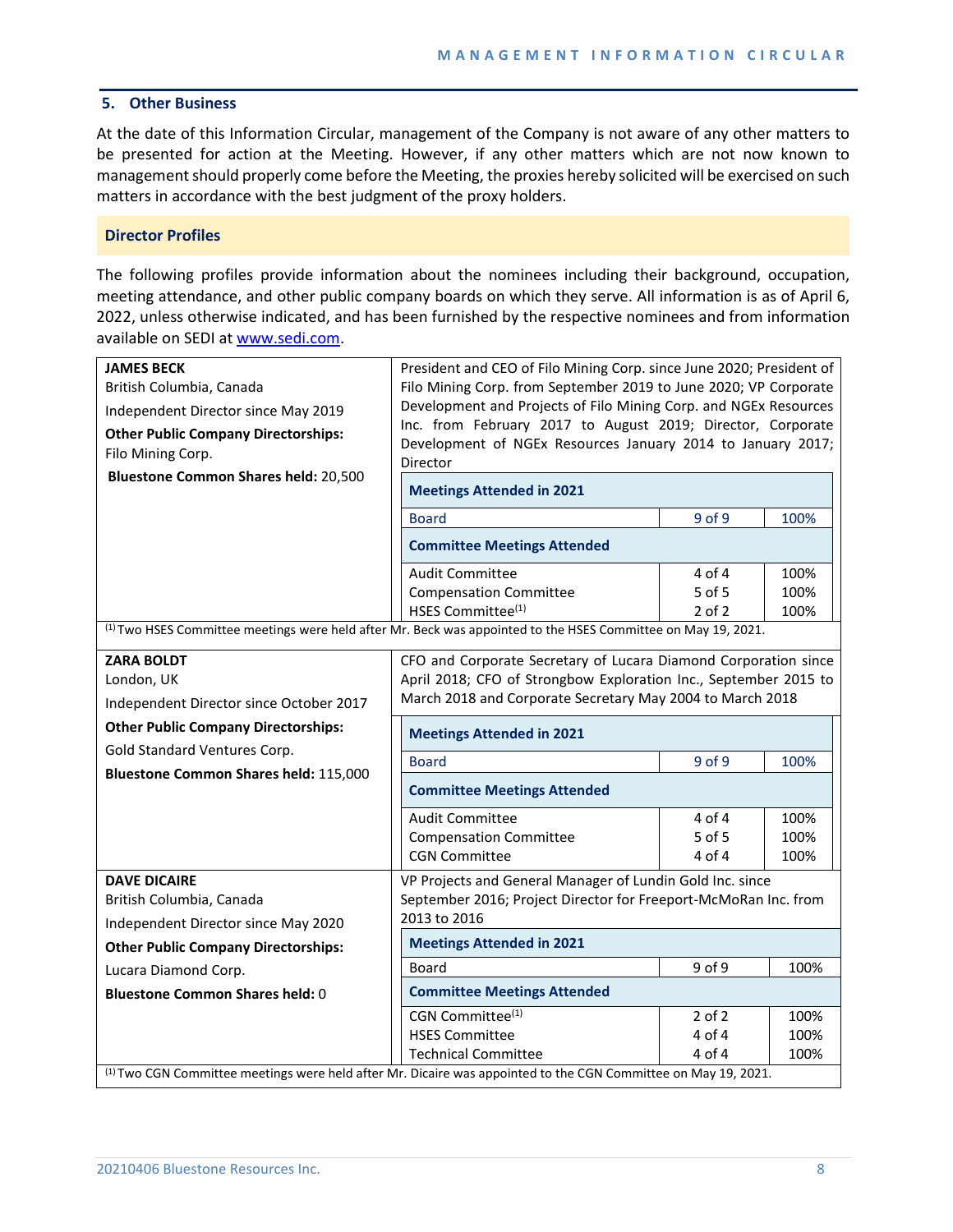# **MANAGEMENT INFORMATION CIRCULAR**

| <b>LEO HATHAWAY</b><br>British Columbia, Canada<br>Independent Director since February 2017<br><b>Other Public Company Directorships:</b><br>None<br><b>Bluestone Common Shares held:</b><br>110,666                               | Senior VP Exploration, Luminex Resources Corp. since September<br>2018; Senior VP, Lumina Gold Corp. since July 2014; Executive VP,<br>Libero Copper Corp. since August 2016; Partner, Lumina Capital<br>Ltd. since April 2014, and Senior VP since July 2014; Senior<br>Technical Director, Miedzi Copper Corp. since March 2012<br><b>Meetings Attended in 2021</b><br>$9$ of $9$<br><b>Board</b><br>100%<br><b>Committee Meetings Attended</b>                                                                                                                                                                                                                                                 |                                |                      |  |
|------------------------------------------------------------------------------------------------------------------------------------------------------------------------------------------------------------------------------------|---------------------------------------------------------------------------------------------------------------------------------------------------------------------------------------------------------------------------------------------------------------------------------------------------------------------------------------------------------------------------------------------------------------------------------------------------------------------------------------------------------------------------------------------------------------------------------------------------------------------------------------------------------------------------------------------------|--------------------------------|----------------------|--|
|                                                                                                                                                                                                                                    | <b>Audit Committee</b><br><b>CGN Committee</b><br><b>Technical Committee</b>                                                                                                                                                                                                                                                                                                                                                                                                                                                                                                                                                                                                                      | 4 of 4<br>4 of 4<br>$4$ of $4$ | 100%<br>100%<br>100% |  |
| <b>WILLIAM LAMB</b><br>British Columbia, Canada<br>Independent Director since October 2017<br><b>Other Public Company Directorships:</b><br>Heliostar Metals Ltd.<br>Riley Resources Corp.<br>Bluestone Common Shares held: 50,000 | Partner and Chief Technical Officer for NewGen Resource Lending<br>Inc., a debt fund focused on small to medium cap opportunities in<br>the mining sector, since May 2021; Chief Executive Officer and<br>director of NDH Mining Corp., from May 2019 to March 2021;<br>Executive Chairman at Riley Resources Corp. since September<br>2018; President, Chief Executive Officer and director of Lucara<br>Diamond Corp., May 2011 to March 2018<br><b>Meetings Attended in 2021</b><br>9 of 9<br><b>Board</b><br>100%<br><b>Committee Meetings Attended</b><br>5 of 5<br>100%<br><b>Compensation Committee</b><br><b>HSES Committee</b><br>4 of 4<br>100%<br>4 of 4<br><b>Technical Committee</b> |                                |                      |  |
| <b>JACK LUNDIN</b><br>British Columbia, Canada<br>Executive Director since January 28, 2020<br><b>Other Public Company Directorships:</b><br>Lundin Mining Corporation                                                             | 100%<br>Appointed President and CEO of the Company on April 15, 2021;<br>CEO of the Company since January 2020; Project Superintendent<br>for Lundin Gold Inc.'s Fruta del Norte Gold Mine in southern<br>Ecuador from June 2016 to December 2019; Commercial Analyst<br>for Lundin Norway As from August 2012 to June 2016<br><b>Meetings Attended in 2021</b>                                                                                                                                                                                                                                                                                                                                   |                                |                      |  |
| Bluestone Common Shares held: 1,136,930                                                                                                                                                                                            | Board<br><b>HSES Committee</b>                                                                                                                                                                                                                                                                                                                                                                                                                                                                                                                                                                                                                                                                    | 9 of 9<br>4 of 4               | 100%<br>100%         |  |

None of the proposed directors (a) is, as at the date of the information circular, or has been, within 10 years before the date of the information circular, a director, chief executive officer or chief financial officer of any company that, (i) was subject to a cease trade order, an order similar to a cease trade order, or an order that denied the relevant corporation access to any exemption under securities legislation, in each case in effect for a period of more than 30 consecutive days (each an "**order**") that was issued while the proposed director was acting in the capacity as director, chief executive officer or chief financial officer; or (ii) was subject to an order that was issued after the proposed director ceased to be a director, chief executive officer or chief financial officer and which resulted from an event that occurred while that person was acting in the capacity as director, chief executive officer or chief financial officer; or (b) is, as at the date of the information circular, or has been within 10 years before the date of the information circular, a director or executive officer of any company (including Bluestone) that, while that person was acting in that capacity, or within a year of that person ceasing to act in that capacity, became bankrupt, made a proposal under any legislation relating to bankruptcy or insolvency or was subject to or instituted any proceedings, arrangement or compromise with creditors or had a receiver, receiver manager or trustee appointed to hold its assets; or (c) has, within the 10 years before the date of the information circular, become bankrupt, made a proposal under any legislation relating to bankruptcy or insolvency, or become subject to or instituted any proceedings, arrangement or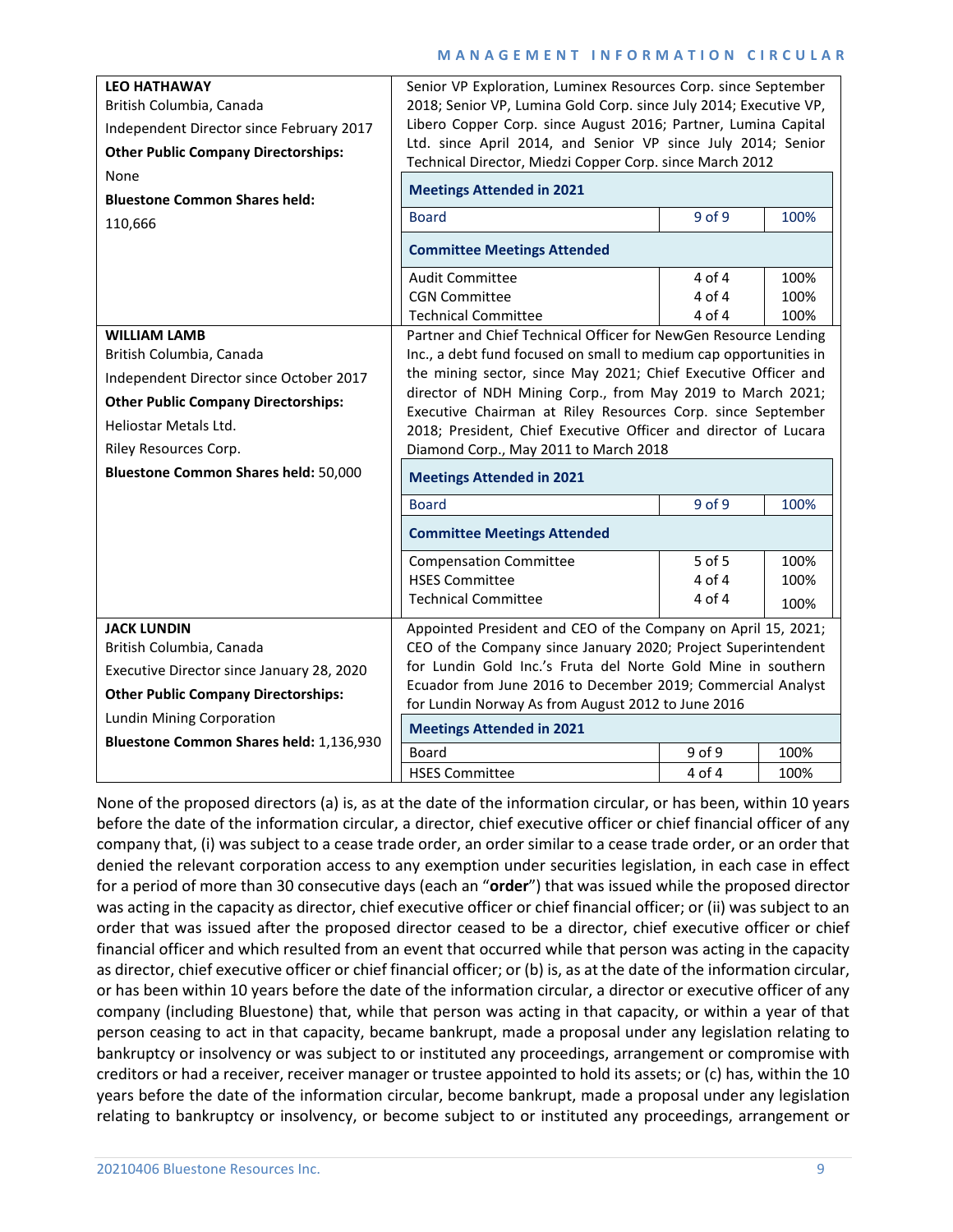compromise with creditors, or had a receiver, receiver manager or trustee appointed to hold the assets of the proposed director.

# **Committees of the Board of Directors**

As at the date of this Information Circular, there are five committees of the Board (the "**Committees**") set out below.

The following table sets out the members of such Committees as at the date of this Information Circular. After the Meeting, the Board shall reconstitute the composition of the Committees.

| <b>Name of Committee</b>                                           | <b>Members of Committee</b> |
|--------------------------------------------------------------------|-----------------------------|
| Audit Committee                                                    | Zara Boldt (Chair)          |
|                                                                    | James Beck                  |
|                                                                    | Leo Hathaway                |
| <b>Compensation Committee</b>                                      | James Beck (Chair)          |
|                                                                    | Zara Boldt                  |
|                                                                    | William Lamb                |
| Corporate Governance & Nominations Committee                       | Zara Boldt (Chair)          |
|                                                                    | Leo Hathaway                |
|                                                                    | Dave Dicaire                |
| Health, Safety, Environment, and Sustainability ("HSES") Committee | Dave Dicaire (Chair)        |
|                                                                    | William Lamb                |
|                                                                    | James Beck                  |
|                                                                    | Jack Lundin                 |
| <b>Technical Committee</b>                                         | William Lamb (Chair)        |
|                                                                    | Dave Dicaire                |
|                                                                    | Leo Hathaway                |

The HSES Committee assists the Board fulfilling its oversight responsibilities with respect to compliance with applicable environmental, climate change and ESG, health, safety, and human rights legislation, rules and regulations, and adherence to sustainable development standards (the balancing of environmental, social and economic interests) consistent with corporate objectives and accepted stakeholder expectations.

The purpose of the Technical Committee is to provide oversight on behalf of the Board as to the operational performance and operating risks of the Company, regarding those areas where technical understanding is required:

- exploration, permitting, development, construction, operation of mining activities, security, and supply chain management;
- resources and reserves on the Company's mineral resource properties;
- operating and production plans for proposed and existing operating mines;
- exploration, permitting, development, construction, operation of geothermal project, security, and supply chain management;
- project and operations readiness;
- major commercial commitments; and
- implementing best-in-class property development and operating practices.

On November 1, 2021, a Special Committee of the Board was established with William Lamb, Jamie Beck, Zara Boldt, and Leo Hathaway as its members, for the purpose of reviewing strategic transactions. This Special Committee was dissolved on February 3, 2022.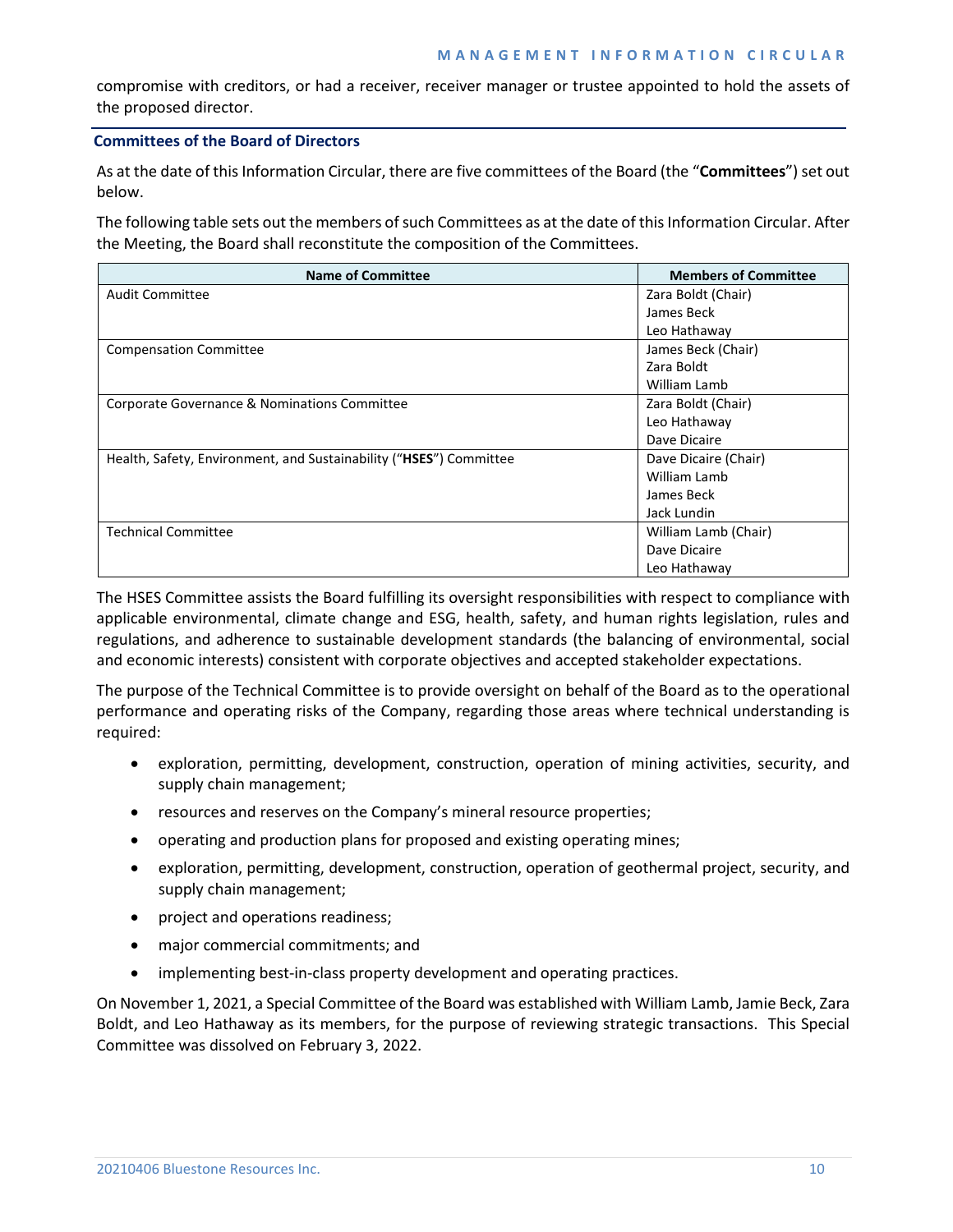## **Corporate Governance Practices**

The CGN Committee considers and recommends corporate governance policies and mandates to the Board for consideration, proposes all nominees for the Board and committee appointments, and assists the Board with committee and Director evaluations to ensure corporate governance practices are up to date with best practices and appropriate for the Company. The Company's corporate governance policies and mandates may be viewed on the Company's website at: [http://www.bluestoneresources.ca/about-us/corporate](http://www.bluestoneresources.ca/about-us/corporate-governance/)[governance/.](http://www.bluestoneresources.ca/about-us/corporate-governance/)

# **Board of Directors**

## **Independence**

On an annual basis, the CGN Committee assists the Board in assessing each Director's independence and reviews the relationship each Director has with the Company to determine whether their independence is maintained. When a Director has no direct or indirect material relationship with the Company or its subsidiaries which could interfere with the Director's independent judgment, that Director is considered independent. The Board has determined that a majority of the Directors nominated are independent. The CEO and President, Jack Lundin, is an executive officer of the Company.

## **Meetings of Independent Directors**

The Canadian Securities Administrator's corporate governance guidance suggests that independent Directors hold regularly scheduled meetings at which non-independent Directors and members of Management are not in attendance. In 2021, there were nine meetings of the Board, after which all were followed by a meeting of the independent Directors without the involvement of management or non-independent Directors. In addition, meetings of certain committees of the Board took place during the year. The Audit Committee consists of three independent Directors and meets quarterly. A Compensation Committee, and a CGN Committee, also consisting of only independent Directors, were established in 2017; and a Health, Safety, Environment, and Sustainability Committee and a Technical Committee were also established in 2017.

## **Role of Chair and Lead Director**

The Chair, with the assistance of the Lead Director (if one is appointed from time to time), is responsible for the management, development and effective performance of the Board and leads the Board to ensure that it fulfills its duties to be effective in setting and implementing direction and strategy, and to work closely with the CEO to ensure the strategy agreed by the Board is put into effect.

#### **Board Charter**

The full text of the Board Charter is attached as Schedule "**A**".

## **Position Descriptions**

The Board has adopted written position descriptions for its Chair and also the Chair of each of the Committees. The position descriptions are in line with each of the Committee mandates, which are also reviewed and updated from time to time by its members. The Compensation Committee and the CEO have developed a position description for the CEO which has been approved by the Board. The Compensation Committee annually reviews and monitors the achievement of corporate objectives that the CEO is responsible to meet.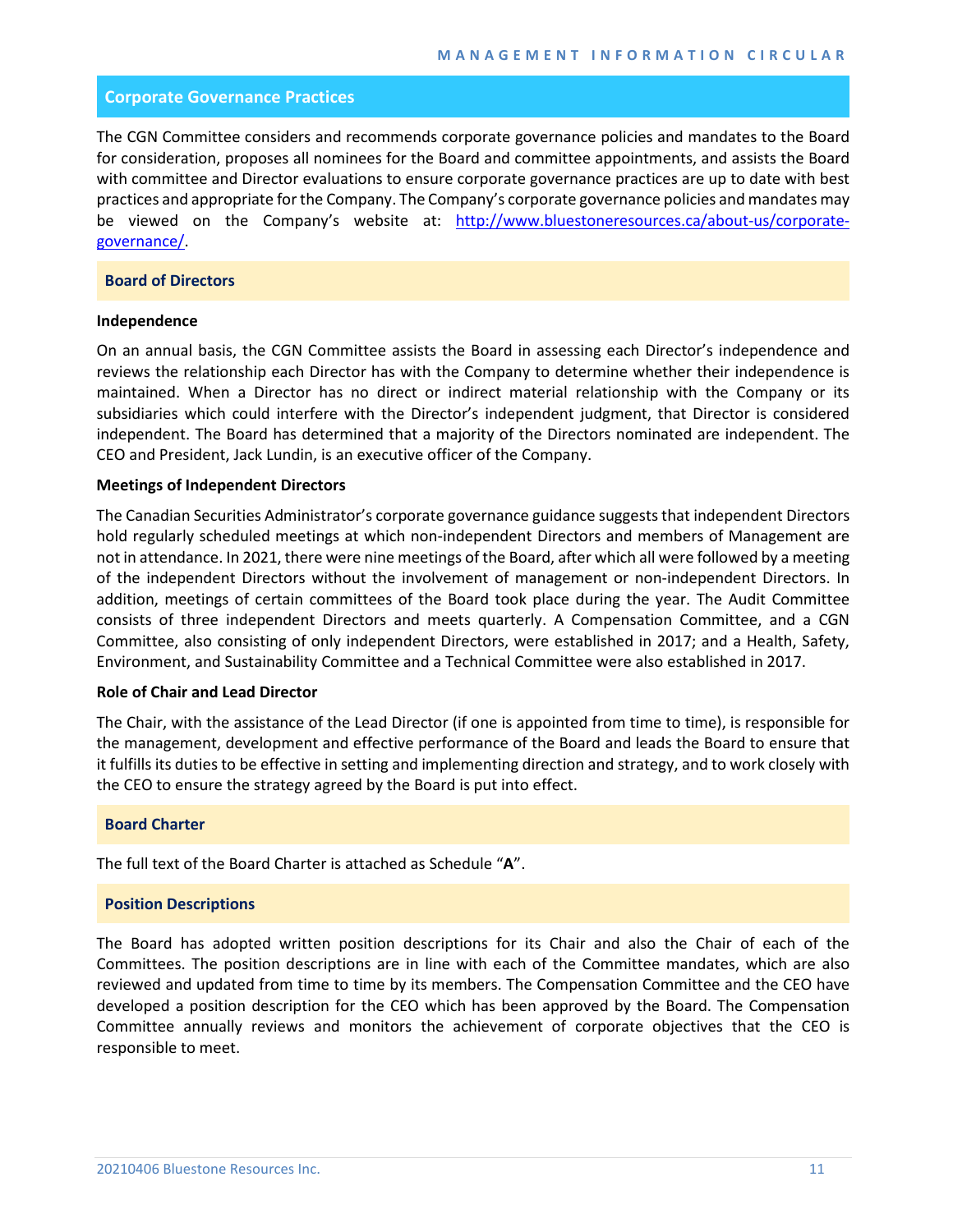#### **Orientation and Continuing Education**

A new Director is provided with an orientation to the role of the Board, its Committees and Directors, and to the nature and operation of the business. This consists of:

- i) a series of meetings held with the Chair, individual Directors, and the CEO to take place prior to the next formal Board meeting;
- ii) online access to a Corporate Governance Manual containing Board and committee mandates, Company policies, position descriptions, a list of key contacts and roles;
- iii) online access to the Board portal containing current updates about the Company and its properties, minutes of recent meetings, and pertinent Board reports; and
- iv) a tour of the Company's head office with introductions to key employees and opportunities for one-on-one discussions, and the opportunity to attend at least one site visit which provides the new appointee with an on-site orientation to the Company's property and facilities.

The Board does not provide continuing education for its Directors as a group. To ensure that Directors maintain the skill and knowledge necessary to meet their obligations as Directors, Directors are briefed at least monthly and at each Board meeting by the CEO or senior management on strategic issues or challenges which may affect the Company, its relationships, performance, budget, and any trends which may influence or change the planned development of the Company. In addition, the Board recommends and encourages attendance at applicable meetings, conferences, and other educational training to upgrade skills and assist Directors in fulfilling their roles. The Company reimburses the cost of this training and expects to be briefed on relevant issues which the Company needs to address. Although it is the individual Directors themselves who are responsible for keeping their education current, each of the Directors hold memberships in relevant organizations and circulate information freely to other Directors, including opportunities to attend conferences or training. Bluestone is a corporate member of the Institute of Corporate Directors which provides continuing education opportunities to directors that help them to perform their roles effectively and make appropriate contributions in the boardroom.

## **Ethical Business Conduct**

The Board has adopted a written code of ethics (the "**Code**") for its Directors, officers, and all employees. The Code may be viewed on the Company's website at [http://www.bluestoneresources.ca/about-us/corporate](http://www.bluestoneresources.ca/about-us/corporate-governance/)[governance/.](http://www.bluestoneresources.ca/about-us/corporate-governance/) The Audit Committee has the primary authority and responsibility for the oversight of the Code, subject to the supervision of the Board. It reviews the Code on an annual basis and makes recommendations regarding compliance monitoring. Annually, online training sessions on compliance with the Code are conducted through a third-party service provider to enhance understanding and promote compliance with the Code. All employees at the Company's Cerro Blanco project in Guatemala, as well as at the head office of its subsidiary, Elevar Resources S.A., and all of the Company's directors, executive officers, and employees also completed this training. To ensure and monitor compliance with the Code, the Company provides this training to each new employee and to all employees annually, thus providing acknowledgement that they have reviewed the Code and Corporate Governance policies of the Company and their responsibility to review and comply with the Code and Corporate Governance policies of the Company. From January 1, 2021, to the date of this Information Circular, there were no reports regarding misconduct and/or departures from the Code, and there have been no waivers granted.

The Company has a whistleblower policy which allows anonymous reporting to an outside service or directly to the Chair of the Audit Committee. Whistleblowing is monitored by the Audit Committee and any reported infractions are communicated to the Chair of the Audit Committee. This policy has also been distributed to all Company employees.

The Company has had no material transactions or agreements in respect of which a Director or executive officer has a material interest. However, if this were to occur, the Board would conduct at least one meeting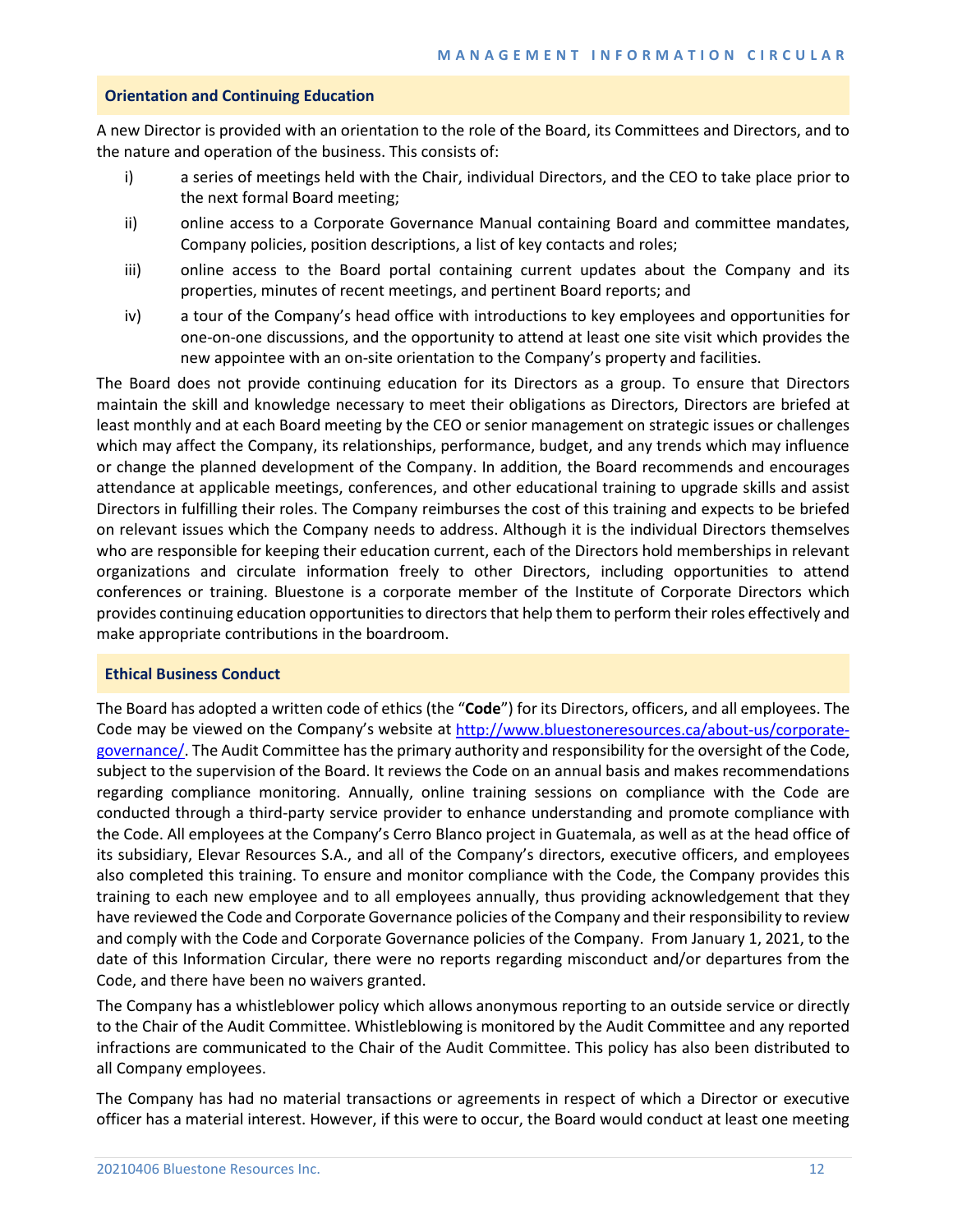without the affected Director or executive officer present, and this person would abstain from any required approval for the transaction. Resolutions would be signed by only the non-affected or arms-length Directors.

# **Climate Change, and Environmental, Social, and Governance ("ESG")**

Bluestone is committed to:

- adopt a mitigation hierarchy approach by seeking to avoid, minimize, and mitigate potential social and environmental impacts and risks when planning, designing, and implementing activities;
- factor climate change considerations into project design;
- evaluate and document any changes to mine design, infrastructure, and operations that could impact important biodiversity, ecosystem services, and natural resource availability as part of a change management process to avoid and/or reduce impacts;
- minimize our use of water, manage impacts on water quality, and engage with stakeholders to identify water challenges and opportunities to implement sustainable solutions to the management of water resources;
- establish adequate and effective water, tailings, and waste rock design and management in a manner that is protective of the environment and society throughout the mine's life;
- apply disturbance approval procedures to address activities that may lead to the disturbance of sensitive areas that could result in impacts to biodiversity, ecosystem services, and natural resource availability;
- manage our non-hazardous and hazardous waste responsibly; we transport, store, and use cyanide and other reagents in alignment with the International Cyanide Management Code;
- maintain continuous improvement of the environmental management system to improve our environmental performance; and
- plan for mine closure at an early stage in the mine's life with the aim to achieve long-term environmental stability.

Management continues to increase its focus on ESG and are working to establish targets and means to measure progress on these climate commitments.

## **Board Assessment and Renewal, and Nomination of Directors**

The Board undertakes a robust annual assessment process that includes:

- Director reviews conducted through one-on-one conversations between the Chair of the Board and the Chair of the CGN Committee;
- an informal discussion by the Chair with Directors on a selective basis, as required, to fully understand any concerns raised or recommendations advanced by such Director, and the preparation by the Chair of the CGN Committee of a report to, and discussion among, the full Board which includes matters concerning the size of the Board and each Committee of the Board, and whether changes in size, personnel, or responsibilities are warranted;
- a review and discussion of various emerging corporate governance issues and best practices, including those related to Board composition, Director term limits, "overboarding", and diversity (Board and executive officers); and
- the Board and each Committee of the Board complete an annual review and assessment of its respective mandate or charter to determine if changes are warranted.

The Company does not currently have any term limits, retirement policies, or similar mechanisms in place for the renewal or replacement of its Directors. The average collective tenure of Bluestone Directors is 2.7 years.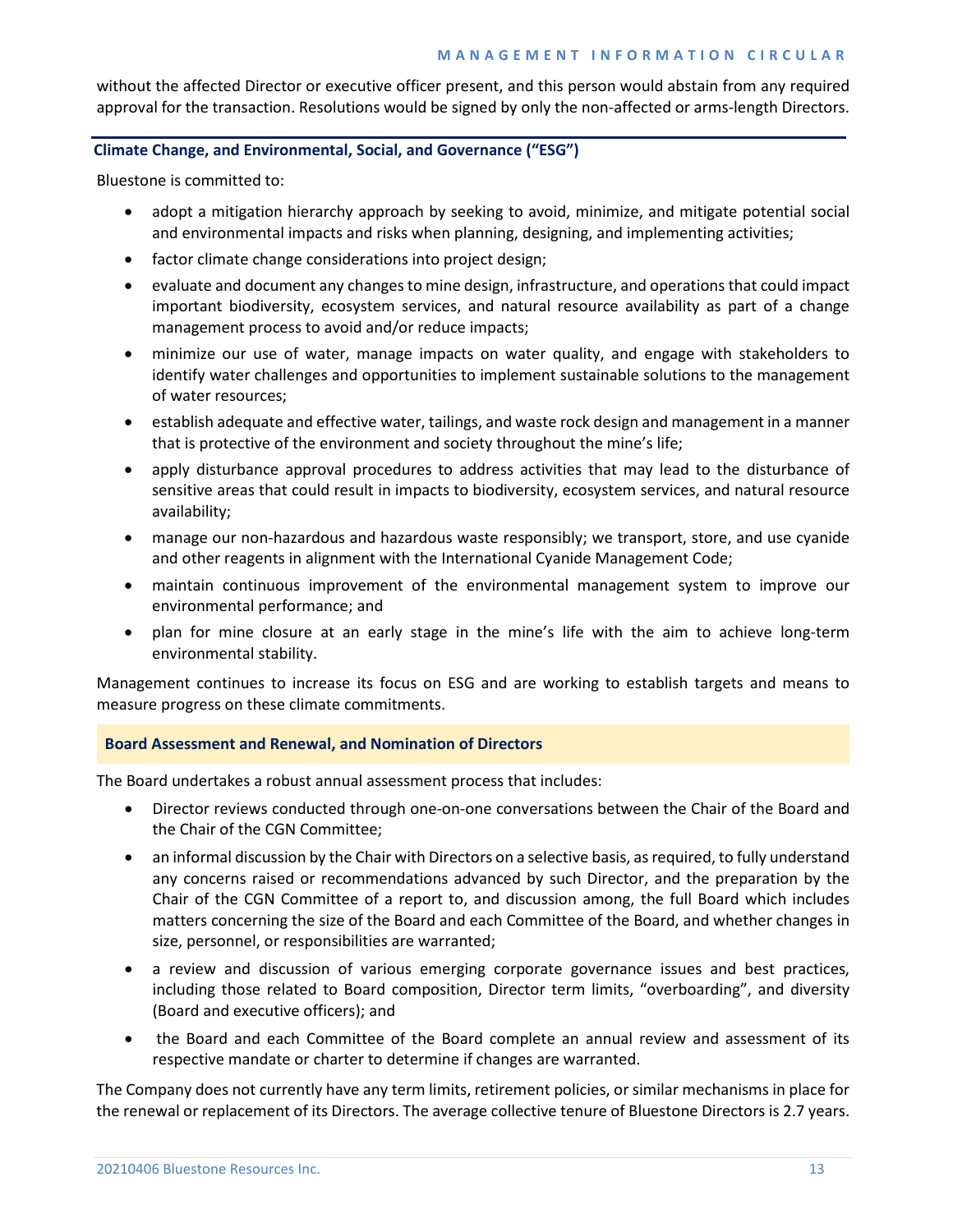## **MANAGEMENT INFORMATION CIRCULAR**

In considering and identifying new Directors for nomination, the CGN Committee will hold a series of meetings to identify the particular skills and qualifications needed of new recruits, having regard to the Company's business and objectives, as well as the then-existing composition of the Board. Once a list of key attributes, skills, and competencies for a potential new Director is identified, the CGN Committee then creates a list of possible candidates for consideration and evaluation, which are then presented to the full Board for further discussion and evaluation. If, and as needed, the CGN Committee may engage internal or external consultants to assist in identifying, evaluating, and/or selecting appropriate Board candidates, including to ensure a diversity of potential candidates are identified. Only after rigorous discussion by the CGN Committee and the Board is a short-list of potential Board candidates created, following which the Board works together with the CGN Committee to develop the best plan to recruit the preferred candidate(s).

The CGN Committee has developed a skills matrix to identify and assess the Board's skills and potential gaps. The director nominees have the skills and experience shown in the following matrix.

| BOARD OF DIRECTORS EXPERTISE MATRIX<br>Skill/Experience                                                 | <b>Number of</b><br><b>Directors</b> |
|---------------------------------------------------------------------------------------------------------|--------------------------------------|
| <b>Board</b>                                                                                            | 6                                    |
| Prior experience as a board member for a major organization (other than Bluestone).                     |                                      |
| <b>International</b>                                                                                    |                                      |
| Prior or current experience working in a publicly listed company or a major organization that has       | 6                                    |
| business in one or more international jurisdictions.                                                    |                                      |
| <b>Mining, Exploration and Operations</b>                                                               |                                      |
| Experience with a leading mining or resource company with reserves, exploration, metallurgy, and        | 6                                    |
| operations expertise.                                                                                   |                                      |
| <b>Risk Management</b>                                                                                  |                                      |
| Experience in overseeing policies and processes to identify a resource company's principal business     | 6                                    |
| risks and to confirm that appropriate systems are in place to mitigate these risks.                     |                                      |
| <b>Media Relations</b>                                                                                  | 4                                    |
| Experience in dealing with the media on matters relating to operations and public relations issues.     |                                      |
| <b>Operations</b>                                                                                       |                                      |
| Experience as a senior operational officer of a publicly listed company or major organization or        | 4                                    |
| production or exploration experience with a leading mining or resource company.                         |                                      |
| <b>Human Resources</b>                                                                                  |                                      |
| Prior or current experience in executive compensation and the oversight of succession planning,         | 5                                    |
| talent planning, and retention programs.                                                                |                                      |
| <b>Financial Literacy</b>                                                                               |                                      |
| Senior financial officer of a publicly listed company or major organization, or experience in financial | 4                                    |
| accounting and reporting and corporate finance (familiarity with internal financial controls,           |                                      |
| Canadian or US GAAP and/or IFRS).                                                                       |                                      |
| <b>Corporate Responsibility and Sustainable Development</b>                                             |                                      |
| Understanding and experience with corporate responsibility practices and the constituents involved      | 6                                    |
| in sustainable development policies.                                                                    |                                      |
| Legal                                                                                                   |                                      |
| Experience on legal matters with a publicly listed company or major organization including drafting     | 5                                    |
| and negotiating contracts, conducting financings, dealing with regulatory bodies on securities,         |                                      |
| corporate or other regulatory matters, and corporate governance.                                        |                                      |
| <b>Managing/Leading Growth/Strategic Planning</b>                                                       | 6                                    |
| Experience driving strategic direction and leading growth of an organization.                           |                                      |
| <b>Investment Banking/Mergers &amp; Acquisitions</b>                                                    | 5                                    |
| Experience in investment banking, finance, or in major mergers and acquisitions.                        |                                      |
| Government Relations/Social, Economic, Foreign Policy                                                   |                                      |
| Experience in, or a good understanding of, the workings of governments and public policy,               | 4                                    |
| domestically and internationally.                                                                       |                                      |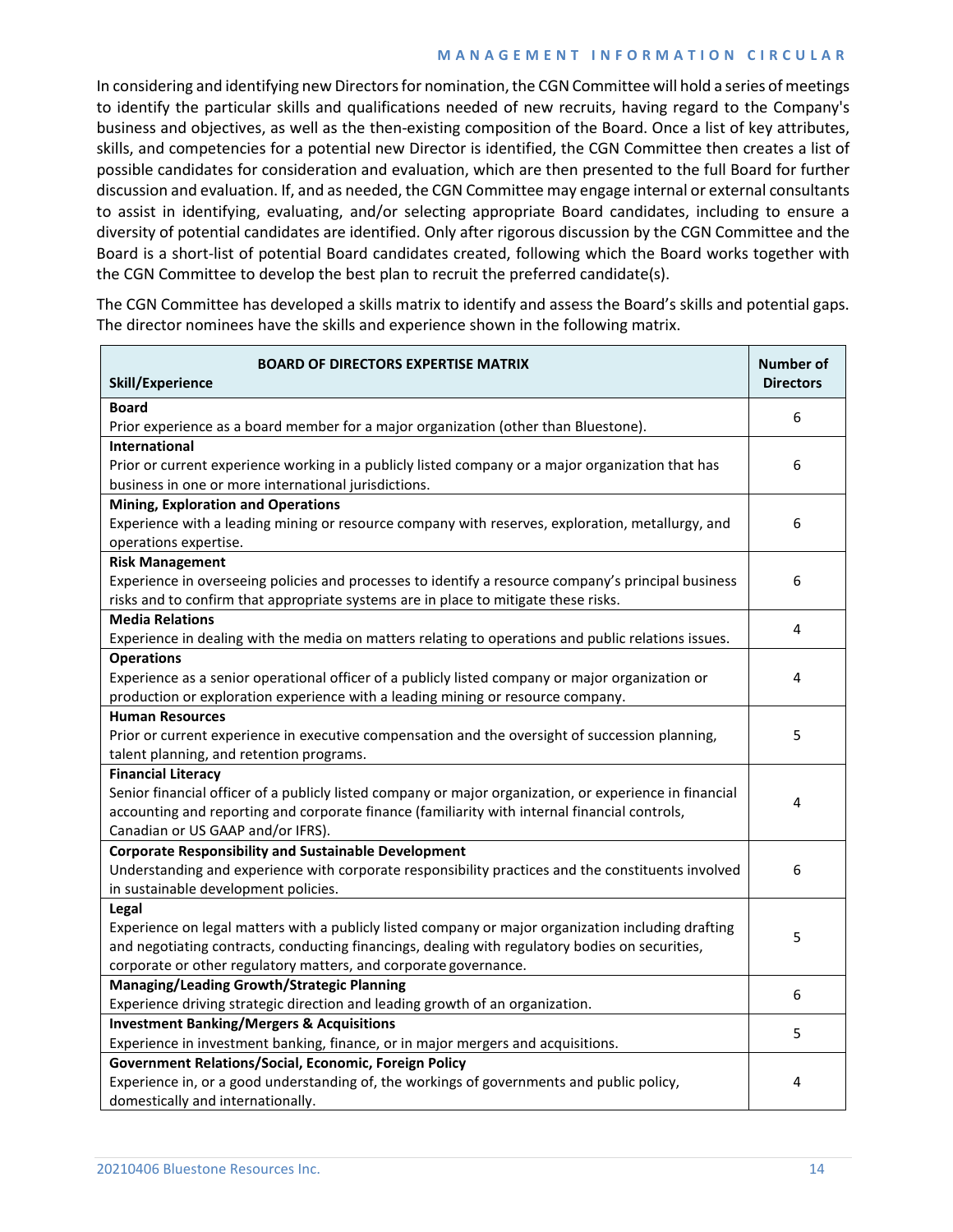| <b>BOARD OF DIRECTORS EXPERTISE MATRIX</b><br>Skill/Experience                                 | Number of<br><b>Directors</b> |
|------------------------------------------------------------------------------------------------|-------------------------------|
| <b>Business Judgment</b>                                                                       |                               |
| Track record of leveraging own experience and wisdom in making sound strategic and operational | 6                             |
| business decisions, demonstrates business acumen and a mindset for risk oversight.             |                               |
| <b>Industry Knowledge</b>                                                                      |                               |
| Knowledge of the mining industry, market and business imperatives, international regulatory    | 6                             |
| environment, and stakeholder management.                                                       |                               |
| <b>Senior Officer</b>                                                                          | 5                             |
| Experience working as a senior officer of a publicly listed company or major organization      |                               |

## **Board Leadership and Diversity**

The Company has adopted a Diversity Policy, the key provisions of which are:

- the Company is committed to workplace diversity and fostering a culture of inclusion across all aspects of the Company, its operations, and offices;
- the Board's objective is to select the most qualified and highest functioning Directors from diverse backgrounds;
- the term "diversity" includes diversity of gender, race or ethnicity, sexual identity/orientation, age, cultural background, political affiliation, skills, and experience;
- Board nominees will be chosen based on the abilities, skills, and experience required from time to time, while recognizing that a more diverse Board can result in a more effective Board;
- the CGN Committee will consider candidates on merit against objective criteria and with due regard for the benefits of diversity in the Board's composition;
- no Board term limits are imposed since the Company values the contribution of Directors which has developed over a period of time with increasing insight into the Company and its operations; and
- No fixed target regarding the representation of women on the Board.

The Company currently has one female Director (16.6%) and two female executive officers (33.3%). Bluestone has set a target to have at least two female directors by May 2023.

The Company understands the benefits of a diversified work force, including promoting the level of female representation and other types of diversity, and diversity is one of many factors that are used in consideration for hires and promotions. In identifying and considering potential candidates for executive appointments, the Board also considers factors such as years of service, regional background, merit, experience, and qualification. In addition, the relative diversity of the Company's executive team is also driven by other factors, many of which are outside of the control of the Company, including the level of staff turnover, the candidates that are available with the necessary skills and experiences required to satisfy the Company's needs, and requirements for the position when hiring and promotion opportunities arise, and various other factors. The Board does not set specific gender representation targets when identifying potential candidates to executive officer positions, but does consider diversity, and where possible, seeks to ensure a representative list of women is included among the group of prospective candidates for executive positions.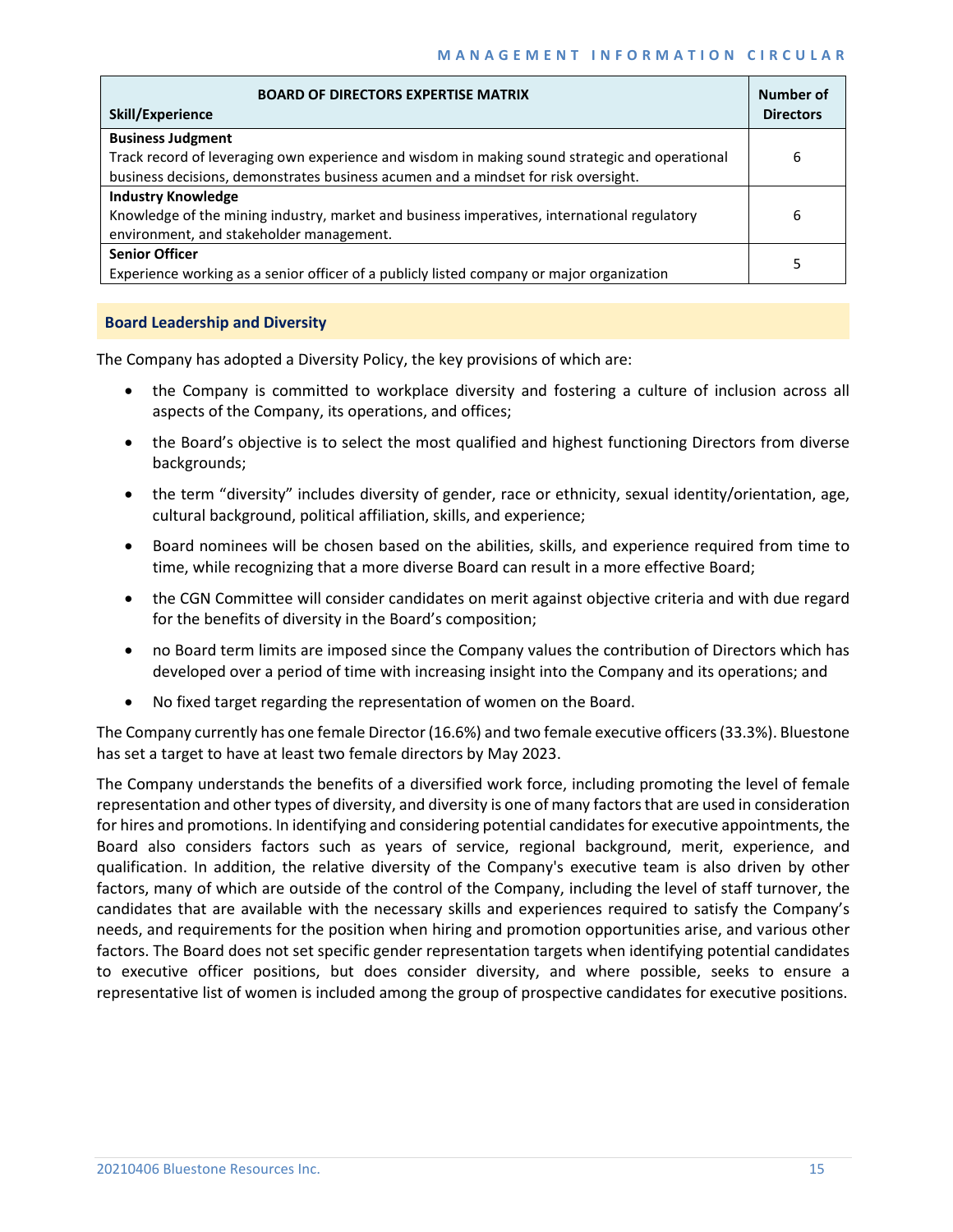#### **Compensation Assessments**

The Board determines Director and senior officer compensation by the recommendation of the Compensation Committee. The Compensation Committee consists of three independent Directors and, with consultation from the CEO:

- reviews and assesses the overall compensation policies of the Company based on industry standards, comparable corporate policies, and characteristic needs and objectives of the Company, including consultation with independent experts;
- sets compensation parameters;
- assesses the CEO's performance against pre-agreed objectives;
- reviews performance assessments of other senior officers, new executive appointments, terminations, and employment agreements;
- makes recommendations to the Board on salary changes, short-term and long-term incentive plans or benefit plans; and
- reviews and recommends disclosure pertaining to all of the foregoing.

The Compensation Committee is responsible for reviewing and assessing the overall compensation policies of the Company based on needs and objectives of the Company, industry standards, and comparable corporate policies.

Lane Caputo Compensation Inc., an independent compensation consulting firm, was contracted by the Compensation Committee in 2021 (see page 20) to evaluate compensation of Directors and senior officers of the Company. Using the guidelines provided by Lane Caputo Compensation Inc., the Compensation Committee held meetings in early 2022 to determine the objectives for compensation for 2022 and bonuses for 2021.

# **Compensation Discussion and Analysis**

The following information of the Company is provided in accordance with Form 51-102F6V – *Statement of Executive Compensation – Venture Issuers* ("**Form 51-102F6V**"). Information contained in this Statement of Executive Compensation is as of December 31, 2021, unless otherwise indicated and all dollar amounts referenced herein are in Canadian Dollars, unless otherwise specified.

## **Director and NEO Compensation**

The named executive officers (NEOs) of the Company for the financial year ended December 31, 2021, were Jack Lundin, President (effective April 15, 2021) and CEO effective January 28, 2020; Peter Hemstead, CFO effective May 1, 2017; and David Cass, VP Exploration effective December 1, 2017.

For 2021, annual compensation for Directors who are not NEOs consisted of the following elements:

| <b>Director Fees</b>                | Annual \$ |
|-------------------------------------|-----------|
| Board Chair                         | 25,000    |
| Cash retainer – Member              | 36,000    |
| Audit Committee Chair               | 10,000    |
| <b>Technical Committee Chair</b>    | 10,000    |
| <b>Other Board Committee Chairs</b> | 5,000     |

Particulars of compensation, excluding compensation securities, for each NEO and Director in the two most recently completed financial years is set out in the table below: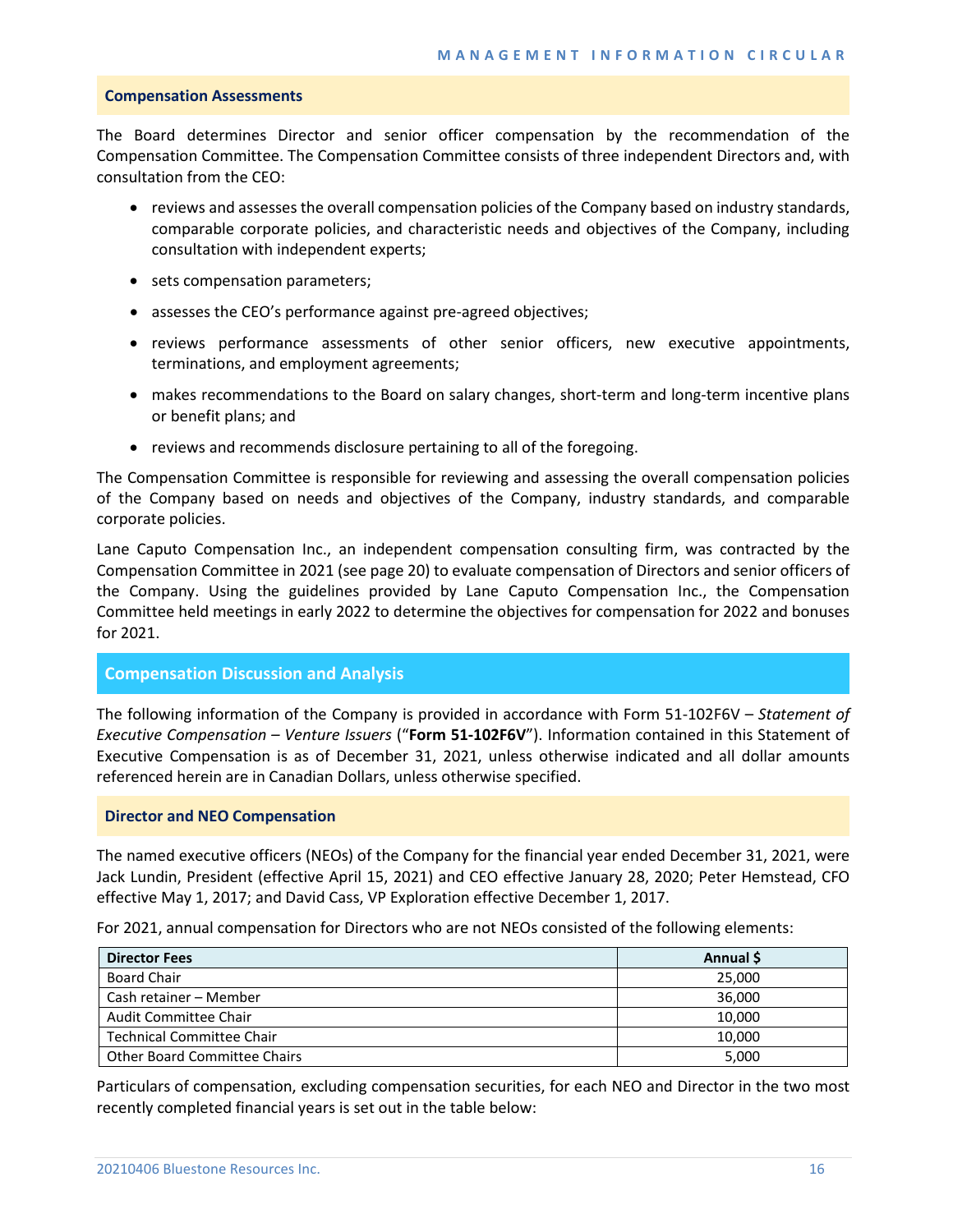## **MANAGEMENT INFORMATION CIRCULAR**

| TABLE OF COMPENSATION EXCLUDING COMPENSATION SECURITIES |      |                                                                 |                     |                                               |                                |                                      |  |
|---------------------------------------------------------|------|-----------------------------------------------------------------|---------------------|-----------------------------------------------|--------------------------------|--------------------------------------|--|
| <b>Name and position</b>                                | Year | Salary,<br>consulting fee,<br>retainer, or<br>commission<br>(5) | <b>Bonus</b><br>(5) | <b>Committee</b><br>or meeting<br>fees<br>(5) | Value of<br>perquisites<br>(5) | <b>Total</b><br>compensation<br>(\$) |  |
| Jack Lundin <sup>(1)(2)</sup>                           | 2021 | 350,000                                                         | 342,000             | Nil                                           | Nil                            | 692,000                              |  |
| CEO, Director                                           | 2020 | 326,218                                                         | 284,000             | Nil                                           | Nil                            | 610,218                              |  |
| Peter Hemstead                                          | 2021 | 252,500                                                         | 185,000             | Nil                                           | Nil                            | 437,500                              |  |
| <b>CFO</b>                                              | 2020 | 252,500                                                         | 154,000             | Nil                                           | Nil                            | 406,500                              |  |
| David Cass                                              | 2021 | 220,000                                                         | 108,000             | Nil                                           | Nil                            | 328,000                              |  |
| <b>VP Exploration</b>                                   | 2020 | 220,000                                                         | 95,000              | Nil                                           | Nil                            | 315,000                              |  |
| William Lamb                                            | 2021 | 63,786                                                          | Nil                 | Nil                                           | Nil                            | 63,786                               |  |
| <b>Board Chair</b>                                      | 2020 | 54,661                                                          | Nil                 | Nil                                           | Nil                            | 54,661                               |  |
| James Beck                                              | 2021 | 42,667                                                          | Nil                 | Nil                                           | Nil                            | 42,667                               |  |
| Director                                                | 2020 | 40,038                                                          | Nil                 | Nil                                           | Nil                            | 40,038                               |  |
| Zara Boldt                                              | 2021 | 52,667                                                          | Nil                 | Nil                                           | Nil                            | 52,667                               |  |
| Director                                                | 2020 | 51,000                                                          | Nil                 | Nil                                           | Nil                            | 51,000                               |  |
| Dave Dicaire <sup>(3)</sup>                             | 2021 | 41,000                                                          | Nil                 | Nil                                           | Nil                            | 41,000                               |  |
| Director                                                | 2020 | 25,218                                                          | Nil                 | Nil                                           | Nil                            | 25,218                               |  |
| Leo Hathaway                                            | 2021 | 38,500                                                          | Nil                 | Nil                                           | Nil                            | 38,500                               |  |
| Director                                                | 2020 | 41,774                                                          | Nil                 | Nil                                           | Nil                            | 41,774                               |  |

(1) Jack Lundin received no compensation in respect of his role as Director for the two most recently completed financial years.

(2) Jack Lundin was appointed President and CEO on April 15, 2021. Mr. Lundin has served as the Company's CEO since January 28, 2020.

(3) Dave Dicaire was appointed to the Board of Directors on May 20, 2020.

# **Stock Options and Other Compensation Securities**

Compensation securities granted or issued to each NEO and Director in 2021 for services provided or to be provided, directly or indirectly, to the Company or any of its subsidiaries is set out in the table below:

|                                             |                                     |                                                                                                                                 | <b>COMPENSATION SECURITIES</b> |                                         |                                                                                                   |                                                                                            |                    |
|---------------------------------------------|-------------------------------------|---------------------------------------------------------------------------------------------------------------------------------|--------------------------------|-----------------------------------------|---------------------------------------------------------------------------------------------------|--------------------------------------------------------------------------------------------|--------------------|
| Name and<br><b>Position</b>                 | Type of<br>compensation<br>security | Number of<br>compensation<br>securities,<br>number of<br>underlying<br>securities, and<br>percentage of<br>class <sup>(1)</sup> | Date of issue<br>or grant      | <b>Exercise</b><br>$price^{(2)}$<br>(5) | <b>Closing</b><br>price of<br>security or<br>underlying<br>security<br>on date of<br>grant<br>(5) | <b>Closing</b><br>price of<br>security or<br>underlying<br>security at<br>year end<br>(\$) | <b>Expiry date</b> |
| Jack Lundin <sup>(3)</sup><br>CEO, Director | <b>Stock Options</b>                | 528,000<br>$< 1\%$                                                                                                              | March 18/21                    | 1.70                                    | 1.69                                                                                              | 2.16                                                                                       | Mar 18/26          |
| Peter Hemstead<br><b>CFO</b>                | <b>Stock Options</b>                | 286,000<br>$<$ 1%                                                                                                               | March 18/21                    | 1.70                                    | 1.69                                                                                              | 2.16                                                                                       | Mar 18/26          |
| David Cass<br><b>VP Exploration</b>         | <b>Stock Options</b>                | 166,000<br>$<$ 1%                                                                                                               | March 18/21                    | 1.70                                    | 1.69                                                                                              | 2.16                                                                                       | Mar 18/26          |
| William Lamb<br>Director                    | <b>Stock Options</b>                | 114,000<br>$<$ 1%                                                                                                               | March 18/21                    | 1.70                                    | 1.69                                                                                              | 2.16                                                                                       | Mar 18/26          |
| James Beck<br>Director                      | <b>Stock Options</b>                | 114,000<br>$< 1\%$                                                                                                              | March 18/21                    | 1.70                                    | 1.69                                                                                              | 2.16                                                                                       | Mar 18/26          |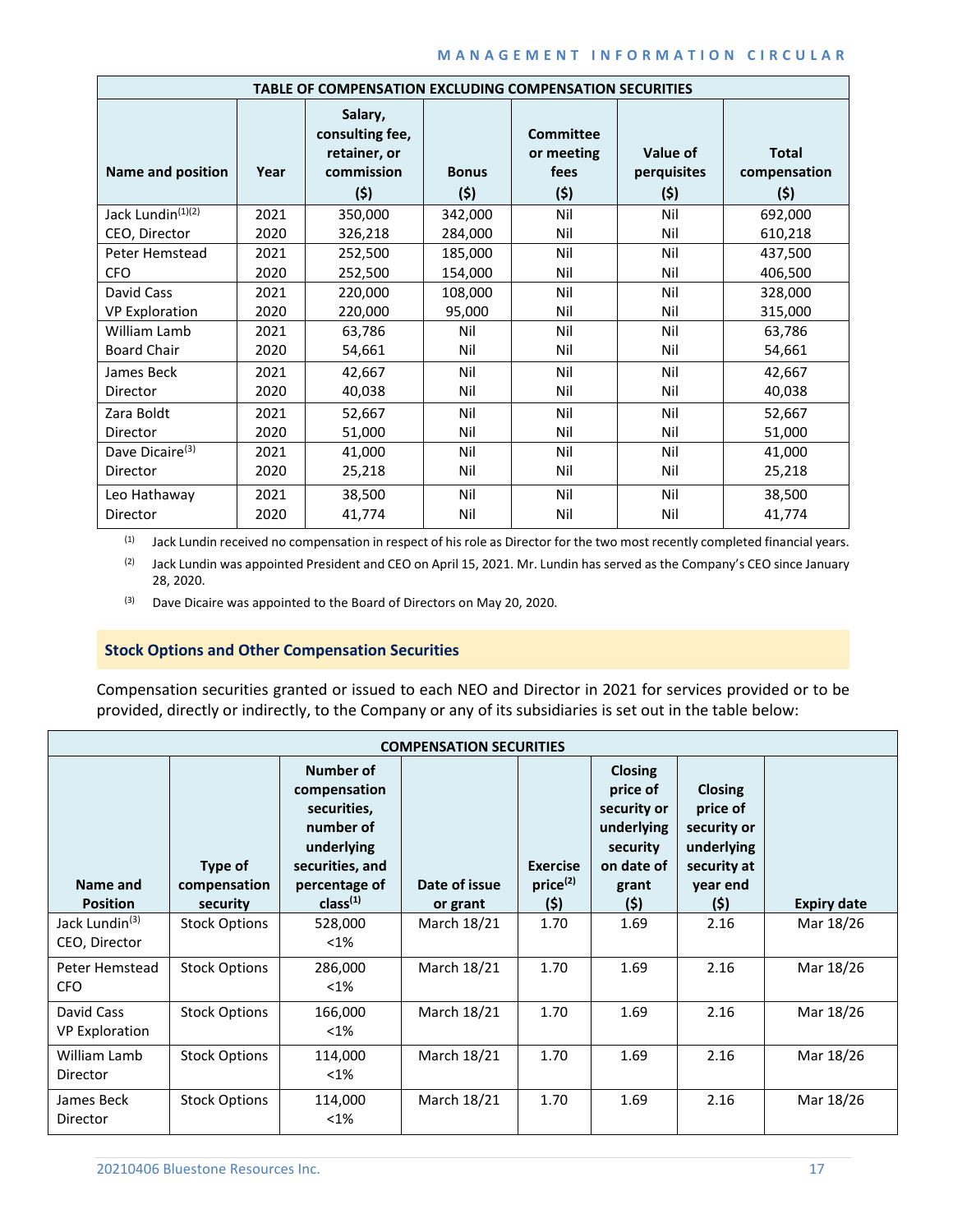## **MANAGEMENT INFORMATION CIRCULAR**

|                             |                                     |                                                                                                                                 | <b>COMPENSATION SECURITIES</b> |                                                |                                                                                                   |                                                                                            |                    |
|-----------------------------|-------------------------------------|---------------------------------------------------------------------------------------------------------------------------------|--------------------------------|------------------------------------------------|---------------------------------------------------------------------------------------------------|--------------------------------------------------------------------------------------------|--------------------|
| Name and<br><b>Position</b> | Type of<br>compensation<br>security | Number of<br>compensation<br>securities,<br>number of<br>underlying<br>securities, and<br>percentage of<br>class <sup>(1)</sup> | Date of issue<br>or grant      | <b>Exercise</b><br>price <sup>(2)</sup><br>(5) | <b>Closing</b><br>price of<br>security or<br>underlying<br>security<br>on date of<br>grant<br>(5) | <b>Closing</b><br>price of<br>security or<br>underlying<br>security at<br>year end<br>(\$) | <b>Expiry date</b> |
| Zara Boldt                  | <b>Stock Options</b>                | 114,000                                                                                                                         | March 18/21                    | 1.70                                           | 1.69                                                                                              | 2.16                                                                                       | Mar 18/26          |
| Director                    |                                     | $<$ 1%                                                                                                                          |                                |                                                |                                                                                                   |                                                                                            |                    |
| Dave Dicaire<br>Director    | <b>Stock Options</b>                | 114,000<br>$<$ 1%                                                                                                               | March 18/21                    | 1.70                                           | 1.69                                                                                              | 2.16                                                                                       | Mar 18/26          |
| Leo Hathaway<br>Director    | <b>Stock Options</b>                | 114,000<br>$<$ 1%                                                                                                               | March 18/21                    | 1.70                                           | 1.69                                                                                              | 2.16                                                                                       | Mar 18/26          |

(1) Percentage of class is based on 150,358,483 issued and outstanding common shares as at December 31, 2021.

(2) Exercise price of the stock options is the closing price of Bluestone shares on the trading day prior to the date of grant.

<sup>(3)</sup> Jack Lundin was appointed President and CEO on April 15, 2021. Mr. Lundin has served as the Company's CEO since January 28, 2020.

Stock options vest 1/3 upon grant, and every year from date of grant until they are fully vested after two years. Stock options will expire five years after the grant date.

| <b>EXERCISE OF COMPENSATION SECURITIES BY DIRECTORS AND NEOS</b> |                      |            |                 |           |                |                   |              |
|------------------------------------------------------------------|----------------------|------------|-----------------|-----------|----------------|-------------------|--------------|
|                                                                  |                      |            |                 |           |                | <b>Difference</b> |              |
|                                                                  |                      |            |                 |           |                | between           |              |
|                                                                  |                      |            |                 |           | <b>Closing</b> | exercise          |              |
|                                                                  |                      |            |                 |           | price per      | price and         |              |
|                                                                  |                      |            |                 |           | security       | closing           | <b>Total</b> |
|                                                                  |                      | Number of  | <b>Exercise</b> |           | on date        | price on          | value on     |
|                                                                  | Type of              | underlying | Price per       |           | οf             | date of           | exercise     |
|                                                                  | compensation         | securities | security        | Date of   | exercise       | exercise          | date         |
| <b>Name and Position</b>                                         | security             | exercised  | (\$)            | exercise  | (\$)           | (\$)              | (\$)         |
| David Cass                                                       | <b>Stock Options</b> | 200,000    | 1.50            | Mar 29/21 | 1.58           | 0.08              | 16,000       |
| <b>VP Exploration</b>                                            |                      |            |                 |           |                |                   |              |

Compensation securities exercised in 2021 by the NEOs and Directors:

As at December 31, 2021, the Company's NEOs and Directors held a total of 4,101,000 stock options.

## **Stock Option Plan**

The Company has established the Stock Option Plan for Directors, Employees, and Consultants which reserves, for the grant of stock options under the Stock Option Plan, a number of shares equivalent to 10% of the Company's issued and outstanding common shares from time to time. As a 10% rolling plan, the Stock Option Plan is required to be approved annually by the Company's shareholders, in accordance with TSX Venture Exchange policy. The Stock Option Plan was last approved by shareholders at the Company's annual general meeting of shareholders held May 19, 2021.

In accordance with TSX Venture Exchange policy,

- the term of stock options granted under the Stock Option Plan may not exceed 10 years and the term may be set at the discretion of the Board;
- no stock options may be granted, without shareholder and regulatory approval, entitling any single individual to purchase more than 5% of the then outstanding shares in the Company in any 12-month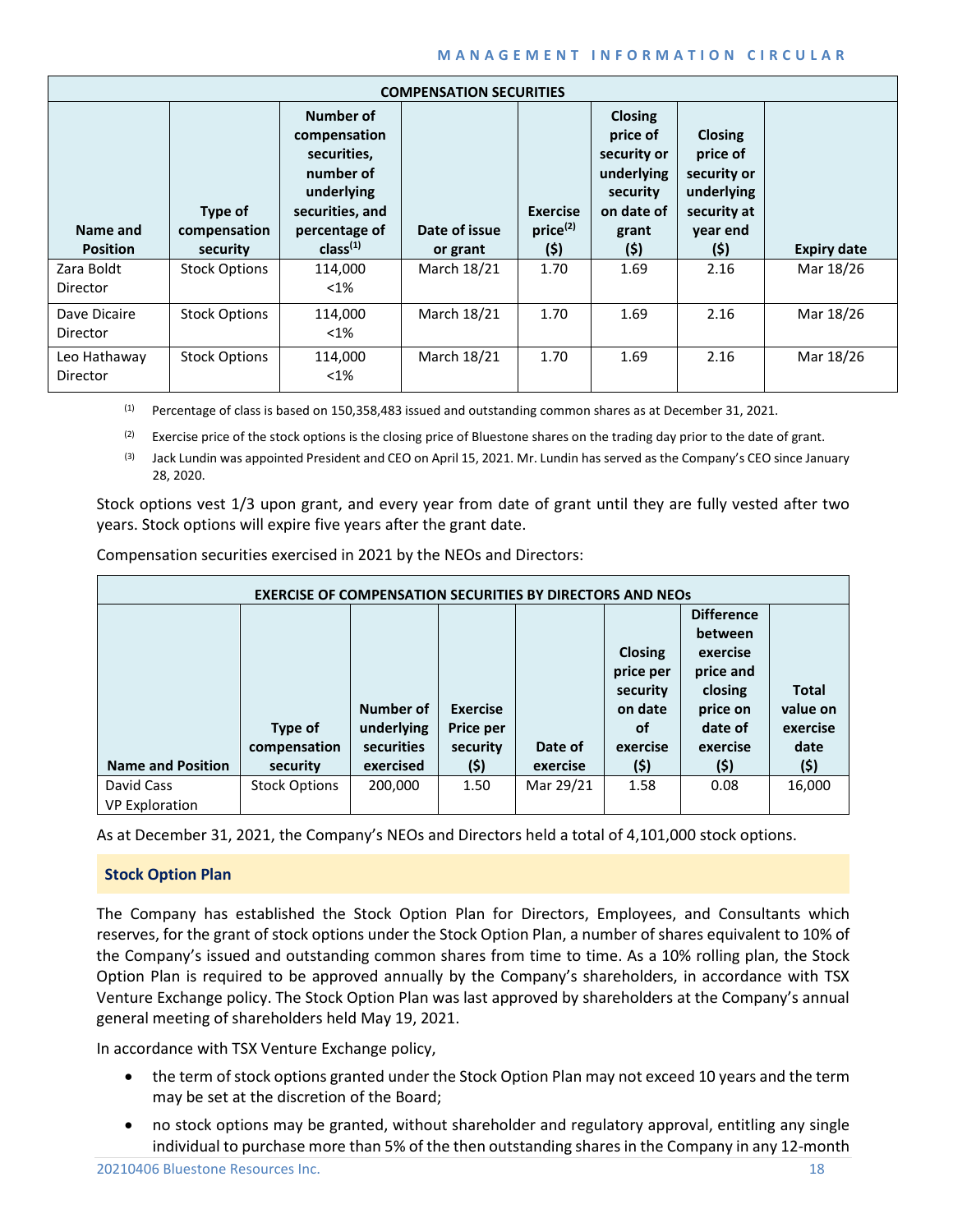period and no more than 2% of the outstanding shares may be issued to any one consultant, or to all employees or consultants engaged in investor relations activities in the aggregate, in any 12-month period;

- the maximum number of Options which may be granted to Insiders within any 12-month period must not exceed 10% of the then outstanding shares; and
- if the stock option rights granted under the Stock Option Plan expire or terminate for any reason without having been exercised, such optioned shares may be made available for other stock options to be granted under the Stock Option Plan.

On April 6, 2022, the Board approved certain amendments to the Stock Option Plan to bring the Stock Option Plan into compliance with New Policy 4.4 and to allow for exercise on a Net Settlement (as defined in the Amended Plan) basis. Further particulars of the Stock Option Plan are contained under the headings *Ratification, Confirmation, and Approval of Amended Stock Option Plan* and *Equity Compensation Plan Information*. A complete copy of the Amended Plan is attached to this Circular as Schedule **"C**" and a blackline comparison between the Stock Option Plan and the Amended Plan is attached to this Circular as Schedule **"D"**.

# **Employment, Consulting, and Management Agreements**

The material terms of the 2021 NEO employment agreements were as follows:

- Jack Lundin began his employment on January 28, 2020, as CEO at a salary of \$350,000. Mr. Lundin was appointed President and CEO on April 15, 2021.
- Peter Hemstead, CFO, began his employment on May 1, 2017, at a salary of \$225,000. His salary was increased to \$245,000 on January 1, 2019, and to \$252,500 on January 1, 2020.
- David Cass, VP Exploration, began his employment on December 1, 2017, at a salary of \$200,000. His salary was increased to \$210,000 on January 1, 2019. His salary wasincreased to \$220,000 on January 1, 2020.

The NEOs have employment agreements which include provisions covering position, term, duties, employee obligations, compensation (including base salary, bonus, stock options), other benefits, vacation benefit, and provisions covering termination for cause, without cause, and in the event of a change of control. For purposes of these arrangements, a change in control is defined as:

- the acquisition, beneficially, directly or indirectly, by any person or group of persons acting jointly or in concert, within the meaning of National Instrument 62-104, takeover bids and issuer bids, or any successor instrument thereto, of common shares of the Company which, when added to all other common shares of the Company at the time held directly or indirectly by such person or persons acting jointly or in concert, totals for the first time more than 50% of the outstanding common shares of the Company;
- during any period of not more than six (6) consecutive months, the removal, by extraordinary resolution of the shareholders of the Company, of more than fifty-one (51%) percent of the incumbent Directors on the Company's Board at the beginning of the period;
- the consummation of a sale of all or substantially all of the assets of the Company; or
- the consummation of a reorganization, plan of arrangement, merger or other transaction which has substantially the same effect as the three points above.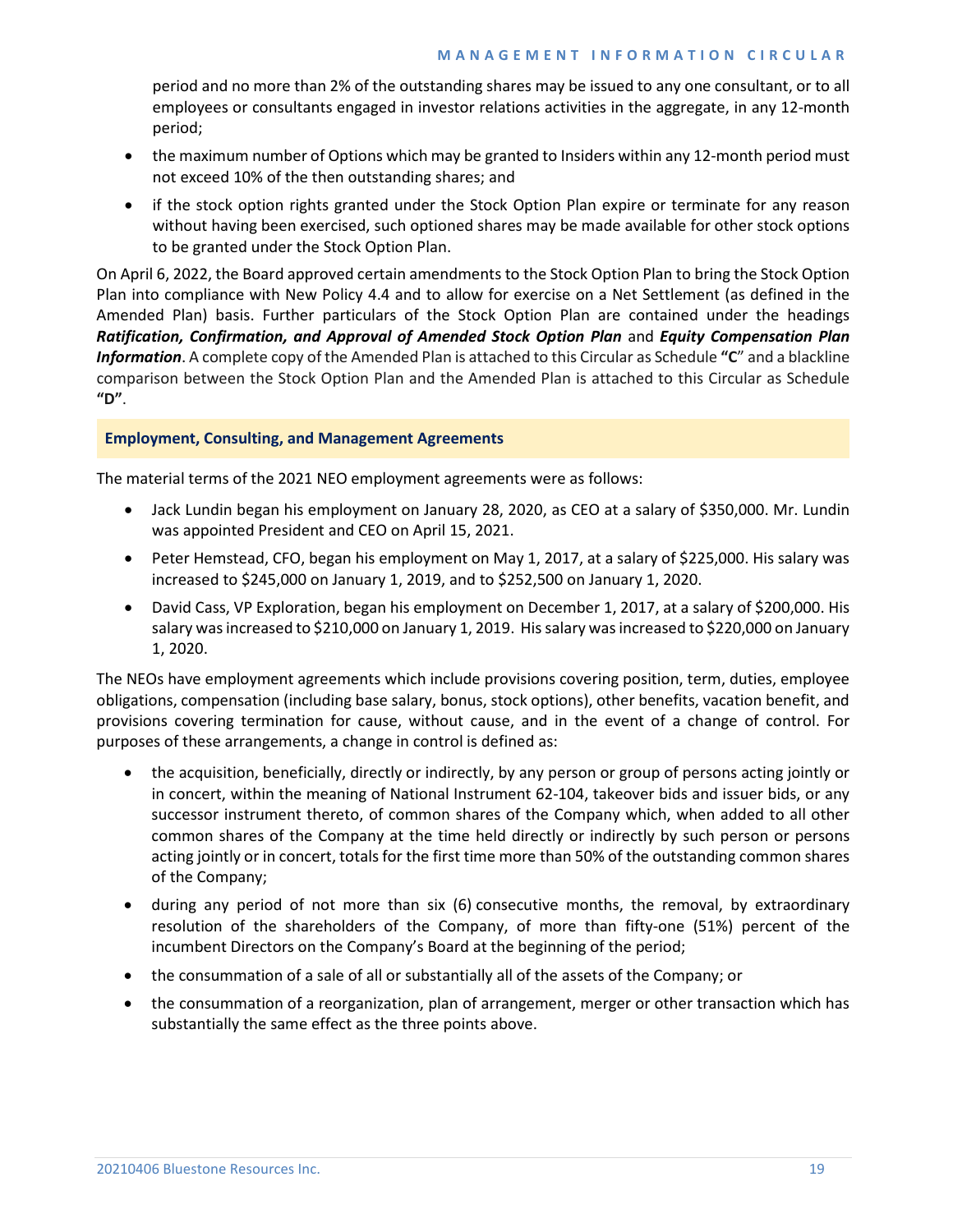# **MANAGEMENT INFORMATION CIRCULAR**

The following table summarizes the material terms and conditions that apply to NEOs in the event of the noted separation events.

|                               | <b>Separation Event</b>                                                                     |                                                   |                                                                                                                                                                |                                                                                                                                                                                                                                                                                                                                                                                         |
|-------------------------------|---------------------------------------------------------------------------------------------|---------------------------------------------------|----------------------------------------------------------------------------------------------------------------------------------------------------------------|-----------------------------------------------------------------------------------------------------------------------------------------------------------------------------------------------------------------------------------------------------------------------------------------------------------------------------------------------------------------------------------------|
|                               |                                                                                             | <b>Termination with</b>                           | <b>Termination without</b>                                                                                                                                     |                                                                                                                                                                                                                                                                                                                                                                                         |
| <b>Compensation Element</b>   | <b>Resignation</b>                                                                          | Cause                                             | Cause                                                                                                                                                          | <b>Change of Control</b>                                                                                                                                                                                                                                                                                                                                                                |
| Salary                        | Payments cease                                                                              | Payments cease                                    | 12 months' current salary<br>plus 1 month's salary for<br>each completed year of<br>employment to maximum<br>of 18 months' payment of<br>salary <sup>(1)</sup> | 24 months' current<br>salary <sup>(1)</sup><br>12 months' current<br>salary <sup>(2)</sup>                                                                                                                                                                                                                                                                                              |
|                               |                                                                                             |                                                   | 6 months' current salary<br>plus 1 month's salary for<br>each completed year of<br>employment to maximum<br>of 12 months' payment of<br>salary $(2)$           |                                                                                                                                                                                                                                                                                                                                                                                         |
| <b>Annual Incentive Bonus</b> | Pro-rated bonus<br>payment for<br>months earned                                             | None                                              | Bonus earned over<br>preceding 12 months if not<br>yet paid, and pro-rated<br>bonus payment for months<br>earned                                               | Amount equal to annual<br>average of bonuses<br>actually paid to<br>employee over the last 3<br>years with the Company,<br>or the average of<br>bonuses paid to<br>employee since the start<br>of employment with the<br>Company, or 9 months'<br>current employee salary                                                                                                               |
| <b>Stock Options</b>          | Stock options<br>which were<br>vested upon<br>resignation are<br>exercisable for 30<br>days | All stock options<br>are immediately<br>forfeited | Options immediately vest<br>and expire the earlier of<br>the scheduled expiry date<br>of the Option and up to<br>one year following the<br>termination date    | If the Optionee is<br>terminated by the<br>Company without Cause,<br>or the Optionee<br>terminates his or her<br>employment with the<br>Company for Good<br>Reason, within six<br>months of the date of<br>the Change of Control, all<br>Options vest immediately<br>prior to the Optionee's<br>termination or<br>resignation and will<br>expire on the scheduled<br><b>Expiry Date</b> |
| <b>Benefits</b>               | Coverage ceases                                                                             | Coverage ceases                                   | Continue for 12 months(1)<br>Continue for 6 months $(2)$                                                                                                       | Continue for 12 months                                                                                                                                                                                                                                                                                                                                                                  |

(1) Compensation for CEO and CFO.

(2) Compensation for VP Exploration.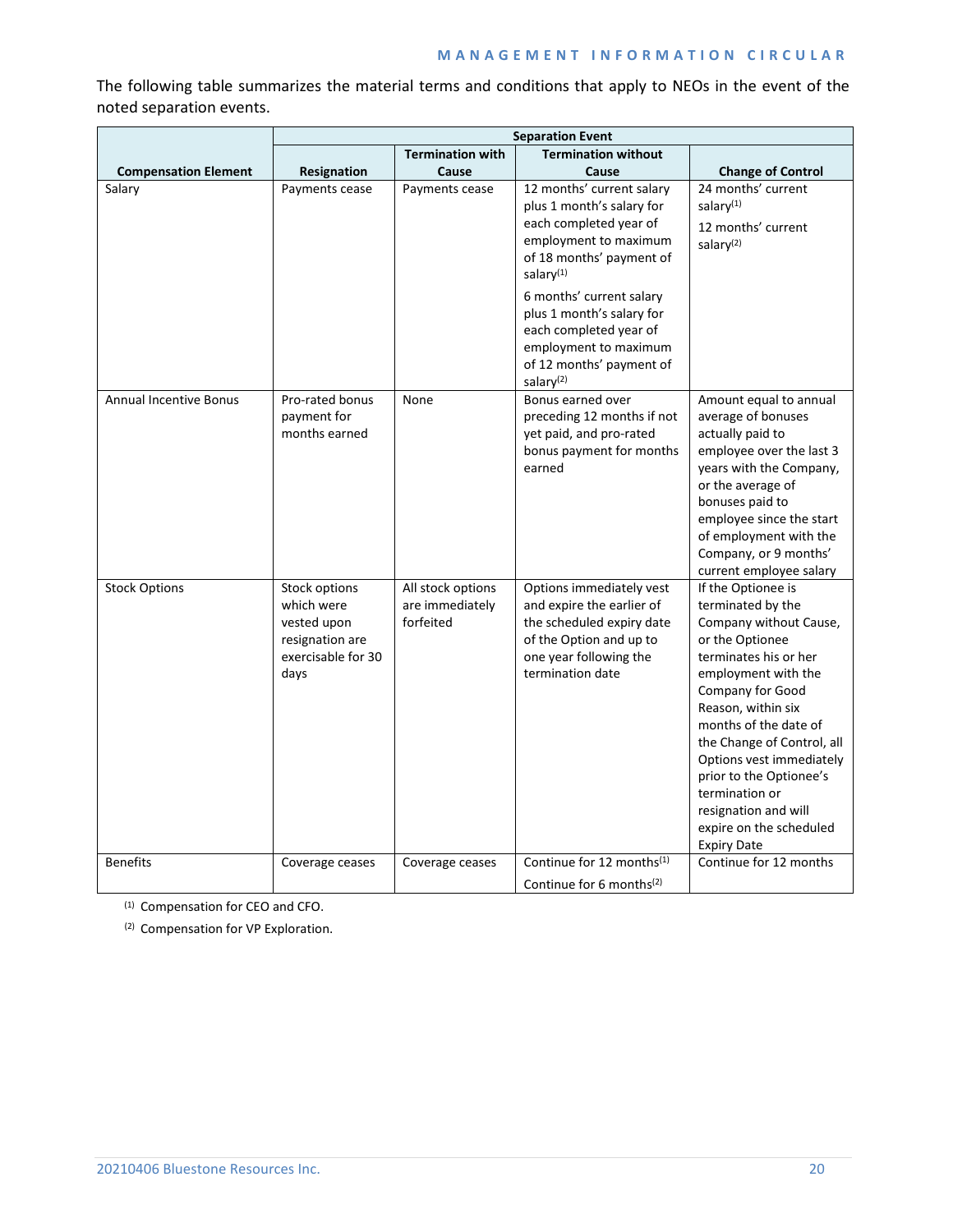## **MANAGEMENT INFORMATION CIRCULAR**

The following table presents the estimated total change of control and termination benefits of its 2021 NEOs, assuming the separation event occurred on December 31, 2021, including any amounts attributable to option benefits using the TSXV closing price of \$2.16 as at December 31, 2021.

|                                               | <b>Separation Event</b> |                                  |                                     |                             |
|-----------------------------------------------|-------------------------|----------------------------------|-------------------------------------|-----------------------------|
| <b>Named Executive Officer</b>                | Resignation             | <b>Termination</b><br>with Cause | <b>Termination</b><br>without Cause | Change of<br><b>Control</b> |
| Jack Lundin, President and CEO <sup>(1)</sup> | 705,960                 | Nil                              | 1,394,867                           | 1,686,701                   |
| Peter Hemstead, CFO                           | 564,593                 | Nil                              | 1,027,173                           | 1,194,173                   |
| David Cass, VP Exploration                    | 273,793                 | Nil                              | 530,264                             | 568,258                     |

(1) Jack Lundin was appointed President and CEO on April 15, 2021. Mr. Lundin has served as the Company's CEO since January 28, 2020.

The Board determines Director and NEO compensation by the recommendation of the Compensation Committee. The Compensation Committee consists of three independent Directors and, with consultation from the CEO:

- reviews and assesses the overall compensation strategy of the Company based on industry standards and characteristic needs and objectives of the Company, including consultation with independent experts;
- sets compensation parameters;
- assesses the CEO's performance against pre-agreed objectives;
- reviews performance assessments of other senior officers, new executive appointments, terminations, and employment agreements;
- makes recommendations to the Board on salary changes, short-term and long-term incentive plans, or benefit plans; and
- reviews and recommends disclosure pertaining to all the foregoing.

## **Compensation Philosophy and Objectives**

The objective of the Company's compensation program is to attract and continue to retain NEOs that have the necessary attributes, experience, skills, and competencies that represent the best fit for the Company and to ensure that the compensation for its NEOs is appropriate and aligned with shareholder interests. The Compensation Committee reviews director and NEO compensation on an annual basis.

The Company's general philosophy is that compensation for non-executive Directors and NEOs should be a mix of cash (base salary and short-term incentive bonus) and equity (stock options) with short term incentive and stock option combined components being more heavily weighted than base salary. The Company looks to target the median of the relevant peer group from a Total Compensation perspective, keeping the compensation mix philosophy in mind, when establishing compensation structures for the NEOs.

## **Compensation Consultant**

The compensation strategy is determined by the Compensation Committee with assistance from independent consultants and is designed to be competitive with those offered by publicly traded mining companies comparable to the Company in terms of size, assets, production, and region of operation. In 2021, the Compensation Committee engaged Lane Caputo Compensation Inc. to advise on the competitiveness and appropriateness of compensation programs for the CEO, executive officers, and Directors of the Company, including base salaries, retainers and fees, short and long-term incentives, benefits, perquisites, employment and change-of-control provisions for the 2021 and 2022 fiscal years. The Compensation Committee conducts a third-party review of the Company compensation strategy bi-annually.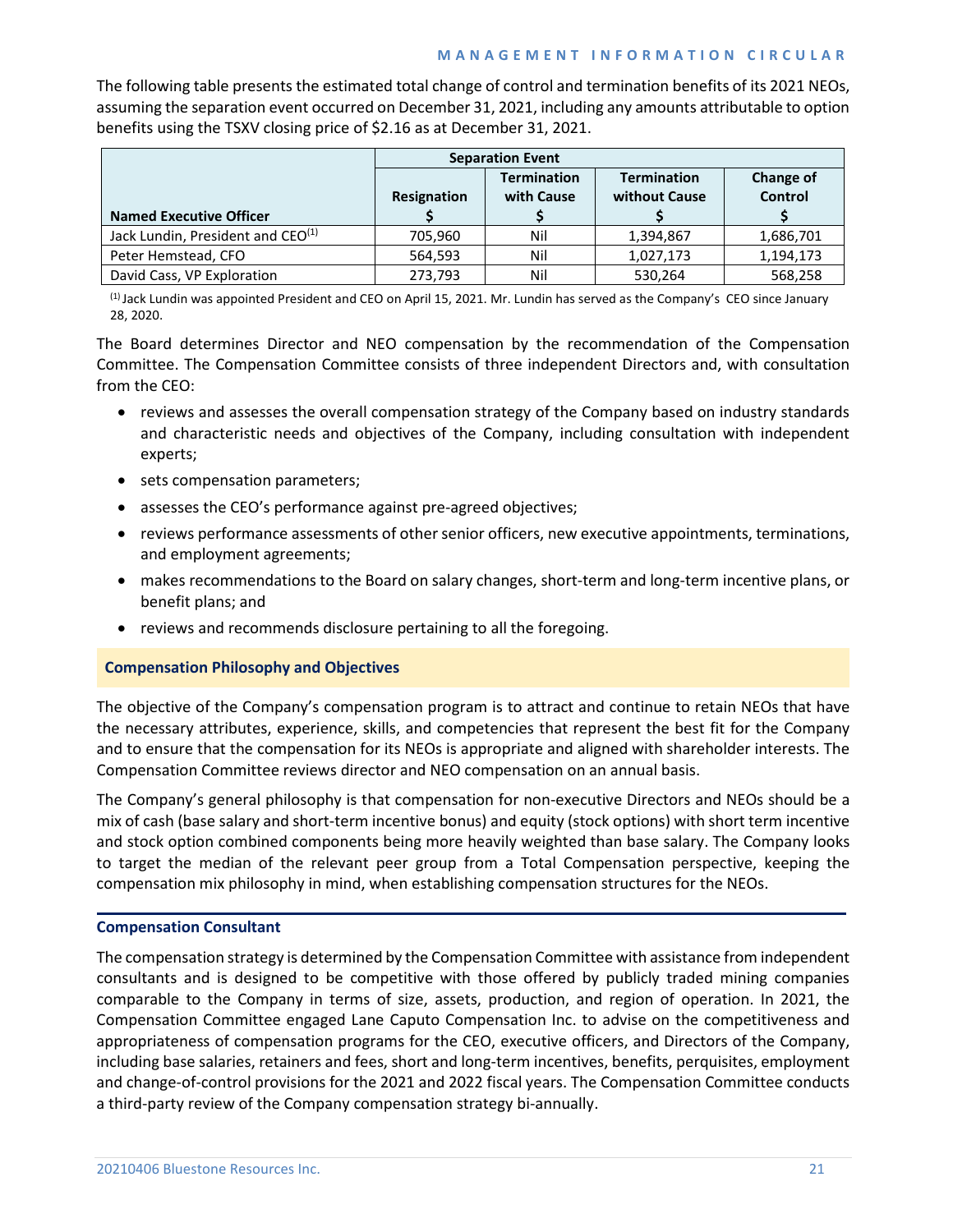## *Executive Compensation-Related Fees:*

The following fees were incurred by the Company to Lane Caputo Compensation Inc. in 2021 and 2020 for compensation-related consulting and advice:

|                                     | <b>2021 Fees</b> | <b>2020 Fees</b> |
|-------------------------------------|------------------|------------------|
| <b>Type of Work</b>                 |                  |                  |
| Executive compensation-related fees | 32,000           | 1.463            |
| All other fees                      | Nil              | Nil              |

## **Comparator Group**

The peer group has been established by the Compensation Committee with input from its independent compensation consultant, Lane Caputo Compensation Inc., based on size and industry-specific criteria. The peer group for 2021 compensation benchmarking purposes included companies which faced similar economic, market, regulatory, and operational challenges:

| Almaden Minerals Ltd.   | <b>INV Metals Inc.</b>     |
|-------------------------|----------------------------|
| Bear Creek Mining Corp. | Orca Gold Inc.             |
| Belo Sun Mining Corp.   | Pure Gold Mining Inc.      |
| Falco Resources Ltd.    | Sabina Gold & Silver Corp. |

The Compensation Committee reviews the compensation peer group on an annual basis to assess its relevance to the Company's current size and stage of development.

While the Board considers amounts paid by other companies in similar industries at similar stages of development in determining compensation, using published mining industry compensation reports, it has also adopted the following performance peer group for 2021:

| Almaden Minerals Ltd.        | Integra Resources Corp.          |
|------------------------------|----------------------------------|
| Artemis Gold Inc.            | <b>Marathon Gold Corporation</b> |
| Bear Creek Mining Corp.      | Perpetua (Midas) Gold Corp.      |
| Belo Sun Mining Corp.        | Orca Gold Inc.                   |
| Falco Resources Ltd.         | Orezone Gold Corp.               |
| First Mining Gold Corp.      | Sabina Gold & Silver Corp.       |
| Gold Standard Ventures Corp. | Skeena Resources Limited         |
| INV Metals Inc.              | Vista Gold Corp.                 |

The Compensation Committee reviews the performance peer group on an annual basis to assess its relevance to the Company's stage of development.

## **Compensation Elements**

The compensation of the NEOs consists of three main components: base salary, short-term incentive compensation (discretionary annual cash bonuses), and long-term incentives, currently in the form of stock options. The following discussion describes the components of compensation and discusses how each component relates to the Company's overall executive compensation objective.

The Company has not established at this time any pension plans or deferred compensation plans for directors and executive officers that provide for payments or benefits at, following, or in connection with retirement.

The Company has adopted an Executive Compensation Recovery Policy, which allows the Board to require reimbursement of excess bonus and equity-based compensation paid or granted to the Chief Executive Officer or the Chief Financial Officer and other officers, at the discretion of the Board, in certain circumstances where the Company is required to restate its financial statements, the executive engaged in fraud or willful misconduct which caused or significantly contributed to the reason for the restatement, and the bonus and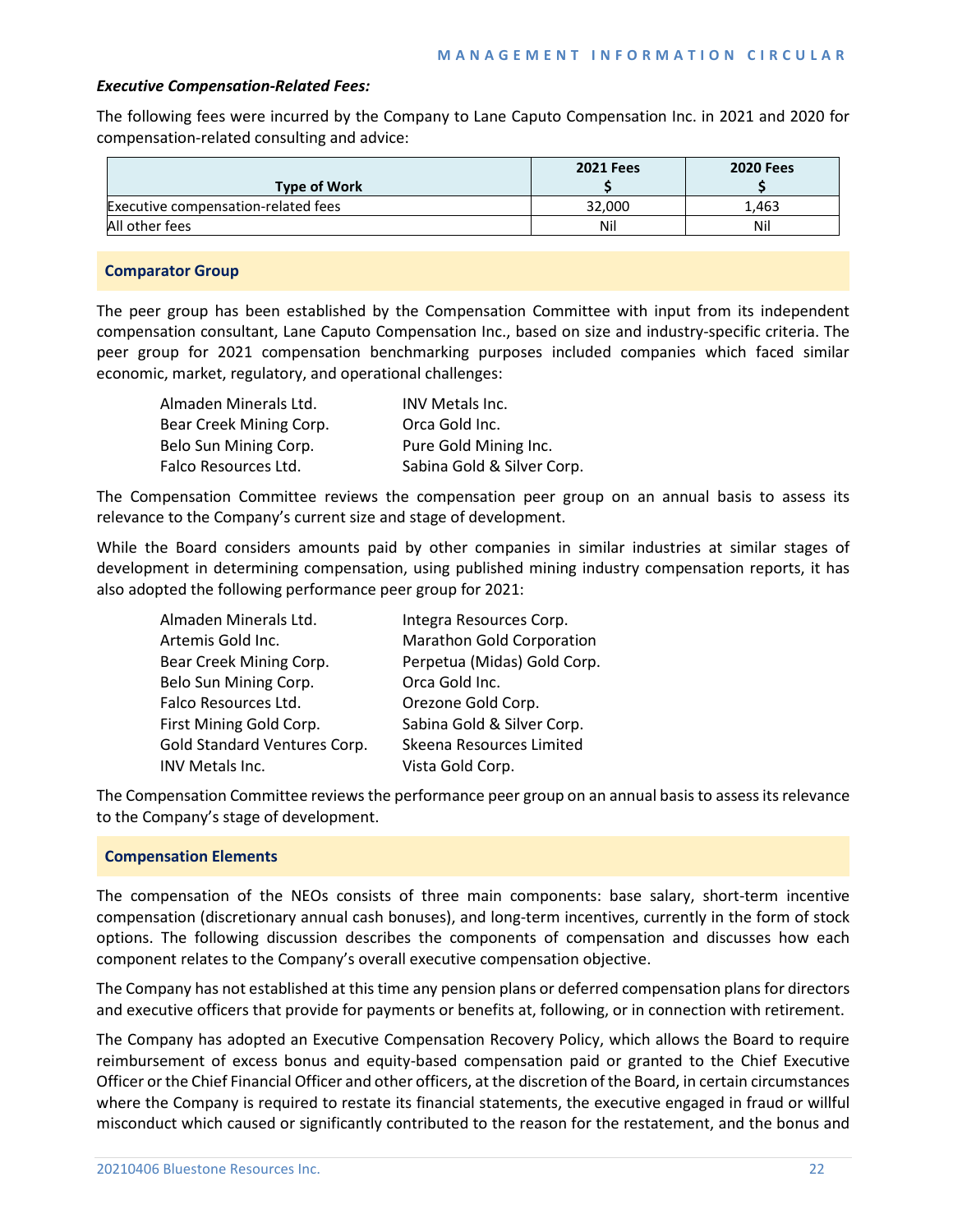equity-based compensation paid to the executive would have been lower had it been based on the restated financial statements.

# **Base Salary**

The 2021 base salaries for each NEO at December 31, 2021, were as follows:

|                                    | 2021 Base Salary |
|------------------------------------|------------------|
| <b>Name and Principal Position</b> |                  |
| Jack Lundin, CEO <sup>(1)</sup>    | 350,000          |
| Peter Hemstead, CFO                | 252,500          |
| David Cass, VP Exploration         | 220,000          |

 $<sup>(1)</sup>$  Jack Lundin was appointed President and CEO on April 15, 2021. Mr. Lundin has served as the Company's CEO since January</sup> 28, 2020.

## **Short-term Incentive**

Short-term incentive awards were granted to NEOs in 2021 based on the Compensation Committee's assessment of the Company's performance for the year against the 2021 Corporate Objectives, as well as the NEO performance against pre-determined individual objectives, and are disclosed in the *Table of Compensation Excluding Compensation Securities*, above.

The 2021 Short-Term Incentive weights and maximum percentages were as follows:

|                           | <b>Percentage Weight</b>              | <b>Maximum Award as a Percentage of</b> |
|---------------------------|---------------------------------------|-----------------------------------------|
| <b>Principal Position</b> | (Corporate vs. Individual Objectives) | <b>Base Salary</b>                      |
| <b>CEO</b>                | 80%/20%                               | 100%                                    |
| <b>CFO</b>                | 75%/25%                               | 75%                                     |
| <b>VP Exploration</b>     | 70%/30%                               | 50%                                     |

In determining to award short-term incentive payment, the Bluestone Board uses its discretion and takes into consideration Bluestone's annual achievements, with quantifiable weights or goals in respect of particular achievements and corporate milestones.

Achieving predetermined individual and/or corporate targets and objectives, as well as general performance in day-to-day corporate activities, will trigger the award of a short-term incentive payment to the NEOs. The NEOs will receive a partial or full incentive payment depending on the number of the predetermined targets met and the Compensation Committee's assessment of overall performance. The determination as to whether a target has been met is ultimately made by the Bluestone Board.

The Bluestone Board will reserve the right to make positive or negative adjustments to any short-term incentive payment if considered appropriate.

## **Long-term Incentive**

Long-term incentives for NEOs and Directors take the form of stock options which are granted under the direction of the Compensation Committee in accordance with the Stock Option Plan. The value of stock options granted to NEOs is determined on both qualitative and quantitative levels. Changes in executive positions or roles and ongoing contribution to the Company are factors which affect the decision-making process. Outstanding stock options and previous grants are reviewed by the Compensation Committee on an annual basis and again when considering stock option grants for new employees. The terms of the Stock Option Plan are also reviewed from time to time by the Compensation Committee and changes suggested are discussed with NEOs prior to approval by the Board, then regulatory and shareholder approval, as necessary. At the Meeting, shareholders will be asked to approve certain amendments to the Stock Option Plan, see *Ratification, Confirmation, and Approval of Amended Stock Option Plan* above.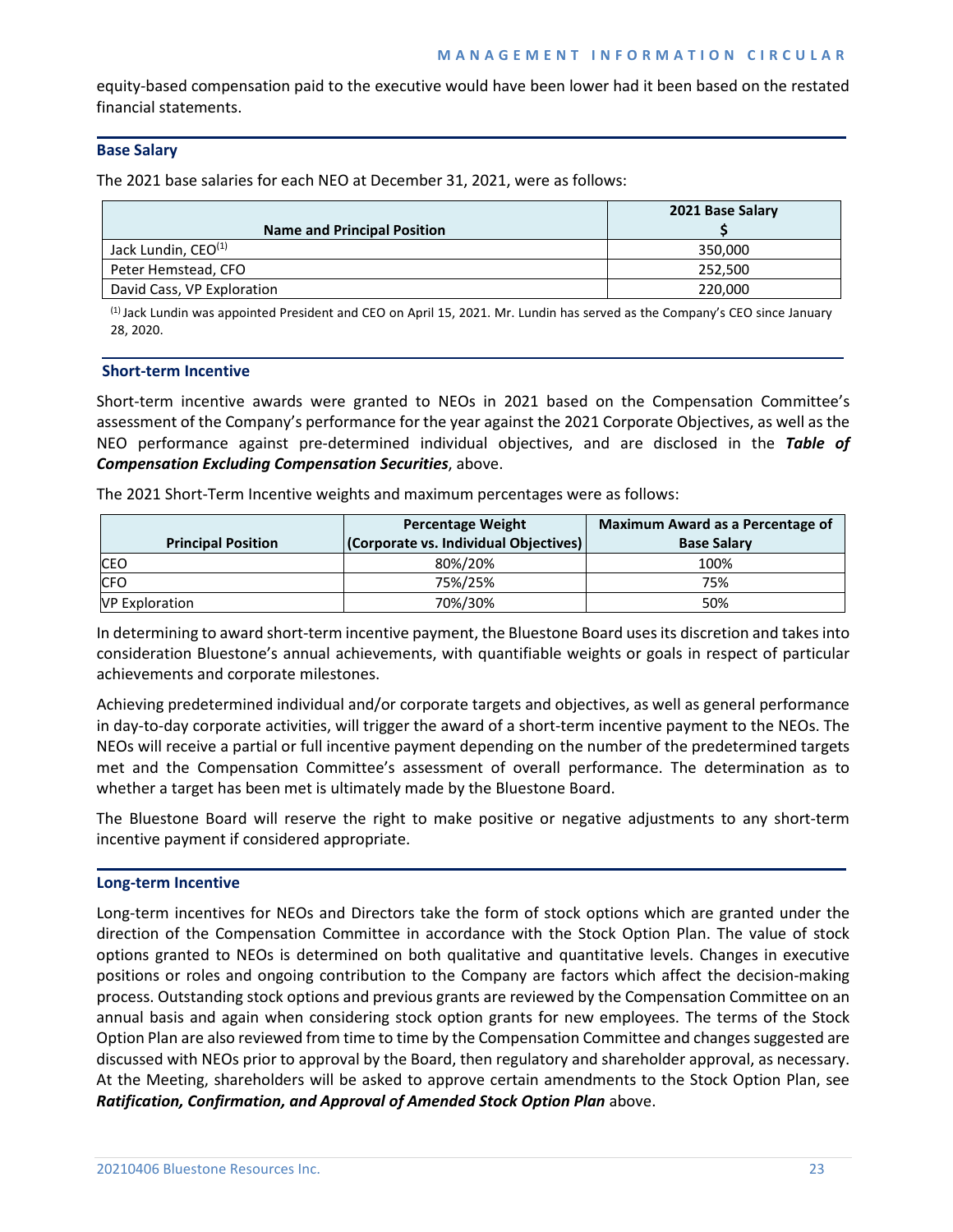#### **MANAGEMENT INFORMATION CIRCULAR**

On May 20, 2020, shareholders approved the adoption by the Company of a restricted share unit plan (the "**RSU Plan**"). The RSU Plan provides that RSUs may be granted by the Board, which administers the RSU Plan, to certain employees, consultants, and officers (the "**Eligible Persons**") from time to time as a discretionary payment to assist the Company in the recruitment and retention of highly qualified employees and eligible consultants by providing a means to reward performance, to motivate Eligible Persons under the RSU Plan to achieve important corporate and personal objectives, and through the proposed issuance of common shares of the Company or cash under the RSU Plan, to better align the interests of Eligible Persons with the longterm interests of shareholders of the Company.

Pursuant to the terms of the RSU Plan, the maximum number of shares which may be reserved for issuance under the RSU Plan shall not exceed 2,000,000 shares, subject to adjustment in instances of certain corporate reorganizations, or such greater number of shares as shall have been duly approved by the Board and, if required the policies of the TSX Venture Exchange (the "Exchange") or any other stock exchange on which the common shares of the Company may then be listed, and by the shareholders of the Company.

The number of shares which may be reserved for issuance under the RSU Plan in combination with the aggregate number of common shares which may be issuable under any and all of the Company's equity incentive plans in existence from time to time, shall not exceed 10% of the total number of issued and outstanding common shares on a non-diluted basis, or such greater number of common shares as shall have been duly approved by the Board and, if required, by the policies of the Exchange or any other stock exchange on which the common shares of the Company may then be listed, and by the shareholders of the Company.

As of the date of this Circular, no RSUs have been granted under the Company's RSU Plan.

## **Corporate Objectives**

In determining whether to award performance bonuses, including the amounts thereof, the Board of Directors uses its discretion and takes into consideration the Company's annual achievements, against predetermined Corporate Objectives.

The 2021 Corporate Objectives predominantly focused on the continued development of the Cerro Blanco Project, including the completion of an infill drilling program to delineate additional M&I Resources; the completion of technical detail, field work, and finalization of an updated EIA; acquisition of surface rights for infrastructure requirements for the open pit mine; and advancement of training programs for communities and enrollment of internal staff in literacy and trades programs. In addition, the 2021 Corporate Objectives included compliance with health, safety, and environmental targets, improving sustainability reporting and stakeholder relations, as well as share price performance and financial goals. Corporate Objectives for 2021 were weighted 40% Operations, 40% ESG, 10% Financial, and 10% Share Price Performance.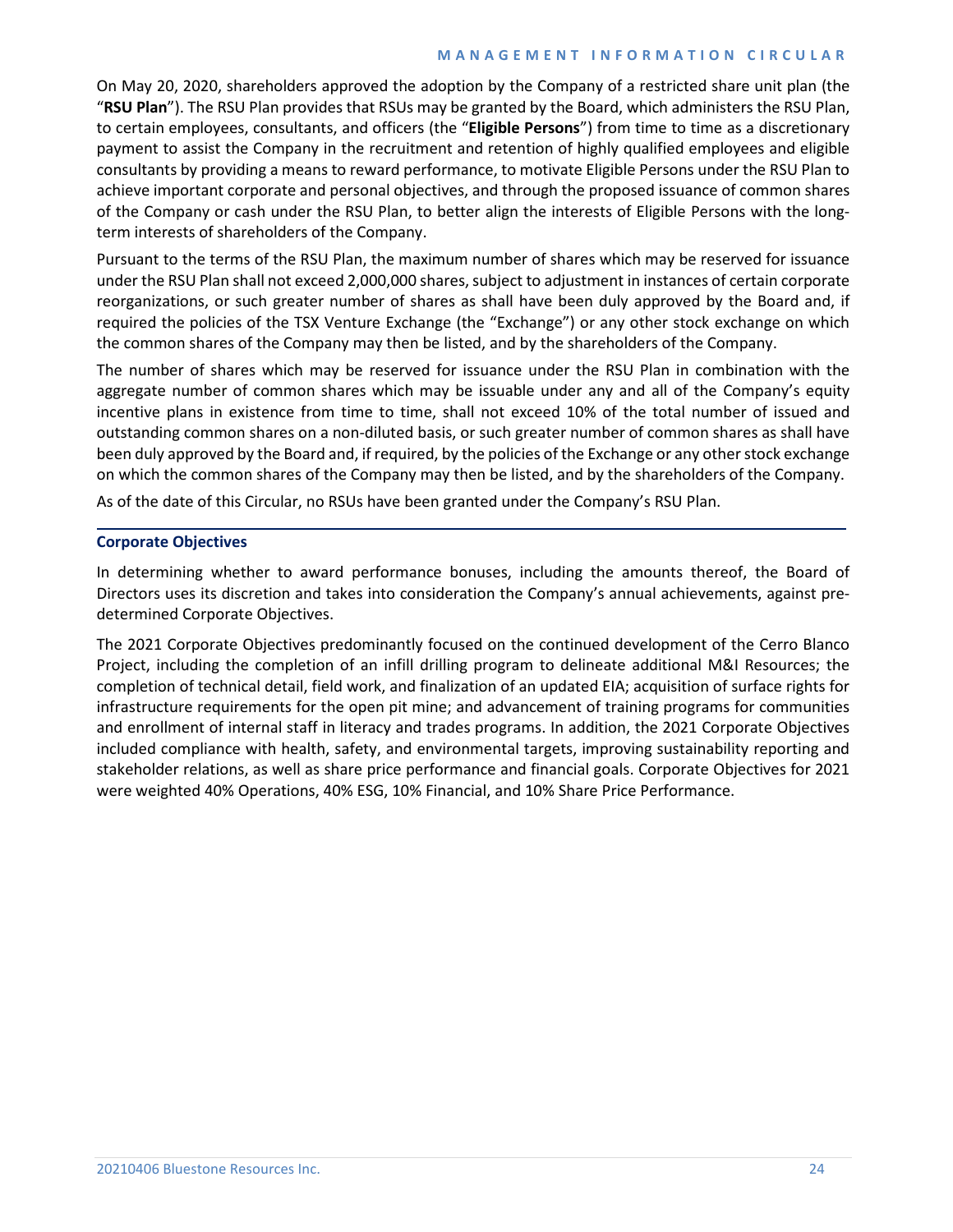## **Securities Authorized for Issuance Under Equity Compensation Plans**

## **Equity Compensation Plan Information**

The following table provides information regarding all compensation plans under which equity securities of the Company are authorized for issuance as at December 31, 2021:

| <b>Plan Category</b>                                         | Number of<br>securities to be<br>issued upon<br>exercise of<br>outstanding<br>options,<br>warrants, and<br>rights | Weighted-<br>average exercise<br>price of<br>outstanding<br>options,<br>warrants, and<br>rights | Number of<br>securities<br>remaining available<br>for future issuance<br>under equity<br>compensation plans |
|--------------------------------------------------------------|-------------------------------------------------------------------------------------------------------------------|-------------------------------------------------------------------------------------------------|-------------------------------------------------------------------------------------------------------------|
| Equity compensation plans approved by<br>securityholders     | 7,533,000                                                                                                         | 1.63                                                                                            | 7,502,848(1)(2)                                                                                             |
| Equity compensation plans not approved by<br>securityholders | Nil                                                                                                               | N/A                                                                                             | N/A                                                                                                         |
| <b>Total</b>                                                 | 7,533,000                                                                                                         | 1.63                                                                                            | 7,502,848                                                                                                   |

(1) This number is 10% of the issued and outstanding shares of the Company, less the number of outstanding stock options.

 $(2)$  Pursuant to the terms of the RSU Plan, the maximum number of shares which may be reserved for issuance under the RSU Plan is the lesser of (i) 2,000,000 shares and (ii) in combination with the aggregate number of shares which may be issuable under any and all of the Company's equity incentive plans in existence from time to time, 10% of the total number of issued and outstanding shares.

# **Stock Option Plan:**

The following is a summary of the principal terms of the Stock Option Plan as of the date hereof and prior to giving effect to the proposed amendments as described in this Circular under the heading *Ratification, Confirmation and Approval of Amended Stock Option Plan*. A complete copy of the Amended Plan is attached to this Circular as Schedule **"C**" and a blackline comparison between the Stock Option Plan and the Amended Plan is attached to this Circular as Schedule **"D"**.

The Stock Option Plan provides that the maximum number of common shares available to be issued on exercise of stock options granted under the Stock Option Plan will not exceed 10% of the number of issued and outstanding common shares of the Company on any date on which stock options are granted (the "**Option Limit**"). As at April 6, 2022, there are 9,254,200 common shares reserved for issuance on the exercise of stock options, representing approximately 61% of the available Option Limit and 6% of the 151,155,283 currently outstanding common shares. As such, as at April 6, 2022, the Company could grant additional stock options that, on exercise, will result in an additional 5,861,328 common shares being issued. Stock options that expire without being exercised are automatically available for the purpose of granting stock options under the Stock Option Plan.

At December 31, 2021, stock options totaling 7,533,000 common shares on exercise of the options had been granted under the Stock Option Plan, representing approximately 5.0% of the issued and outstanding common shares of the Company and representing approximately 50% of the available Option Limit. As at December 31, 2021, 4,974,000 total options had been granted to Directors and insiders of the Company, representing approximately 3.3% of the total outstanding shares.

The Board may grant stock options under the Stock Option Plan to any Director, officer, employee, any company wholly owned by a Director, officer, employee, or a consultant of the Company, or a subsidiary of the Company, in amounts it considers appropriate up to the Option Limit. In no event shall stock options be granted, without regulatory approval, entitling any single person to purchase in excess of 5% of the then outstanding common shares in any 12-month period and no more than 2% of the then outstanding common shares may be issued to any one consultant or to all persons performing investor relations activities (as such term is defined under the policies of the TSX Venture Exchange) in the aggregate in any 12-month period. The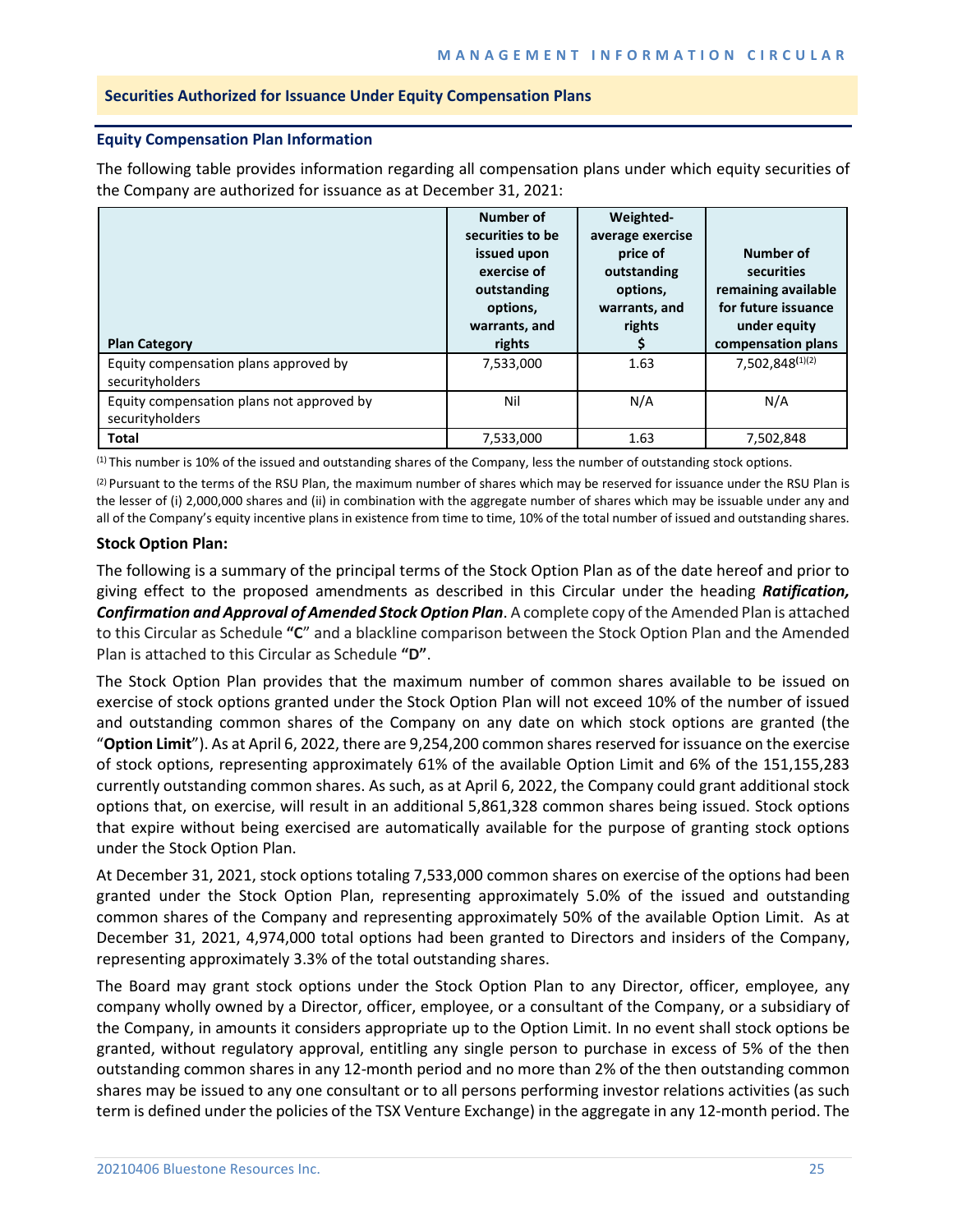## **MANAGEMENT INFORMATION CIRCULAR**

maximum number of stock options which may be granted to insiders of the Company within any 12-month period must not exceed 10% of the then outstanding common shares in aggregate.

The stock option exercise price is determined by the Board and must be not less than the closing market price on the day before the grant of the stock option is approved by the Board. The maximum term of any stock option is ten years per TSX Venture Exchange policy, to otherwise be set at the discretion of the Board. Presently, all stock options granted pursuant to the Stock Option Plan have a term of five years or less.

Stock options terminate at the earliest of:

- (a) the expiry date;
- (b) 90 days following termination of the office of a Director and in such case, the stock options will continue to vest in accordance with the terms of grant, unless termination or cessation is because the Director ceases to be qualified as a director or a regulatory body so orders, in which case expiry is immediate; and
- (c) 90 days following termination of employment or consultancy, in which case the stock options shall continue to vest in accordance with the terms of grant, unless the employment or consultancy terminates as a result of:
	- (i) termination for Cause (as defined in the Stock Option Plan) or an order of a securities commission, stock exchange or regulatory body, in which case expiry is immediate;
	- (ii) termination without Cause, in which case the stock options shall immediately vest and the expiry date shall be up one year following the termination date;
	- (iii) resignation without Good Reason (as defined in the Stock Option Plan), in which case the stock options shall cease to vest and the expiry date shall be the  $30<sup>th</sup>$  date following resignation;
	- (iv) resignation for Good Reason, in which case the stock options shall immediately vest and the expiry date shall be up to one year following the date of resignation;
	- (v) the death of the optionee, in which case the stock options shall immediately vest and the expiry date shall be up to one year following the date of death;
	- (vi) the disability of the optionee, in which case the stock options shall continue to vest in accordance with the terms of grant and, if the individual ceases to qualify as an Eligible Person (as defined in the Stock Option Plan), the stock options will expire up to one year following the date of cessation.

If the stock option expiry date falls during a blackout period imposed by the Company, the expiry date shall be automatically extended to a date that is ten business days after the last date of the blackout period in question. An option is personal to the stock option holder and is non-assignable or transferrable, subject to the terms of the Stock Option Plan regarding death of a stock option holder.

If, at any time prior to the Expiry Date, there is a Change of Control and the Optionee is terminated by the Company without Cause, or the Optionee terminates his or her employment with the Company for Good Reason, in each case, concurrent with the Change of Control or within six (6) months of the date of the Change of Control, all unvested Options shall automatically vest immediately prior to the Optionee's termination or resignation, as the case may be, and the Optionee shall have the right, at any time following the Change of Control until the Expiry Date, to exercise all or any of the unexercised Options previously granted to the Optionee. Acceleration of vesting provisions on options granted to those providing Investor Relations Activities must have prior TSXV acceptance.

The Board may amend the Stock Option Plan as follows, subject to regulatory approval without shareholder approval: (i) vesting provisions; (ii) termination provisions provided there is no extension beyond the original expiry date; (iii) other amendments of a "housekeeping" nature; and (iv) to clarify existing provisions of the Plan that do not have the effect of altering the scope, nature, and intent of such provisions.

The Board must receive shareholder approval before amending the following terms of the Stock Option Plan: (i) persons eligible to be granted options under the Stock Option Plan; (ii) the maximum number of common shares reserved for issuance upon exercise of options available under this Stock Option Plan; (iii) the limitations on grants of options to: (a) any one person, (b) insiders, (c) consultants, or (d) persons involved in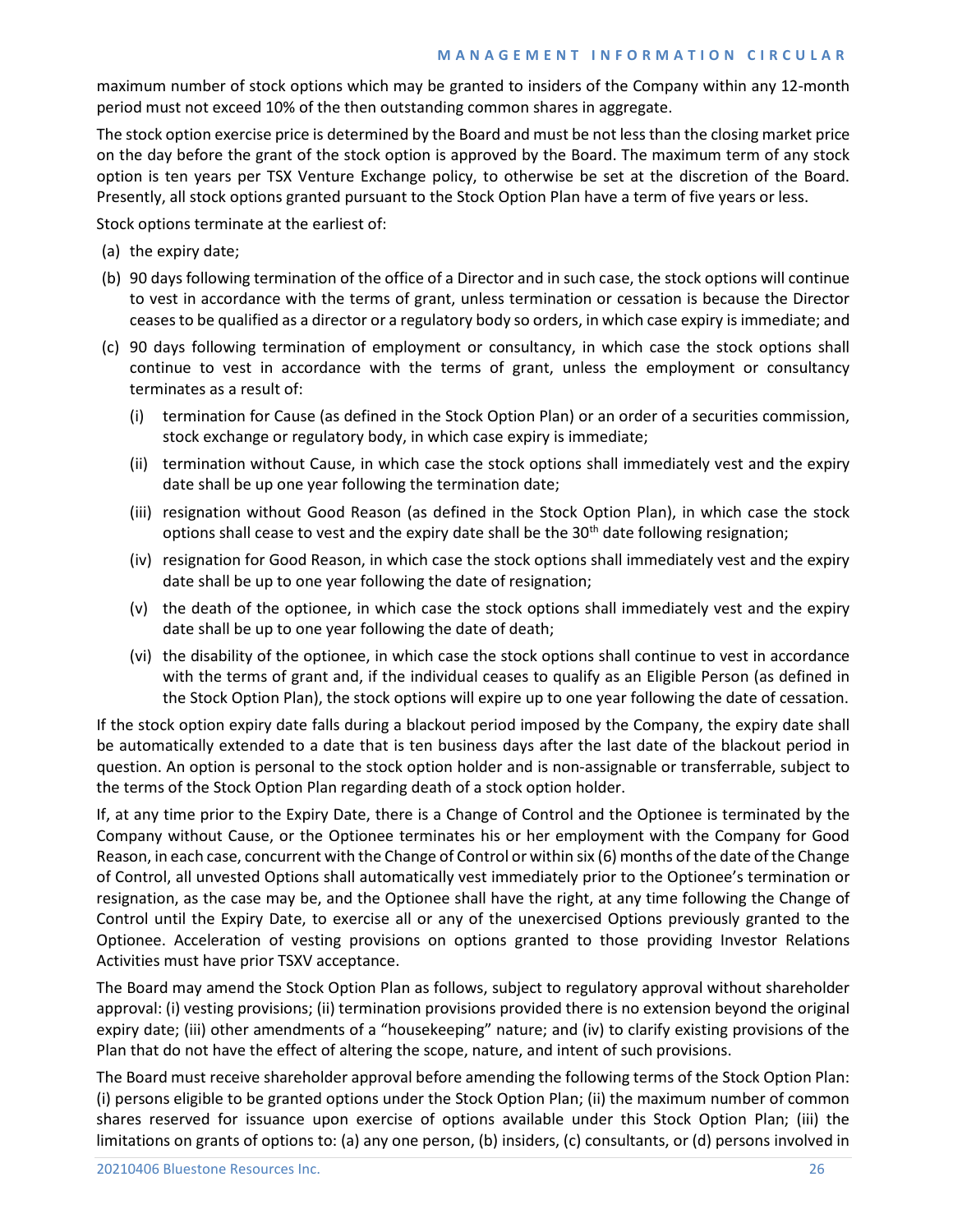# **MANAGEMENT INFORMATION CIRCULAR**

investor relations activities; (iv) the method for determining the option price payable on exercise of options; (v) the maximum period for options can be exercised; (vi) the expiry and termination provisions applicable to options; and (vii) any amendment to the amendment provisions. Disinterested shareholders of the Company must approve any amendment to options held by an insider at the time of the amendment that would have the effect of decreasing the option price payable on exercise of such options.

# **RSU Plan:**

The Company's RSU Plan provides that RSUs may be granted by the Board, which administers the RSU Plan, to certain employees, consultants, and officers (the "**Eligible Persons**") from time to time as a discretionary payment to assist the Company in the recruitment and retention of highly qualified employees and eligible consultants by providing a means to reward performance, to motivate Eligible Persons under the RSU Plan to achieve important corporate and personal objectives, and through the proposed issuance of common shares of the Company or cash under the RSU Plan, to better align the interests of Eligible Persons with the longterm interests of shareholders of the Company.

The following is a summary of certain material terms of the RSU Plan which was approved by shareholders on May 20, 2020.

Pursuant to the terms of the RSU Plan, the maximum number of shares which may be reserved for issuance under the RSU Plan shall not exceed 2,000,000 shares, subject to adjustment in instances of certain corporate reorganizations, or such greater number of shares as shall have been duly approved by the Board and, if required the policies of the TSX Venture Exchange (the "**Exchange**") or any other stock exchange on which the common shares of the Company may then be listed, and by the shareholders of the Company.

The number of shares which may be reserved for issuance under the RSU Plan in combination with the aggregate number of common shares which may be issuable under any and all of the Company's equity incentive plans in existence from time to time, including the RSU Plan, shall not exceed 10% of the total number of issued and outstanding common shares on a non-diluted basis, or such greater number of common shares as shall have been duly approved by the Board and, if required, by the policies of the Exchange or any other stock exchange on which the common shares of the Company may then be listed, and by the shareholders of the Company.

If and for so long as the Company's common shares are listed on the Exchange, the number of shares which may be issued under the RSU Plan and any other share compensation arrangement within any one-year period:

- (i) to any one Eligible Person, shall not exceed 5% of the total number of issued and outstanding common shares on a non-diluted basis;
- (ii) to Insiders (as defined in the RSU Plan) as a group, shall not exceed 10% of the total number of issued and outstanding common shares on a non-diluted basis; and
- (iii) to any one consultant, shall not exceed 2% of the total number of issued and outstanding common shares on a non-diluted basis.

If and for so long as the Company's Common Shares are listed on the Exchange, no RSUs may be granted to any person retained by the Company to provide Investor Relations Activities.

On each grant date, the Board will designate Eligible Persons and determine the number of RSUs to be granted to each Eligible Person in the Board's sole discretion. Concurrent with the determination to grant RSUs to an Eligible Person, the Board will determine the Settlement Date applicable to such RSUs provided the Board will have discretion to amend the Settlement Date after such grant.

The "Settlement Date" in respect of any RSU means the date as determined by the Board, or if no date is set, the third anniversary of the grant date on which such RSU was granted to the Eligible Persons, unless there is a Change of Control (as defined in the RSU Plan), the RSU Plan is terminated, or upon an Eligible Person's death or termination of employment. At the time of the grant, the Board shall determine the duration of the vesting period and other vesting terms applicable to the grant of the RSUs. Dividend equivalent RSUs awarded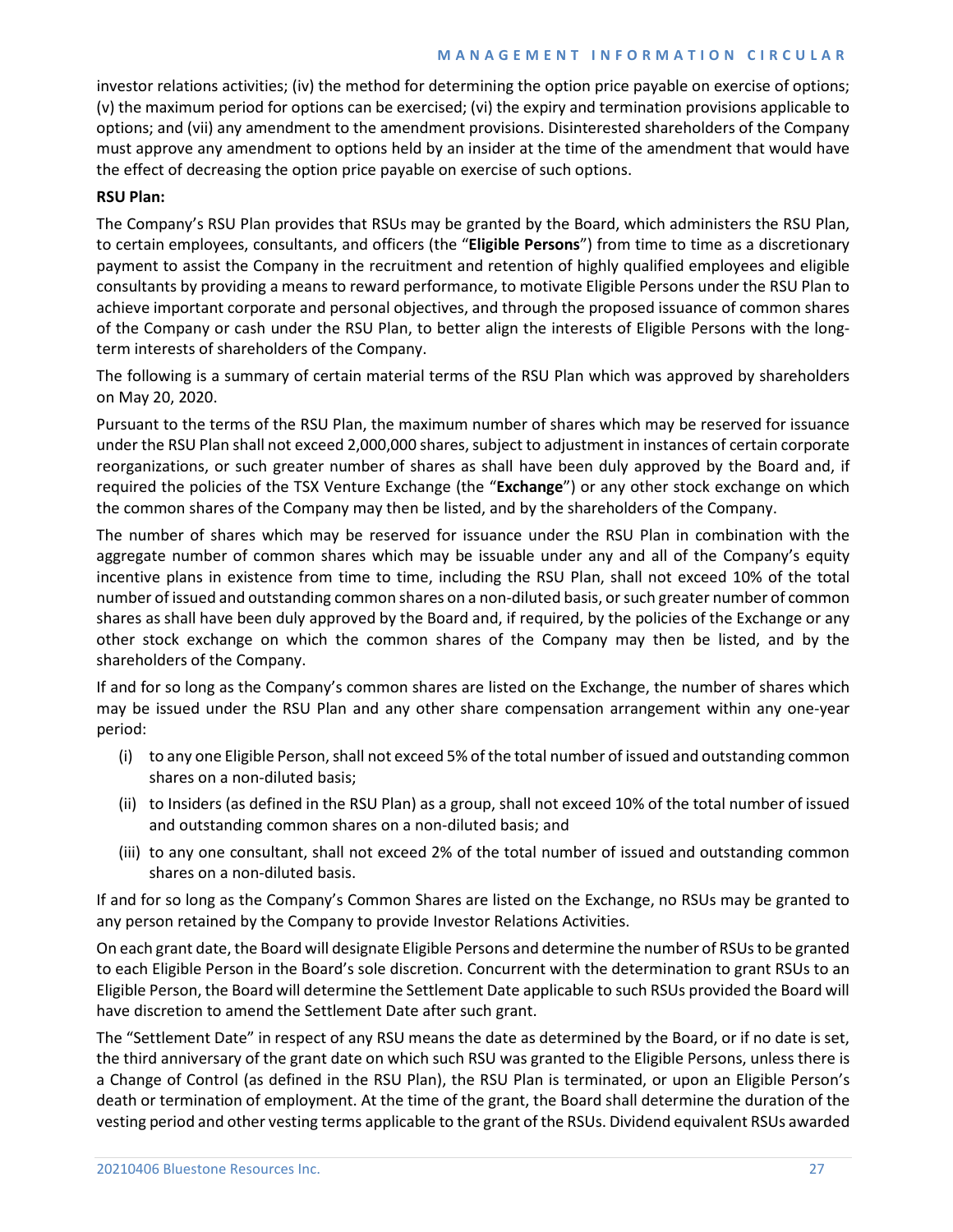to Eligible Persons will vest with the RSUs in respect of which they were credited to the Eligible Person's RSU Account (as defined in the RSU Plan).

Unless redeemed earlier in accordance with the RSU Plan, the RSUs of each Eligible Person that have vested will be redeemed on each applicable Settlement Date for, at the sole discretion of the Board:

- (i) the equivalent number of underlying common shares; or
- (ii) cash equal to the Fair Market Value (as defined in the RSU Plan) of the equivalent number of common shares, subject to withholding tax and other required source deductions.

Under the RSU Plan, the Board may from time to time amend or revise the terms of the RSU Plan or may discontinue the RSU Plan at any time. Notwithstanding the foregoing, the Company will be required to obtain requisite disinterested shareholder approval, and if and for so long as the Company's common shares are listed on the Exchange, approval of the Exchange, to make amendments to the RSU Plan to increase the number or percentage of issued and outstanding common shares available for grant under the RSU Plan, to change the method of calculation for the redemption of the RSUs held by Eligible Persons or to provide an extension to the term for the redemption of RSUs held by Insiders.

All other amendments to the RSU Plan may be made by the Board without obtaining shareholder approval. If an Eligible Person is terminated by the Company for cause, or if an Eligible Person voluntarily terminates employment for any reason prior to the Settlement Date, all of the Eligible Person's RSUs will be cancelled and no amount will be paid by the Company to the Eligible Person in respect of the RSUs so cancelled. The RSUs of an Eligible Person which have vested who is involuntarily terminated by the Company, for reasons other than cause, will be redeemed for an amount of common shares of the Company or cash equal to the number of RSUs then held by the Eligible Person.

In the event of a Change of Control (as defined in the RSU Plan), all RSUs granted to the Eligible Persons shall immediately vest and the Company will redeem 100% of the RSUs granted to the Eligible Persons and outstanding under the RSU Plan as soon as reasonably practical.

As at the date of this Circular there are 150,141,816 shares of the Company issued and outstanding. The maximum number of shares which may be issued under the RSU Plan is 2,000,000, representing approximately 1.3% of the Company's issued and outstanding shares as at the date of this Circular. As of the date of this Circular, no restricted share units under the RSU Plan have been issued under the RSU Plan.

# **Audit Committee**

## **Overview**

The Company's Audit Committee is responsible for monitoring the Company's systems and procedures for financial reporting and internal control, reviewing certain public disclosure documents, and monitoring the performance and independence of the Company's external auditors. The Audit Committee is also responsible for reviewing the Company's annual audited financial statements, unaudited quarterly financial statements, and management's discussion and analysis of financial results or operations for both annual and interim financial statements prior to their approval by the Board.

## **Audit Committee Mandate**

The Board has adopted a Mandate for the Audit Committee which sets out the Audit Committee's mandate, organization, powers, and responsibilities. The complete Audit Committee Mandate is attached to this Circular as *Schedule "B".*

## **Composition of the Audit Committee**

The Audit Committee consists of three Directors as determined by the Board who are "independent" and "financially literate" as defined in NI 52-110.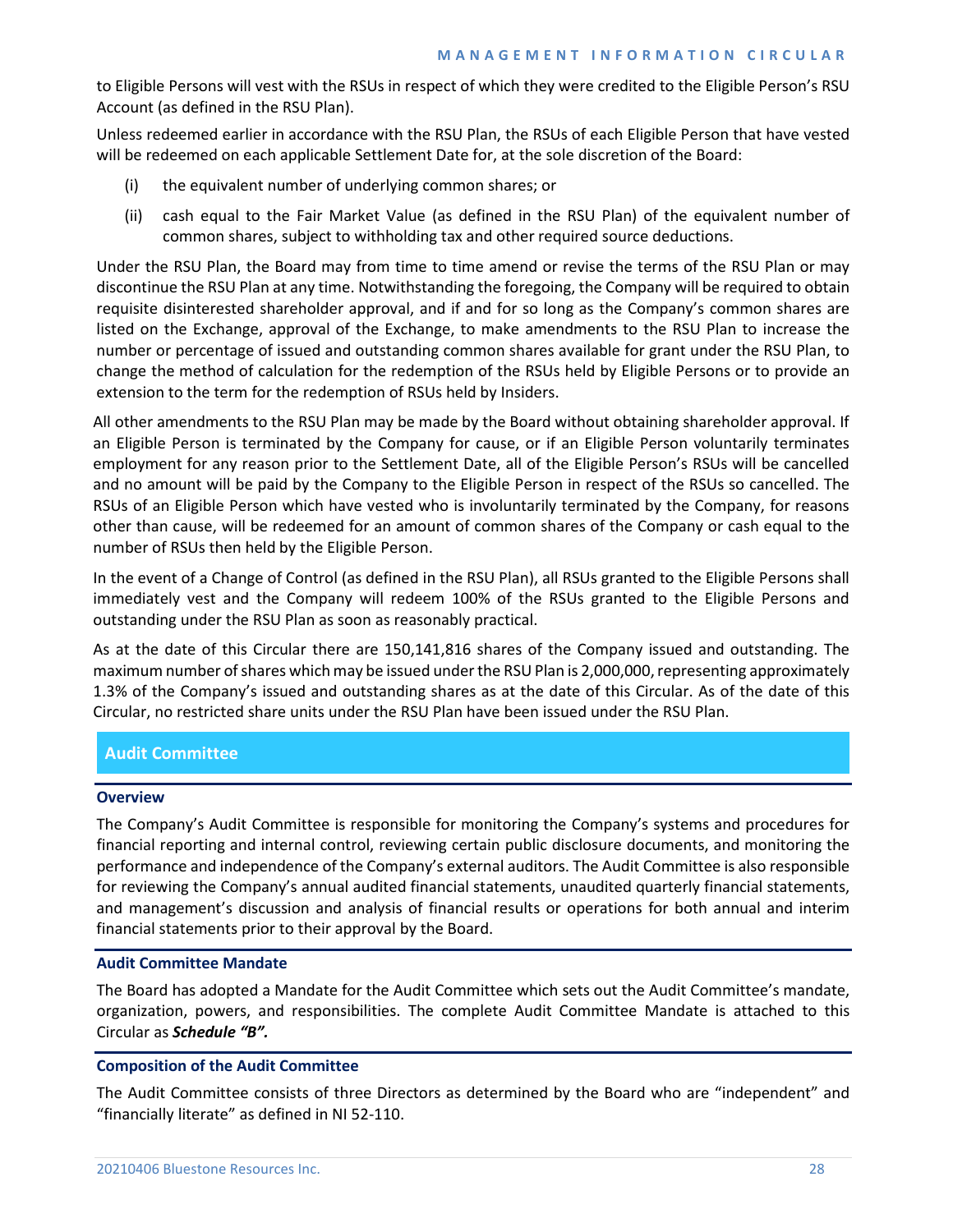#### **Relevant Education and Experience**

#### *Zara Boldt, Director, Chair of Audit Committee*

Ms. Boldt currently serves as CFO and Corporate Secretary of Lucara Diamond Corporation, a position she has held since April 2018. She is a professional accountant (CPA, CGA) who has spent the majority of her career in progressively senior financial leadership roles within public companies in the mineral exploration and development industry. Until March 2018, Ms. Boldt served as the CFO & Corporate Secretary for Strongbow Exploration Inc. In addition, during 2016 she served as the CFO and Corporate Secretary of Kaminak Gold Corporation, where she was responsible for corporate due diligence and the negotiation, documentation, and execution of a Plan of Arrangement for an acquisition transaction valued at CDN\$520 million. Prior to Kaminak, Ms. Boldt served for eight years as the Vice-President, Finance and Chief Financial Officer for Stornoway Diamond Corporation, where she was a member of the senior management team responsible for arranging financing in excess of CDN\$900 million for the development of the Renard Diamond Mine in Quebec. Ms. Boldt is a director and Chair of the Audit Committee for the Company and Gold Standard Ventures Corp.

## *James Beck, Director*

Mr. Beck has more than 15 years of international project management and corporate development experience. He currently serves as President and CEO of Filo Mining Corp., a base metals exploration and development company listed on the TSX and the Nasdaq First North Growth Market. Prior to joining Filo Mining Corp. he worked in corporate development with various Lundin Group Companies including NGEx Minerals Ltd., Josemaria Resources Inc., and Lundin Mining Corporation. Mr. Beck's focus is on project development, corporate strategy, acquisitions, divestments, and joint ventures. He is a registered Professional Engineer in the province of Ontario, holds a Bachelor of Applied Science from Queen's University, and an MBA from the University of British Columbia.

#### *Leo Hathaway, Director*

Mr. Hathaway is a geologist with extensive experience in the exploration and mining sector from grassroots to feasibility and development stage projects. Mr. Hathaway currently serves as Senior Vice President Exploration of Luminex Resources Corp. and Lumina Gold Corp. Since 2004, Mr. Hathaway was the former Chief Geological Officer for Lumina Copper Corp and the former VP Exploration for Northern Peru Copper Corp, Regalito Copper Corp, Global Copper Corp and Lumina Resources Corp., as well as a former partner at Lumina Capital LP. Prior to 2004, Mr. Hathaway worked for Inmet Mining Corporation in Europe, Australia, Central and South America. Mr. Hathaway holds a B.Sc. (Hons) degree in Applied Geology from the University of Plymouth, a M.Sc. in Mineral Exploration from the University of London and obtained a P.Geo. from the Association of Professional Geoscientists of Ontario in 2004. Mr. Hathaway's background has given him the required experience to understand and assess the general application of the accounting principles used by the Company and to understand internal controls and procedures for financial reporting.

#### **Audit Committee Oversight**

At no time since the commencement of the Company's most recently completed financial year was a recommendation of the Audit Committee to nominate or compensate an external auditor not adopted by the Board.

#### **Pre-approval Policies and Procedures**

No specific policies or procedures have been adopted with respect to the provision of non-audit services by the Company's external auditor although, under the Company's Audit Committee Mandate, such services are required to be approved by the Audit Committee.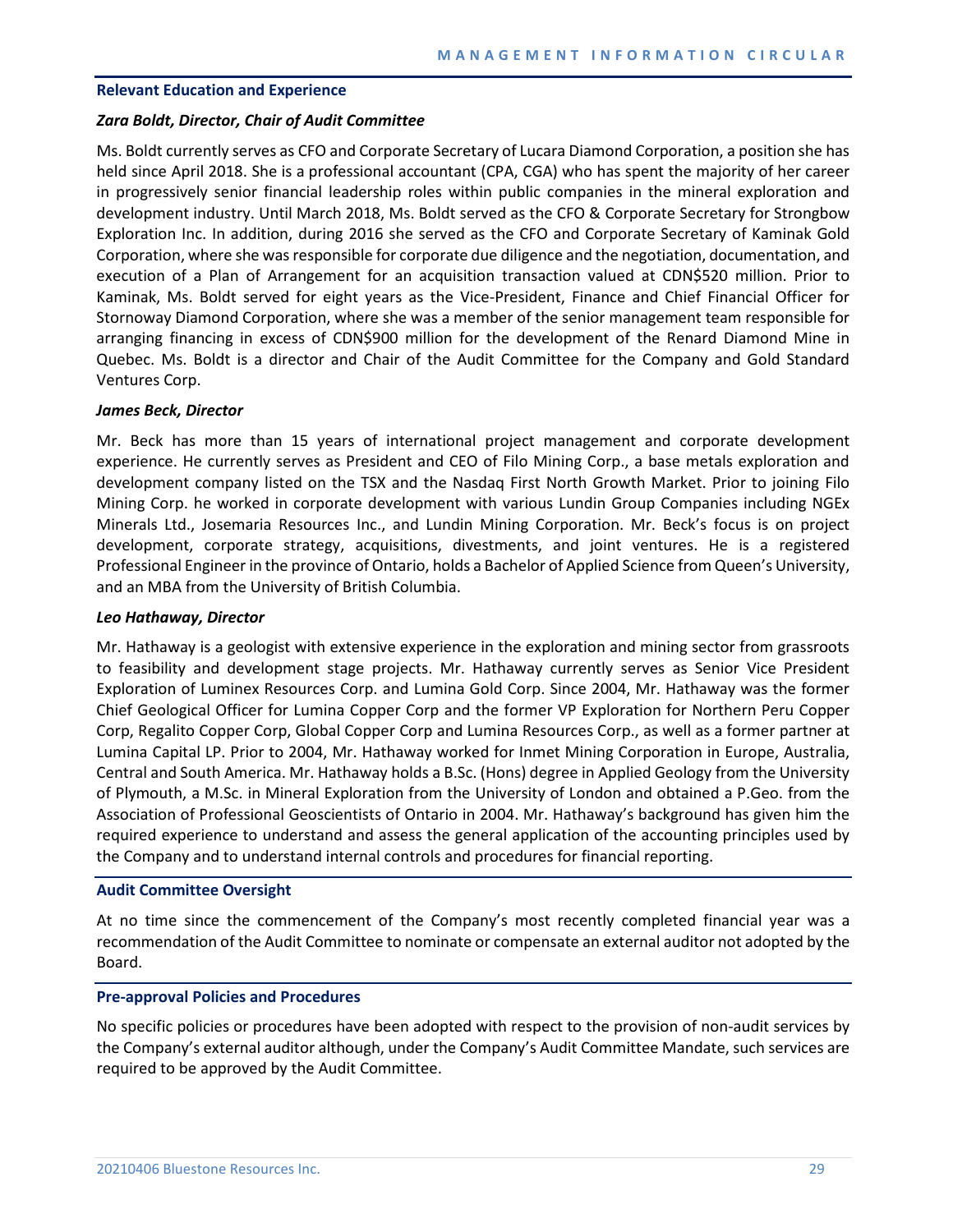# **External Auditor Service Fees (by Category)**

PricewaterhouseCoopers LLP conducted the annual audit of Bluestone's financial statements and provided audit-related, tax, and other services and reports to the Audit Committee of the Board. The table below outlines the aggregate fees paid to PricewaterhouseCoopers LLP during the last two years.

|                                   | Year ended   | Year ended   |
|-----------------------------------|--------------|--------------|
|                                   | Dec 31, 2021 | Dec 31, 2020 |
| Audit fees <sup>(1)</sup>         | \$121,620    | \$164,088    |
| Audit-related fees <sup>(2)</sup> | 1,750        | 12,688       |
| Tax fees $(3)$                    | 1,488        |              |
| All other fees <sup>(4)</sup>     | 14,320       | $-$          |
| <b>Total</b>                      | \$139,178    | \$176,776    |

(1) Audit fees include fees related to the audit of the year-end financial statements, review of the interim financial statements, and services that are normally provided by the Auditors in connection with statutory and regulatory filings or engagements for such year.

- (2) Audit-related fees consist of fees for assurance and related services by the Auditors that are reasonably related to the performance of the audit or review of the financial statements and are not reported above as Audit Fees.
- Tax fees are fees billed by the auditor for professional services rendered for tax compliance, tax advice, and tax planning.
- (4) All other fees are fees billed by the auditor for products and services provided to the Company, other than the services reported under (1), (2) and (3), above.

#### **Reliance on Certain Exemptions**

The Company is relying on the exemption in Section 6.1 of NI 52-110 which exempts venture issuers, as defined in NI 52-110, from certain reporting obligations under NI 52-110 for its most recently completed financial year ended December 31, 2021.

# **Interest of Informed Persons in Material Transactions**

Other than as set forth below, no informed person of the Company, no proposed nominee for election as a Director of the Company, and no associate or affiliate of any such informed person or proposed nominee has had any material interest, direct or indirect, in any transaction since the commencement of the Company's most recently completed financial year or in any proposed transaction that, in either case, has materially affected or would materially affect the Company or any of its subsidiaries.

## *Guarantee by Nemesia S.à.r.l. ("Nemesia")*

The Company entered into a US\$30 million credit facility with Natixis, New York Branch, on January 27, 2020 (the "**Credit Agreement**"). The loans under the Credit Agreement (the "**Loans**") were supported by a guarantee from Nemesia S.a.r.l of Luxembourg. Nemesia is an informed person of the Company as it, together with its affiliates, has beneficial ownership of, or control or direction over, directly or indirectly, more than 10% of the common shares of the Company.

The guarantee by Nemesia was secured by a cash collateral held with Natixis as account bank, equal to at least the principal and anticipated interest and fees through maturity of the Loans. In consideration for the guarantee from Nemesia, the Company issued to Nemesia 85,000 common shares.

The Company also entered into a debenture with Nemesia which provided a repayment mechanism in the event of default with Natixis. The debenture allowed for the automatic draw down of funds in an amount up to US\$14 million if the Company defaulted on the Loans and Natixis realizes on the cash collateral provided by Nemesia. The debenture could be increased up to US\$32 million at the request of Nemesia but subject to approval of shareholders of Bluestone in accordance with Multilateral Instrument 61-101 - *Protection of Minority Security Holders in Special Transactions*. If the debenture was increased to US\$32 million, an additional 100,000 common shares would be issued to Nemesia. An additional 3,500 common shares were to be issued to Nemesia for each US\$500,000 drawn down per month until repayment under terms of a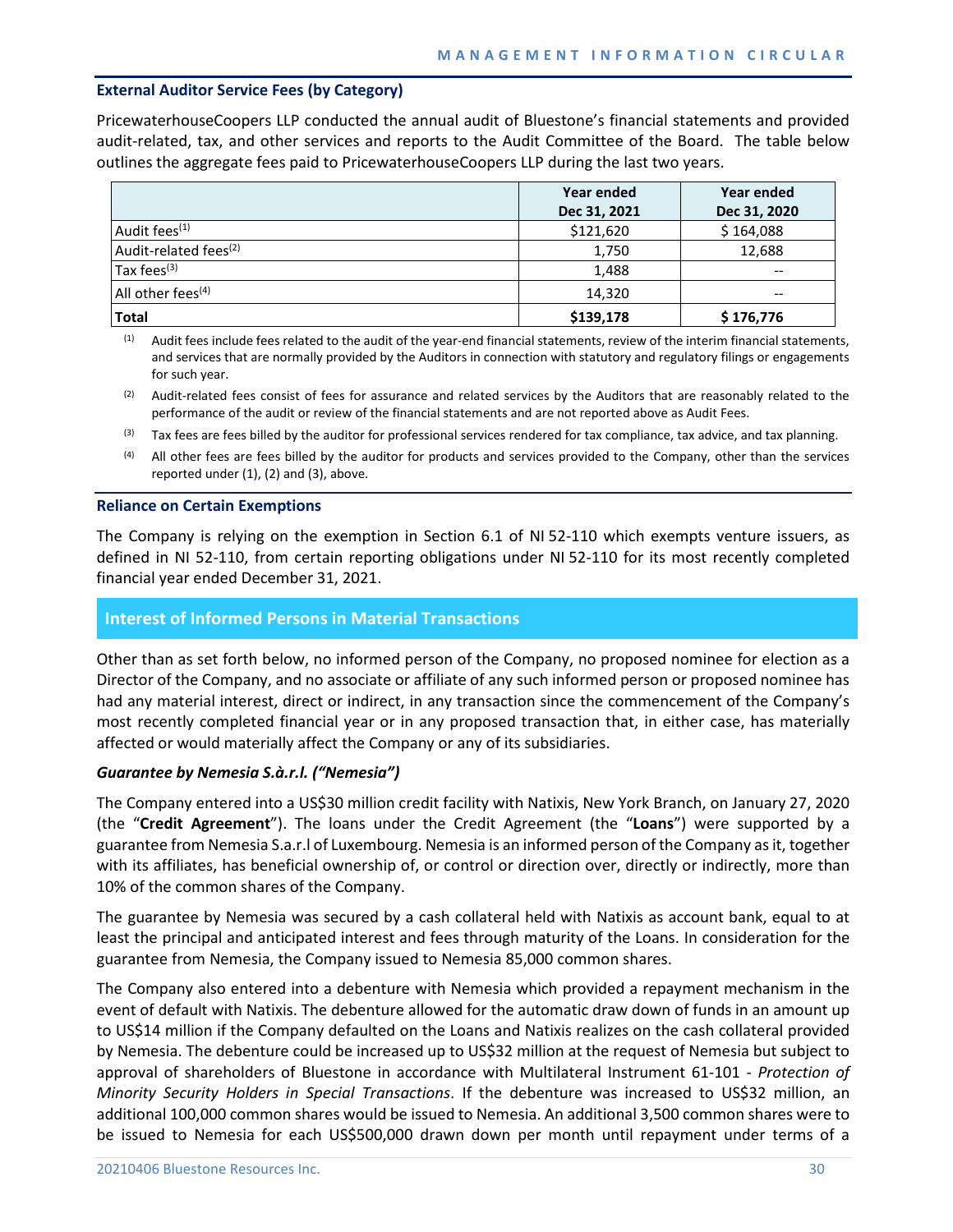debenture issued by the Company to Nemesia. The credit facility and debenture expired in accordance with the respective terms of the agreements on January 27, 2021.

# *March 2022 Loan*

Subsequent to the reporting period, the Company established a US\$30,000,000 loan (the "**March 2022 Loan**") in favour of the Company with Zebra Holdings and Investments S.à.r.l and Lorito Holdings S.à.r.l (the "**Lender**") of Luxembourg. In support of the March 2022 Loan, the Company has entered into an unsecured debenture (the "**Debenture**") with the Lender in the principal amount of US\$30,000,000 (the "**Principal Amount**"). The Debenture will provide for the drawdown of funds by the Company in tranches of not less than US\$1,000,000. The Lender is a related party of the Company as they are significant shareholders of the Company. In addition, the Lender is an informed person of the Company as it, together with its affiliates, has beneficial ownership of, or control or direction over, directly or indirectly, more than 10% of the common shares of the Company.

In consideration for the March 2022 Loan, the Company has issued 150,000 common shares of the Company to the Lender upon execution of the Debenture, and will issue an additional 4,000 common shares per month (pro-rated for partial months) for each US\$1,000,000 of the Principal Amount outstanding under the Debenture from time to time up to December 31, 2022 (the "**Maturity Date**"), the number of such common shares to be calculated as of the last day of each month up to the Maturity Date.

# *Namdo Management Services Ltd.*

During the year ended December 31, 2021, the Company incurred \$345,055 in office facilities and services expenses pursuant to an agreement, which is renewable on an annual basis, with Namdo Management Services Ltd. ("**Namdo**"). The Company's Chief Executive Officer became the owner of Namdo on January 1, 2021.

# **Interest of Certain Persons in Matters to be Acted Upon**

No person who has been a director or an executive officer of the Company at any time since the beginning of the Company's last financial year, no proposed nominee of management of the Company for election as a director of the Company, and no associate or affiliate of the foregoing persons, has any material interest, direct or indirect, by way of beneficial ownership or otherwise, in the matters to be acted upon at the Meeting other than the election of directors or the approval of the Amended Plan.

# **Other Matters**

It is not known whether any other matters will come before the Meeting other than those set forth above and in the Notice of Meeting, but if any other matters do arise, the persons named in the proxy intend to vote on any poll, in accordance with their best judgment, exercising discretionary authority with respect to amendments or variations of matters set out in the Notice of Meeting and other matters which may properly come before the Meeting or any adjournment.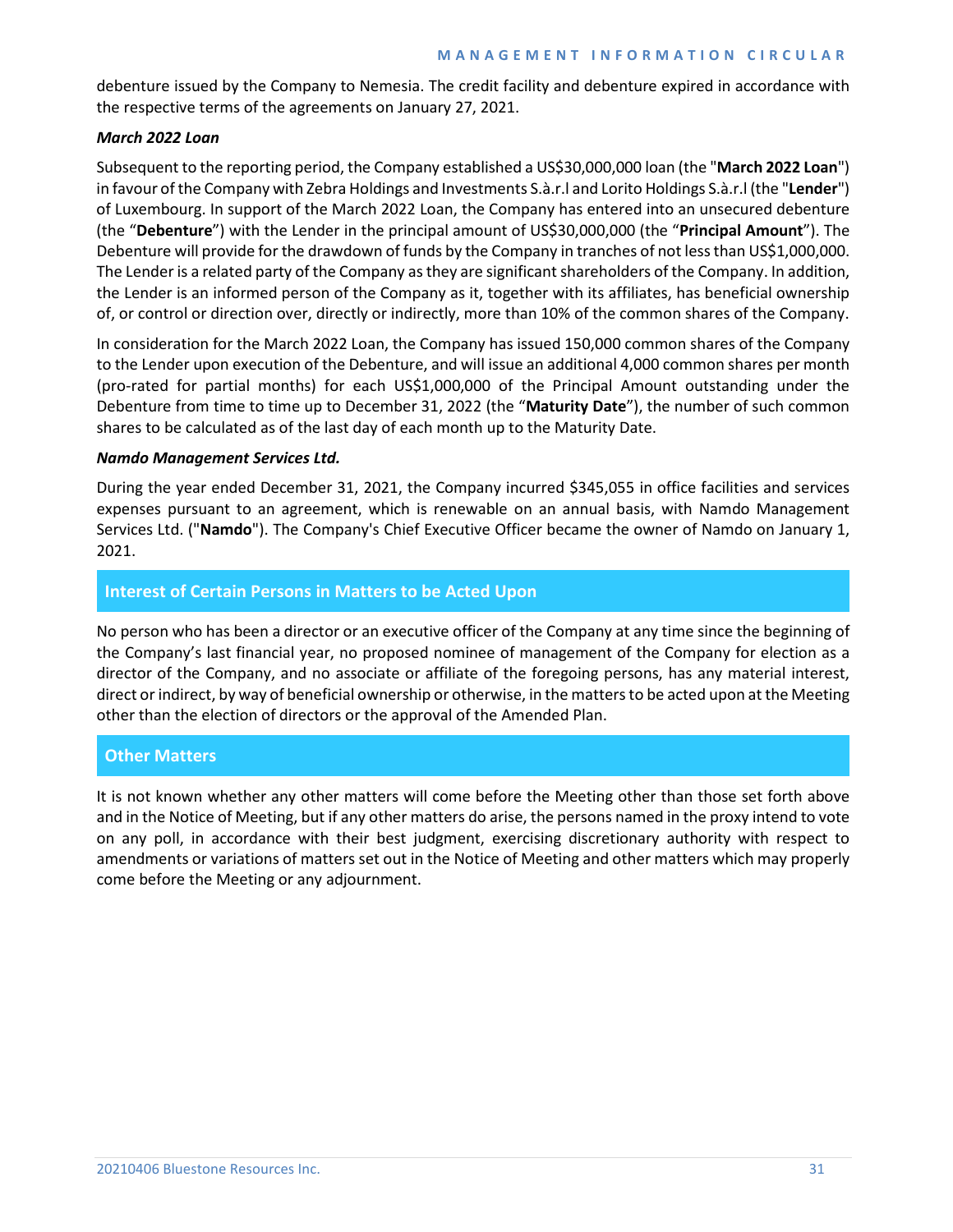# **Additional Information**

Additional information relating to the Company is on SEDAR a[t www.sedar.com](http://www.sedar.com/) or on the Company's website a[t http://www.bluestoneresources.ca/.](http://www.bluestoneresources.ca/) Shareholders may contact the Company to request copies of financial statements and MD&A as follows:

> By phone: 604-757-4715 By fax: 604-681-3701 By email: [info@bluestoneresources.ca](mailto:info@bluestoneresources.ca)

Financial information as at December 31, 2021, is provided in the Company's audited annual consolidated financial statements and MD&A for its most recently completed financial year, filed on SEDAR.

**DATED April 6, 2022**

*"Jack Lundin"*

**Jack Lundin President, Chief Executive Officer, and Director**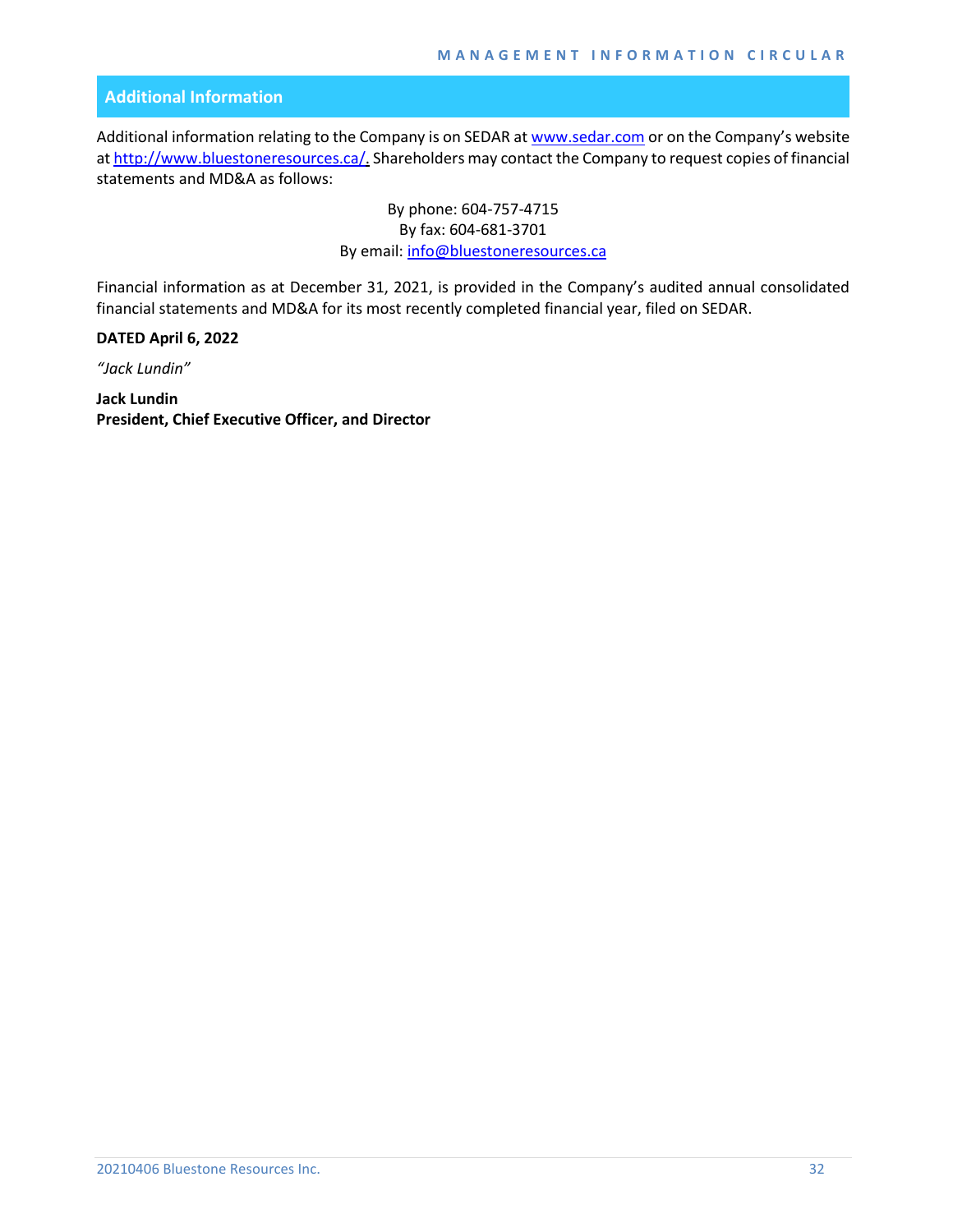## **BLUESTONE RESOURCES INC.**

#### **BOARD CHARTER**

# **1. PURPOSE**

The Board of Directors of the Company (the "**Board**") is responsible for the stewardship of the Company and to oversee the conduct of the business of the Company. The Board's fundamental objectives are to enhance and preserve long-term shareholder value, overseeing that the Company meets its obligations on an ongoing basis and operates in a reliable and safe manner. In performing its functions, the Board will also consider the legitimate interests of its other stakeholders, such as employees and the communities and the environment in which it operates. In overseeing the conduct of the business, the Board, through the Chief Executive Officer of the Company (the "**CEO**"), shall set the standards of conduct for the organization.

# **2. COMPOSITION**

- **2.1** Directors are elected annually at the Company's annual meeting of shareholders and must meet the requirements of applicable corporate laws and securities laws, rules, regulations and guidelines of all applicable securities regulatory authorities and stock exchanges on which the Company's securities are listed, including the TSX Venture Exchange (collectively, "**Applicable Laws**").
- **2.2** The Company should strive to have a majority of directors who are "independent" as defined by National Instrument 58-101 – *Disclosure of Corporate Governance Practices* ("NI 58-102") Additionally, the Company should strive to have a Chair of the Board (the "**Chair**") who is an independent director as defined by NI 58-102. Where the Chair is not independent, the Board may consider designating an independent director to act as "lead director".
- **2.3** The Corporate Secretary of the Company (the "**Secretary**") will be secretary of all meetings and will maintain minutes of all meetings and deliberations of the Board. In the absence of the Secretary at any meeting, the Committee will appoint another person who may, but need not, be a member of the Board (the "**Member**").

# **3. MEETINGS**

- **3.1** Meetings will be scheduled, on at least a quarterly basis, to facilitate the Board carrying out its responsibilities. Additional meetings will be held as deemed necessary.
- **3.2** At least twenty-four (24) hours' notice of each meeting will be given to Members orally, by telephone, by facsimile or email, unless all Members are present and waive notice, or if those absent waive notice before or after a meeting. Members may attend all meetings either in person or by conference or video call.
- **3.3** The quorum for meetings of the Board shall be a majority of directors.
- **3.4** Each Member is expected to attend all meetings of the Board, unless adequate notification of absence is provided, and is expected to have reviewed all materials provided in connection with a meeting in advance of such meeting and be prepared to discuss such materials at the meeting. Management is expected to provide the necessary documents to the Board within a reasonable time in advance of the meeting to allow for Board review.
- **3.5** The non-executive directors shall meet, without members of management, at each Board meeting.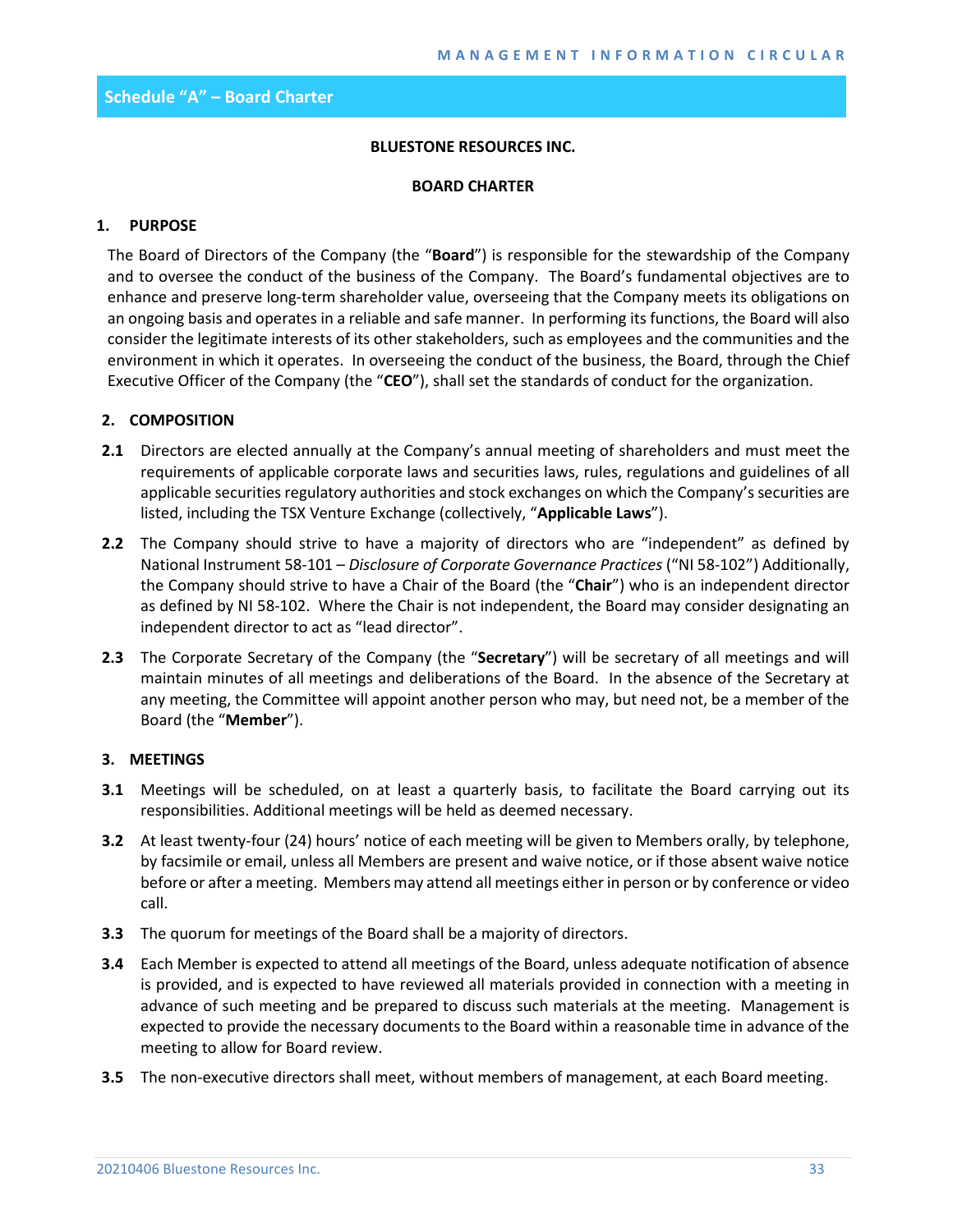## **4. DUTIES AND RESPONSIBILITIES**

The Board discharges its responsibility for overseeing the management of the Company's business by delegating to the Company's Senior Executives the responsibility for day-to-day management of the Company. The Board also discharges its responsibilities, both directly and indirectly, through its Board committees ("**Committees**"). In addition to its Committees, the Board may appoint ad hoc committees periodically to address certain issues of a more short-term nature. In addition to the Board's primary roles of overseeing corporate performance and providing quality, depth and continuity of management to meet the Company's strategic objectives, principal duties include the following:

# **4.1 Legal Requirements**

- **(a)** The Board has the statutory duty to manage or supervise the management of the business and affairs of the Company.
- **(b)** A director of the Company, when exercising the powers and performing the functions of a director, has the statutory duty to:
	- **(i)** act honestly and in good faith with a view to the best interests of the Company;
	- **(ii)** exercise the care, diligence and skill that a reasonably prudent individual would exercise in comparable circumstances; and
	- **(iii)** act in accordance with the *Business Corporations Act* (British Columbia) and the regulations thereto, as well as the Company's constating documents.

# **4.2 Overseeing Management**

- **(a)** The Board is responsible for approving the appointment of the CEO, the President, the Chief Financial Officer, any Vice-President, and any other employee of the Company having a comparable position as may be specifiedby the Board (collectively the "**Senior Executives**") and approving their compensation, following a review of the recommendations of the Compensation Committee. To the extent feasible, the Board shall satisfy itself as to the integrity of the CEO and other Senior Executives and that the CEO and other Senior Executives create a culture of integrity throughout the Company.
- **(b)** The Board, from time to time, delegates to Senior Executives the authority to enter into certain types of transactions, including financial transactions, subject to specified limits. Investments and other expenditures above the specified limits and material transactions outside the ordinary course of business are reviewed by and subject to the prior approval of the Board.
- **(c)** The Board oversees succession planning programs, including programs to appoint, train, develop, and monitor Senior Executives.

## **4.3 Board Organization**

- **(a)** The Board will respond to recommendations received from the Corporate Governance Committee and the Compensation Committee but retains the responsibility for managing its own affairs by giving its approval for its composition and size, the selection of the Chair and any Co-Chair(s) or lead director of the Board, candidates nominated for election to the Board, Committee and Committee chair appointments, Committee charters and director compensation.
- **(b)** The Board may delegate to its Committees matters it is responsible for, including the approval of compensation of the Board and management, the conduct of performance evaluations and oversight of internal controls systems, and health, safety and environmental policies, but the board retains its oversight function and ultimate responsibility for these matters and all other delegated responsibilities.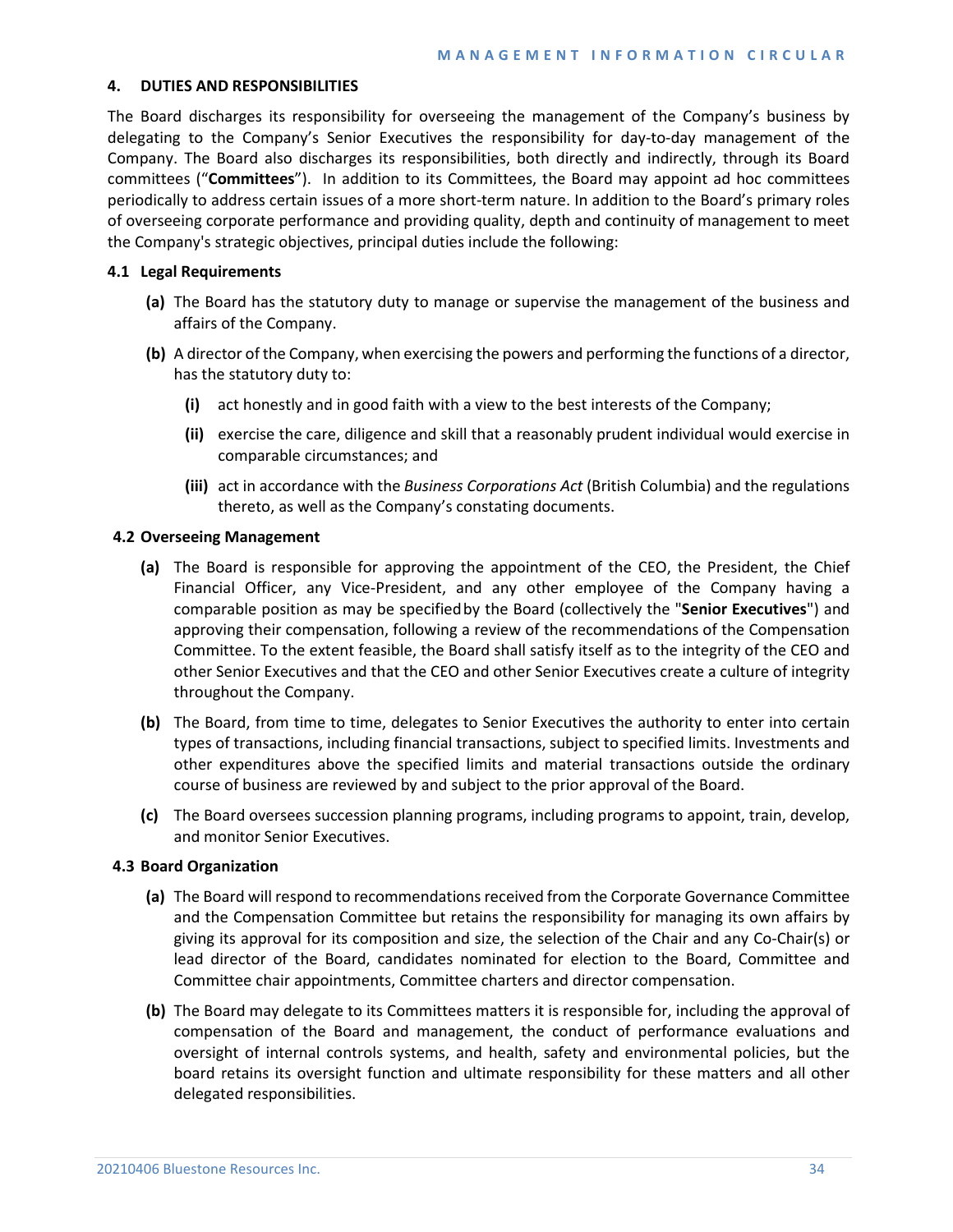## **4.4 Strategic Planning and Risk Management**

- **(a)** The Board oversees the Company's long-term goals and strategic planning process and assists management, directly or through its Committees, in developing and approving the defined processes by which the Company proposes to achieve its goals, taking into account, among other things, the changing opportunities and risks of the Company's business.
- **(b)** The Board is responsible for reviewing the principal risks of the Company's business and the implementation of appropriate systems to effectively monitor and manage such risks with a view to the long-term viability of the Company.
- **(c)** The Board oversees the Company's commitment to reduce climate change and greenhouse gas emissions.

## **4.5 Monitoring of Financial Performance and Other Financial Reporting Matters**

- **(a)** The Board is responsible for approving the audited financial statements, interim financial statements and the notes, and management's discussion and analysis accompanying such financial statements.
- **(b)** The Board is responsible for reviewing and approving the Company's annual budget, if any, presented by management.
- **(c)** The Board is responsible for reviewing and approving material transactions outside the ordinary course of business and those matters which the Board is required to approve under the Company's governing statute, including the payment of dividends, issuance, purchase, and redemptions of securities, acquisitions and dispositions of material capital assets, and material capital expenditures.
- **(d)** The Board is responsible, directly and through the Audit Committee, for assessing the integrity of internal control over financial reporting and management information systems.

## **4.6 Policies, Procedures and Compliance**

- **(a)** The Board is responsible for:
	- **(i)** developing the Company's approach to corporate governance, including approving and monitoring compliance with all significant policies and procedures related to corporate governance; and
	- **(ii)** approving policies and procedures so that that the Company operates at all times within Applicable Laws.
- **(b)** The Board shall oversee that the Company sets high environmental standards in its operations and is in compliance with environmental laws and legislation.
- **(c)** The Board, in consultation with the Health, Safety and Sustainability Committee, shall review the Company's programs and policies for the health, safety and security of its employees and the workplace.

## **4.7 Communications and Reporting**

- **(a)** The Board is responsible for adopting a disclosure policy for the Company and confirming that the Company has in place effective communication processes with shareholders and other stakeholders and with financial, regulatory and other institutions.
- **(b)** The Board shall approve the content of the Company's major communications to shareholders and the investing public, including the interim and annual financial statements and management's discussion and analysis, the management information circular, and any annual information form or any prospectuses which may be filed by the Company.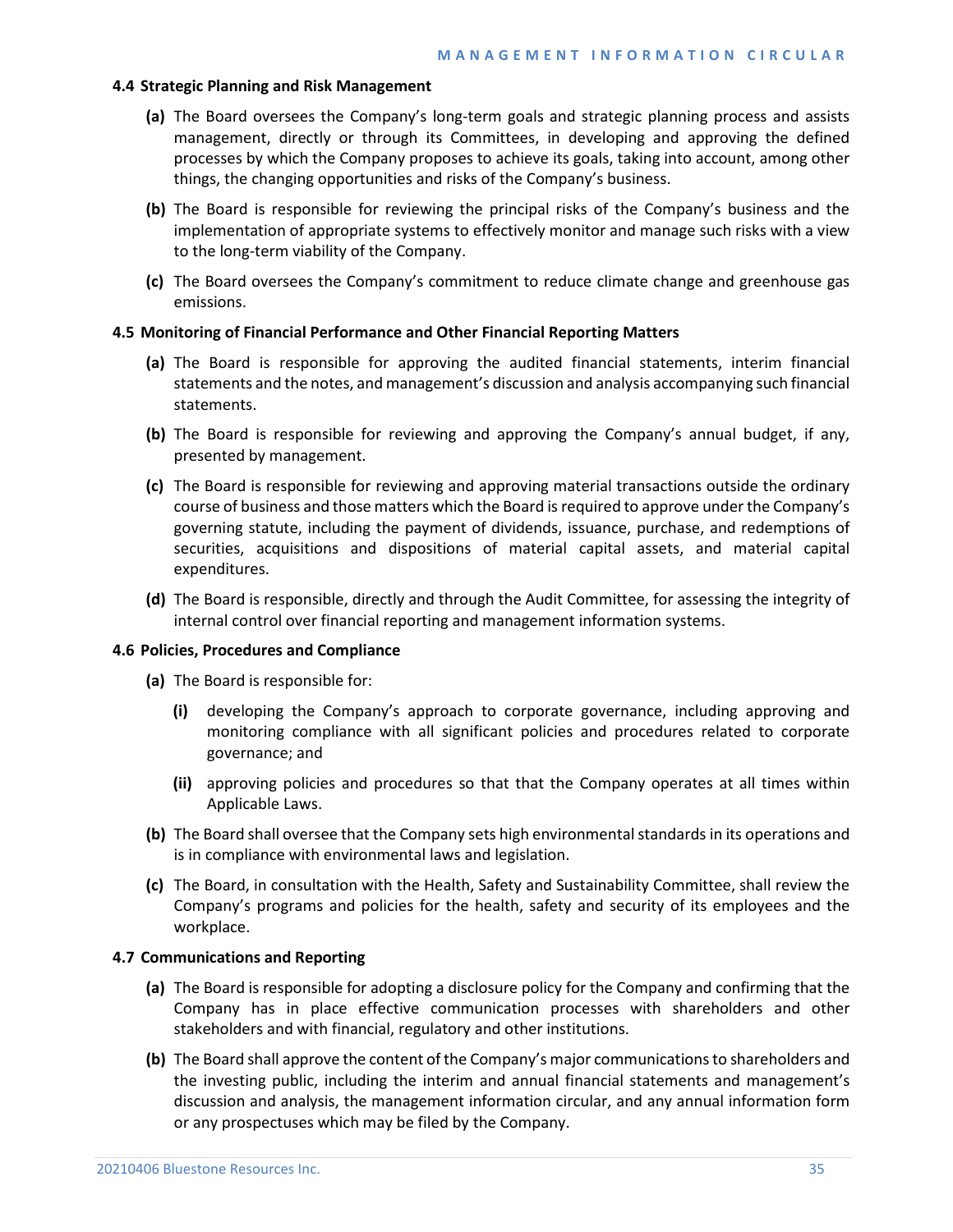- **(c)** The Board is responsible for overseeing the Company's financial reporting and disclosure obligations in accordance with Applicable Laws, including.
	- **(i)** overseeing the accurate reporting of the financial performance of the Company to shareholders, other security holders and regulators on a timely and regular basis and in accordance with Applicable Laws;
	- **(ii)** overseeing that the financial results are reported fairly and in accordance with generally accepted accounting standards and Applicable Laws; and
	- **(iii)** taking steps to enhance the timely disclosure of any other developments that have a significant and material impact on the Company.

## **4.8 Orientation and Continuing Education**

- **(a)** The Board is responsible for:
	- **(i)** all directors receiving a comprehensive orientation program so that all new directors understand the nature and operations of the Company's business and the role of the Board and its Committees, as well as the contribution individual directors are expected to make (including, in particular, the commitment of time and resources that the Company expects from its directors); and
	- **(ii)** providing continuing education opportunities for all directors so that individual directors may maintain or enhance their skills and abilities as directors, as well as their knowledge and understanding of the Company's business.

#### **4.9 Nomination of Directors**

- **(a)** In connection with the nomination or appointment of individuals as directors, the Board is responsible for:
	- **(i)** considering what competencies and skills the Board, as a whole, should possess;
	- **(ii)** assessing what competencies and skills each existing director possesses; and
	- **(iii)** considering the appropriate size of the Board, with a view to facilitating effective decision making.
- **(b)** In carrying out each of these responsibilities, the Board will consider the advice and input of the Corporate Governance Committee.

#### **5. BOARD EVALUATION**

- **5.1** The Company should endeavor to conduct assessments of the Board, its Committees, and each individual director annually regarding its or his or her effectiveness and contribution. All assessments should include:
	- **(a)** in the case of the Board or a Committee of the Board, its performance in light of the Board's or the Committee's mandate or charter; and
	- **(b)** in the case of an individual director, the competencies and skills each individual director is expected to bring to the Board.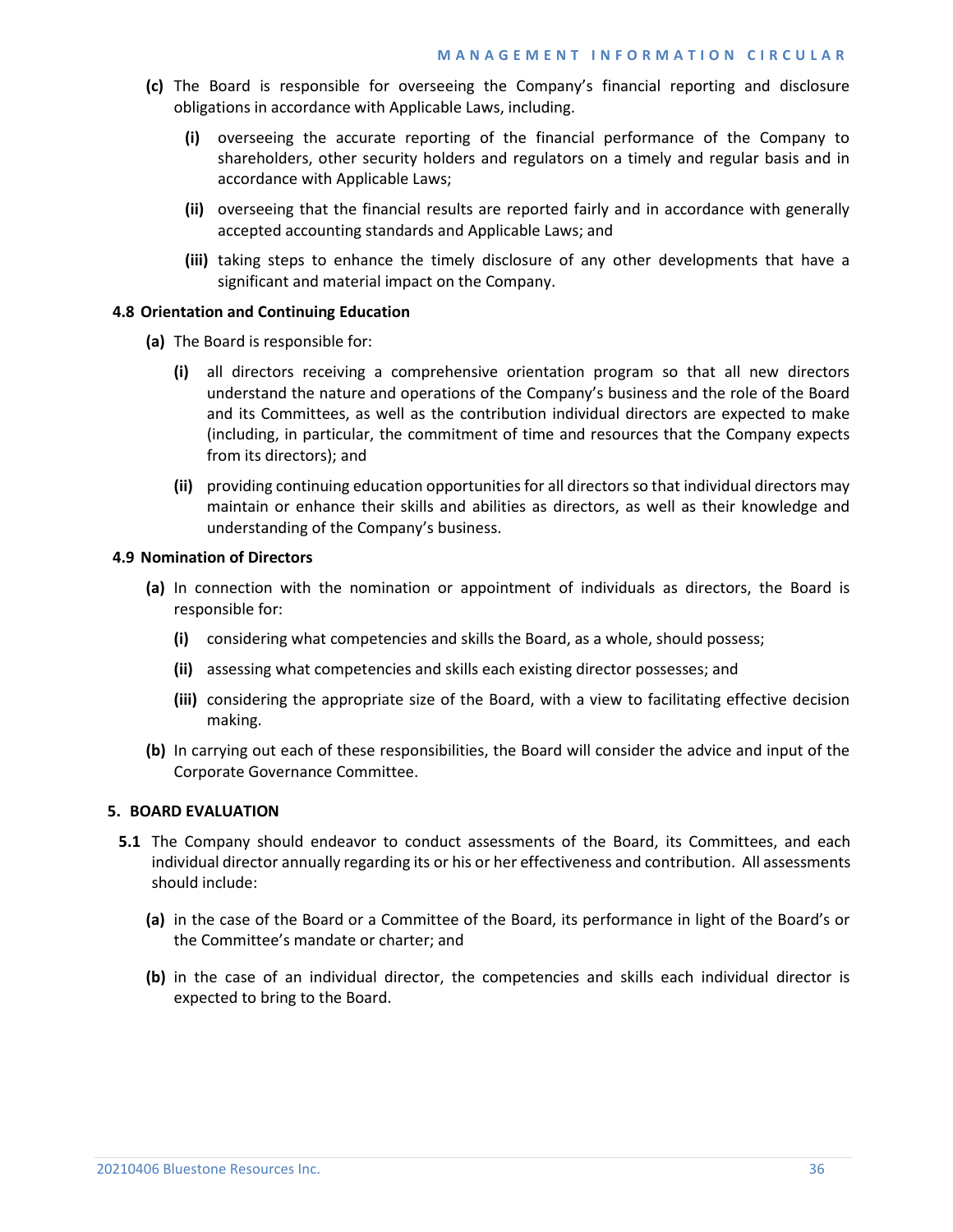# **6. BOARD CHAIR**

# **6.1 Appointment of the Chair**

The Chair shall be appointed annually by the Board and shall have such skills and abilities appropriate to the appointment of the Chair as shall be determined by the Board. Where a vacancy occurs at any time in the position of the Chair, it shall be filled by the Board. The Board may remove and replace the Chair at any time.

# **6.2 Duties**

The Chair, with the assistance of the Lead Director (if one is appointed from time to time), is accountable to the Board and shall have the duties of a Member as set out in Applicable Laws and in the Company's constating documents. The Chair, with the assistance of the Lead Director (if one is appointed from time to time), is responsible for the management, development and effective performance of the Board and leads the Board to fulfill its duties as required by Applicable Laws. In particular, the Chair (or Lead Director) shall:

- **(a)** organize the Board to function independently of management;
- **(b)** promote ethical and responsible decision making, appropriate oversight of management, and best practices in corporate governance;
- **(c)** make sure the Board has the opportunity to meet without members of management present on an as-needed basis;
- **(d)** determine, in consultation with the Board and management, the time and places of the meetings of the Board and of the annual meeting of shareholders;
- **(e)** manage the affairs of the Board, including that the Board is organized properly, functions effectively and meets its obligations and responsibilities;
- **(f)** co-ordinate with management matters to be considered by the Board are properly presented and given the appropriate opportunity for discussion;
- **(g)** provide advice, counsel, and mentorship to other Members, the CEO, and other Senior Executives;
- **(h)** preside as chair of each meeting of the Board;
- **(i)** preside as chair of each meeting of the shareholders of the Company;
- **(j)** communicate with all Members to co-ordinate their input, encourage their accountability, and provide for the effectiveness of the Board and its Committees as well as to keep Members up to date on all major developments concerning the Company; and
- **(k)** review to determine if the Company, and where appropriate the Board, is adequately represented at official functions and meetings with major shareholder groups, other stakeholders, financial analysts, media and the investment community.

In addition, the Lead Director, if one is appointed from time to time, will be responsible for the following:

- **(a)** reviewing items of importance for consideration by the independent directors and setting the agenda for in camera sessions of the independent directors;
- **(b)** presiding over meetings of the directors at which the Chair is not present and in camera sessions of the independent directors, and apprising the Chair of the issues considered;
- **(c)** encouraging free and open discussion at in camera sessions of the independent directors;
- **(d)** serving as liaison between the independent directors and the Chair;
- **(e)** being available for consultation and direct communication with the Company's shareholders as appropriate;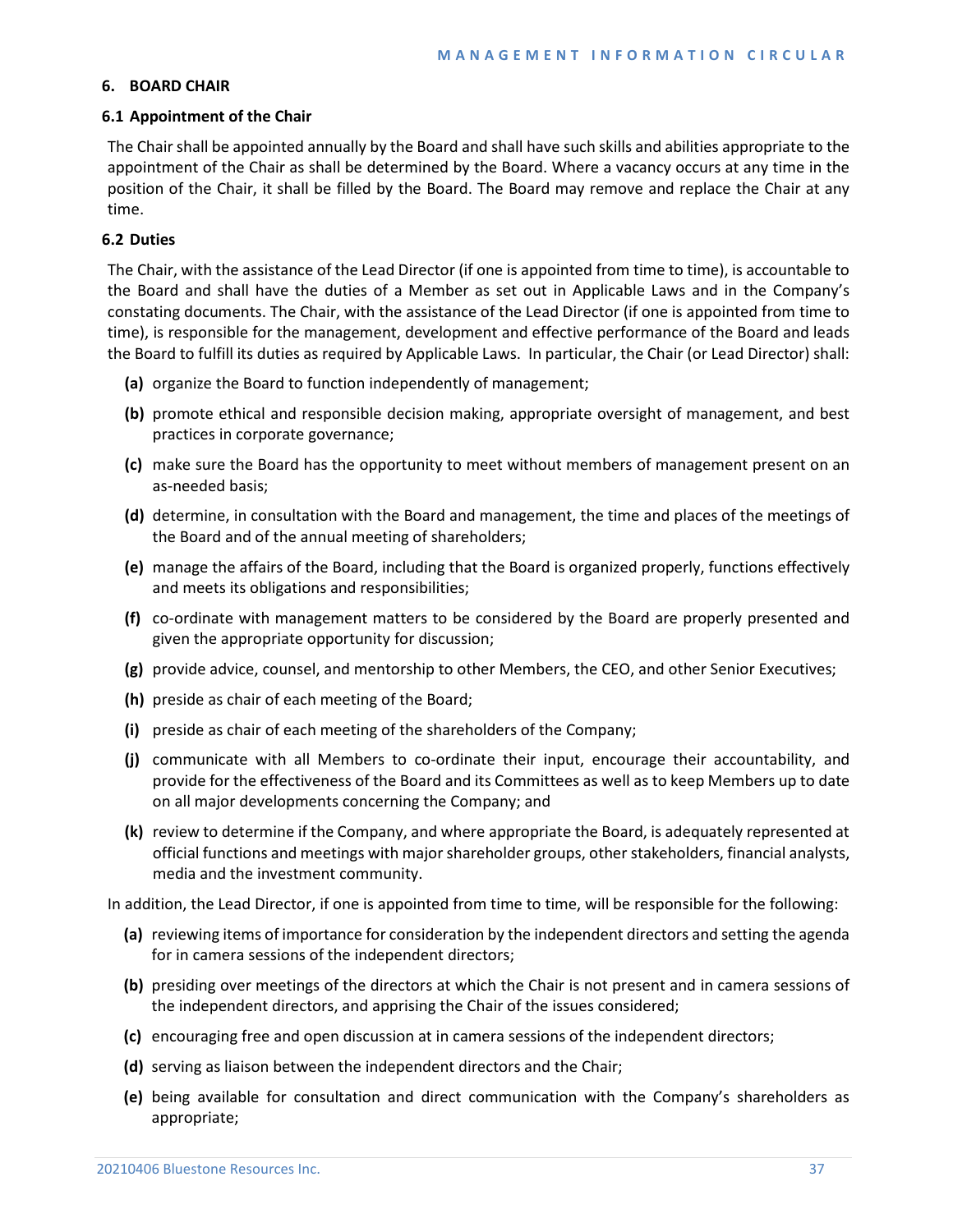- **(f)** together with the Chair of the Board and the Chair of the Corporate Governance and Nominating Committee, providing feedback to directors regarding their performance; and
- **(g)** performing such other duties as the Board may delegate to the Lead Director from time to time.

# **7. COMMITTEE CHAIRS**

# **7.1 Appointment**

The chair of each Committee shall be appointed annually by the Board. Where a vacancy occurs at any time in the position of a Committee chair, it shall be filled by the Board. The Board may remove and replace a Committee chair at any time.

# **7.2 Duties**

- **(a)** The chair of a Committee shall lead and oversee the Committee so as to fulfill its mandate. In particular, the Committee chair shall:
- **(b)** organize the Committee to function independently of management;
- **(c)** provide the Committee the opportunity to meet on an as-needed basis without members of management present;
- **(d)** determine, in consultation with the Committee and management, the time and places of the meetings of the Committee;
- **(e)** manage the affairs of the Committee so that it is organized properly, functions effectively, and meets its obligations and responsibilities;
- **(f)** co-ordinate with management matters to be considered by the Committee are properly presented and given the appropriate opportunity for discussion;
- **(g)** provide advice and counsel to the CEO and other Senior Executives in the areas covered by the Committee's mandate;
- **(h)** preside as chair of each meeting of the Committee; and
- **(i)** communicate with all members of the Committee to co-ordinate their input, encourage their accountability, and provide for the effectiveness of the Committee.

| Original approval date: | March 8, 2018             |
|-------------------------|---------------------------|
| Revised date:           | March 15, 2022            |
| Approved by:            | <b>Board of Directors</b> |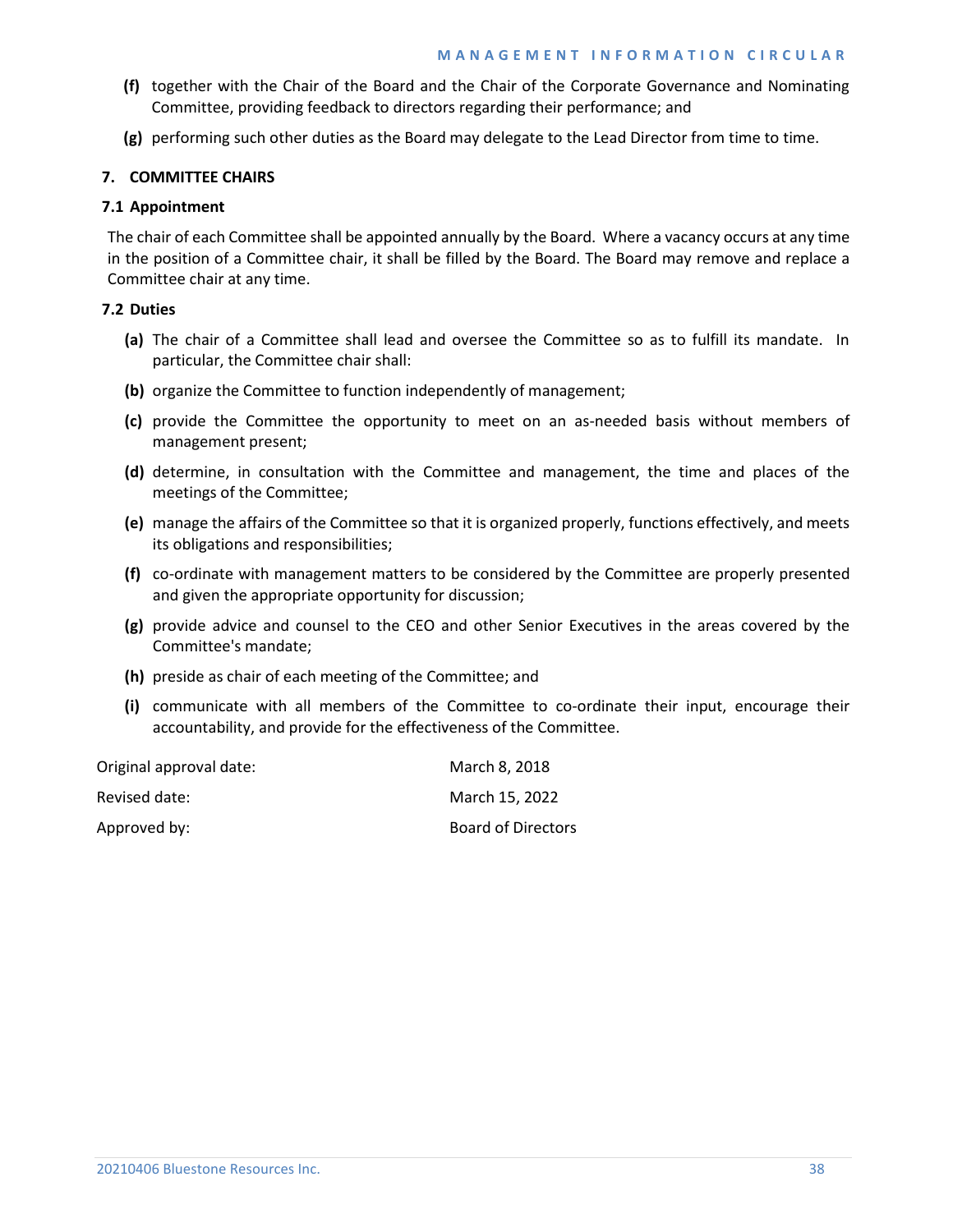## **Schedule "B" – Audit Committee Mandate**

## **BLUESTONE RESOURCES INC.**

#### **AUDIT COMMITTEE MANDATE**

## **8. PURPOSE**

- **8.1** The primary function of the Audit Committee (the "Committee") is to assist the Board of Directors in fulfilling its financial oversight responsibilities by reviewing the financial reports and other financial information provided by the Company to regulatory authorities and shareholders, the Company's systems of internal controls regarding finance and accounting, and the Company's auditing, accounting and financial reporting processes. Consistent with this function, the Committee will encourage continuous improvement of, and should foster adherence to, the Company's policies, procedures and practices at all levels. The Committee's primary duties and responsibilities are to:
	- Serve as an independent and objective party to monitor the Company's financial reporting and internal control system and review the Company's financial statements.
	- Review and appraise the performance of the Company's external auditors.
	- Provide an open avenue of communication among the Company's auditors, financial and senior management and the Board of Directors.

#### **2. COMPOSITION AND MEMBERSHIP**

- **2.1** The Committee shall be comprised of at least three directors as determined by the Board of Directors, a majority of whom shall be "independent" directors, as define by National Instrument 52-110 and shall be free from any relationship that, in the opinion of the Board of Directors, would interfere with the exercise of his or her independent judgment as a member of the Committee.
- **2.2** At least one member of the Committee shall have accounting or related financial management expertise. All members of the Committee that are not financially literate will work towards becoming financially literate to obtain a working familiarity with basic finance and accounting practices. For the purposes of the Company's Charter, the definition of "financially literate" is the ability to read and understand a set of financial statements that present a breadth and level of complexity of accounting issues that are generally comparable to the breadth and complexity of the issues that can presumably be expected to be raised by the Company's financial statements.
- **2.3** The members of the Committee shall be elected by the Board of Directors at its first meeting following the annual shareholders' meeting. Unless a Chair is elected by the Board of Directors, the members of the Committee may designate a Chair by a majority vote of the full Committee membership.

## **3. MEETINGS**

**3.1** The Committee shall meet a least quarterly, or more frequently as circumstances dictate. As part of its job to foster open communication, the Committee will meet at least annually with the Chief Financial Officer and the external auditors in separate sessions.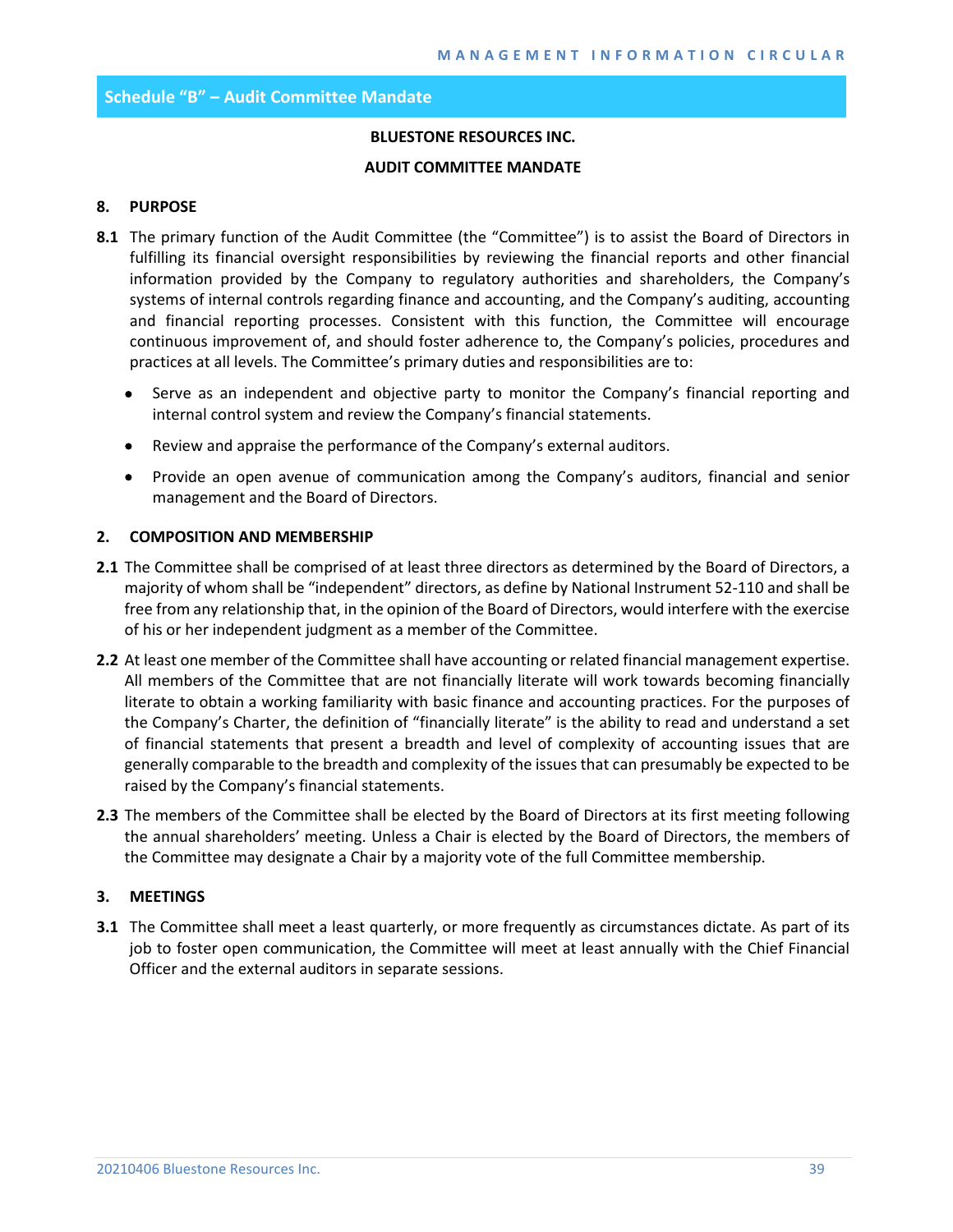#### **4. DUTIES AND RESPONSIBILITIES**

**4.1** To fulfill its responsibilities and duties, the Committee shall:

## **Documents/Reports Review**

- Review and update, if applicable or necessary, this Mandate annually.
- Review with management and the independent auditors the Company's annual and interim financial statements, MD&A, and any annual and interim earnings press releases, including any certification, report, opinion, or review rendered by the external auditor for the purpose of recommending their approval to the Board prior to the Company publicly disclosing this information and any reports or other financial information (including quarterly financial statements), which are submitted to any governmental body, or to the public.
- Review analyses prepared by management and/or the external auditor setting forth significant financial reporting issues, judgements and estimates made in connection with the preparation of the financial statements, including analyses of the effects of alternative IFRS methods on the financial statements.
- Review the effect of regulatory and accounting initiatives, as well as off balance sheet structures, on the financial statements of the Company.
- Confirm the reporting of the Company's climate change assessment, and greenhouse gas ("GHG") emissions, for which the Company is indirectly responsible, have been fully reflected in the judgments and estimates in financial statements and other Company disclosures.
- Confirm that adequate procedures are in place for the review of the Company's public disclosure of financial information extracted or derived from the Company's financial statements, as well as review any financial information and earnings guidance provided to analysts and rating agencies, and periodically assess the adequacy of those procedures.

## **External Auditors**

- Review annually the performance of the external auditors who shall be ultimately accountable to the Board of Directors and the Committee as representatives of the shareholders of the Company.
- Obtain annually, a formal written statement from the external auditors setting forth all relationships between the external auditors and the Company.
- Review and discuss with the external auditors any disclosed relationships or services that may impact the objectivity and independence of the external auditors.
- Take, or recommend that the full Board of Directors take, appropriate action to oversee the independence of the external auditors, including the resolution of disagreements between management and the external auditor regarding financial reporting
- Recommend to the Board of Directors the selection and, where applicable, the replacement of the external auditors nominated annually for shareholder approval.
- At each meeting, consult with the external auditors, without the presence of management, about the quality of the Company's accounting principles, internal controls and the completeness and accuracy of the Company's financial statements.
- Review and approve the Company's hiring policies regarding partners, employees and former partners and employees of the present and former external auditors of the Company.
- Review with management and the external auditors the audit plan for the year-end financial statements and intended template for such statements.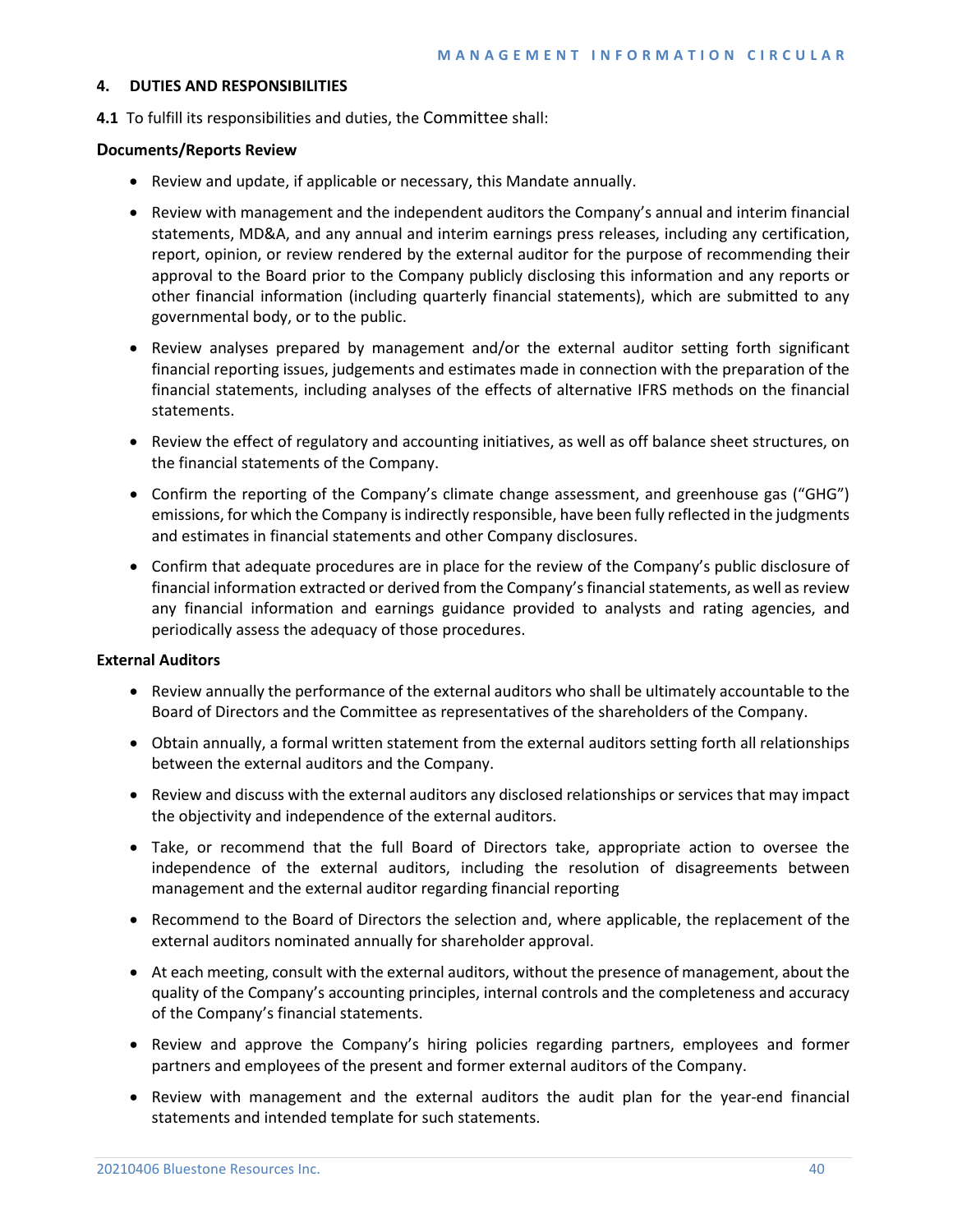- Review and pre-approve all audit and audit-related services and the fees and other compensation related thereto, and any non-audit services, provided by the Company's external auditors. The preapproval requirement is waived with respect to the provision of non-audit services if:
	- **(i)** the aggregate amount of all such non-audit services provided to the Company constitutes not more than five percent of the total amount of revenues paid by the Company to its external auditors during the fiscal year in which the non-audit services are provided;
	- **(ii)** such services were not recognized by the Company at the time of the engagement to be nonaudit services; and
	- **(iii)** such services are promptly brought to the attention of the Committee by the Company and approved prior to the completion of the audit by the Committee or by one or more members of the Committee who are members of the Board of Directors to whom authority to grant such approvals has been delegated by the Committee.
- Provided the pre-approval of the non-audit services is presented to the Committee's first scheduled meeting following such approval such authority may be delegated by the Committee to one or more independent members of the Committee.

# **Financial Reporting Processes**

- In consultation with the external auditors, review with management the integrity of the Company's financial reporting process, both internal and external.
- Consider the external auditors' judgments about the quality and appropriateness of the Company's accounting principles as applied in its financial reporting.
- Consider and approve, if appropriate, changes to the Company's auditing and accounting principles and practices as suggested by the external auditors and management.
- Review significant judgments made by management in the preparation of the financial statements and the view of the external auditors as to appropriateness of such judgments.
- Following completion of the annual audit, review separately with management and the external auditors any significant difficulties encountered during the course of the audit, including any restrictions on the scope of work or access to required information.
- Review any significant disagreement among management and the external auditors in connection with the preparation of the financial statements.
- Review with the external auditors and management the extent to which changes and improvements in financial or accounting practices have been implemented.
- Review any complaints or concerns about any questionable accounting, internal accounting controls or auditing matters.
- Review certification process.
- Establish procedures for:
	- **(i)** receipt, retention and treatment of complaints reviewed by the Company regarding accounting, internal accounting controls or auditing matters, and
	- **(ii)** the confidential anonymous submission by employees of Company concerns regarding potential fraud or questionable accounting or auditing matters, as may be set out in the Company's Whistleblower Policy;
- Review any material related-party transactions.
- Engage independent counsel and other advisors as it determines necessary to carry out its duties.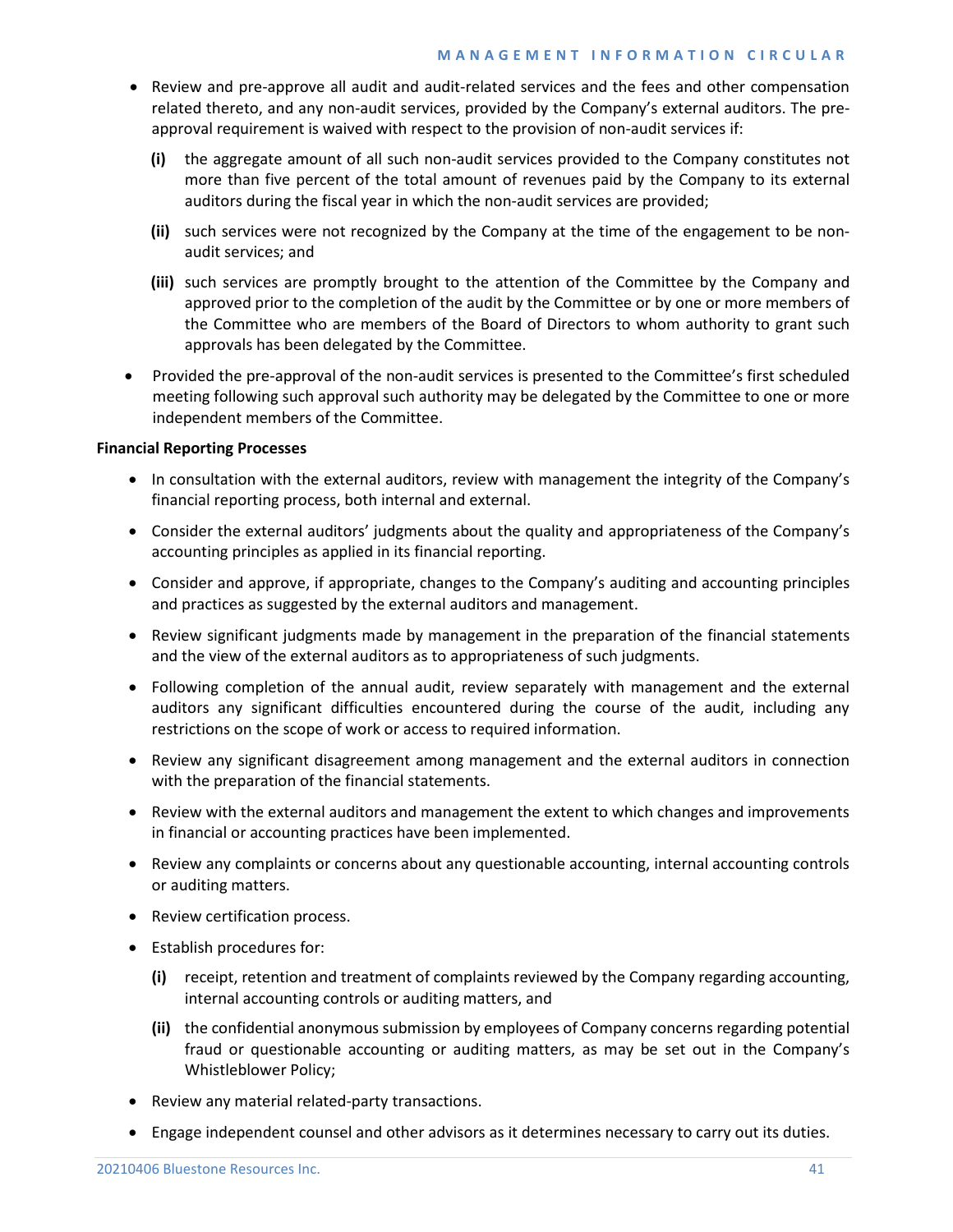• Set and pay compensation for any independent counsel and other advisors engaged by the Committee.

## **5. REVIEW OF MANDATE**

**5.1** The Committee will annually review and assess the adequacy of this Mandate and recommend any proposed changes to the Board for consideration.

# **6. RESPONSIBILITIES OF THE COMMITTEE CHAIR**

- **6.1** The Committee Chair is responsible for the management and effective performance of the Committee and provides leadership to the Committee in fulfilling its mandate and any other matters delegated to it by the Board. The Committee Chair's responsibilities include:
	- establishing the frequency of Committee meetings and reviewing the agendas for meetings;
	- presiding over Committee meetings;
	- facilitating the flow of information to and from the Committee and fostering an environment in which Committee members may ask questions and express their viewpoints;
	- reporting to the Board with respect to the significant activities of the Committee and any recommendations of the Committee; and
	- taking such other steps as are reasonably required for the Committee to carry out its mandate.

| Original approval date: | March 8, 2018      |
|-------------------------|--------------------|
| Revised date:           | March 15, 2022     |
| Approved by:            | Board of Directors |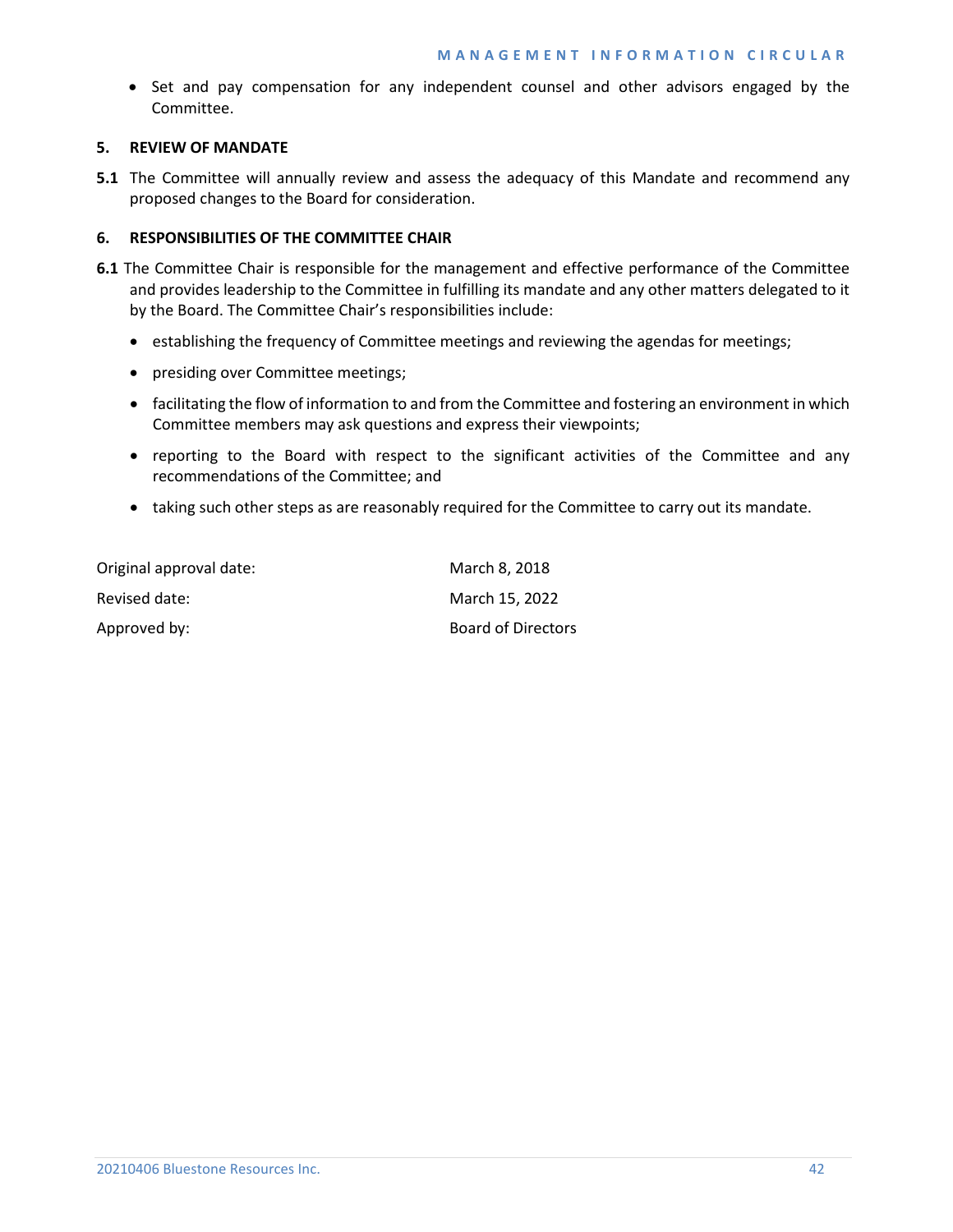# **Schedule "C" – Amended Stock Option Plan**

# **BLUESTONE RESOURCES INC.**

#### **STOCK OPTION PLAN**

#### **1. PURPOSE**

The principal purpose of this Plan is to advance the interests of the Company by (i) attracting, retaining and motivating persons of outstanding competence whose efforts will dictate, to a large extent, the future growth and success of the Company, (ii) providing Eligible Persons with additional incentive to develop and promote the growth and success of the Company, (iii) encouraging stock ownership by such Eligible Persons, and (iv) increasing the proprietary interest of Eligible Persons in the success of the Company.

## **2. DEFINITIONS**

All capitalized words used but not defined herein shall have the meanings ascribed thereto in the Exchange Manual, and the following terms and expressions shall have the following meanings:

- **2.1** "**Administrator**" means such director, officer, or Employee of the Company as may be designated as Administrator by the Committee from time to time, if any.
- **2.2** "**Affiliate**" means an affiliate of the Company within the meaning of Section 1.3 of National Instrument 45-106 – *Prospectus and Registration Exemptions*, as may be amended or replaced from time to time.
- **2.3** "**Blackout Period**" means a restriction imposed by the Company in accordance with the Company's securities trading policy on all or any of its directors, officers, Employees, Insiders, or persons in a special relationship, whereby they are to refrain from trading in the Company's securities until the restriction has been lifted by the Company.
- **2.4** "**Board**" means the board of directors of the Company.
- **2.5** "**Business Day**" means any day other than a Saturday, Sunday or statutory holiday in Vancouver, British Columbia.
- **2.6** "**Cause**" has the meaning ascribed to the phrase "cause" or "just cause for termination" under the laws of British Columbia.
- **2.7** "**Change of Control**" means:
	- **(a)** the acquisition, by whatever means, by a person (or two or more persons who, in such acquisition, have acted jointly or in concert, or intend to exercise jointly or in concert any voting rights attaching to the Shares acquired), directly or indirectly, of beneficial ownership of such number of Shares or rights to Shares, which together with such person's then-owned Shares and rights to Shares, if any, represent (assuming the full exercise of such rights) more than 50% of the combined voting rights attached to the then-outstanding Shares;
	- **(b)** a consolidation, reorganization, amalgamation, merger or any other business combination (including, without limitation, any such transaction or business combination effected by way of a plan of arrangement) (other than in a transaction solely involving the Company and any one or more Affiliates of the Company) with respect to which all or substantially all of the persons who were the beneficial owners of the Shares and other securities of the Company immediately prior to such reorganization, amalgamation,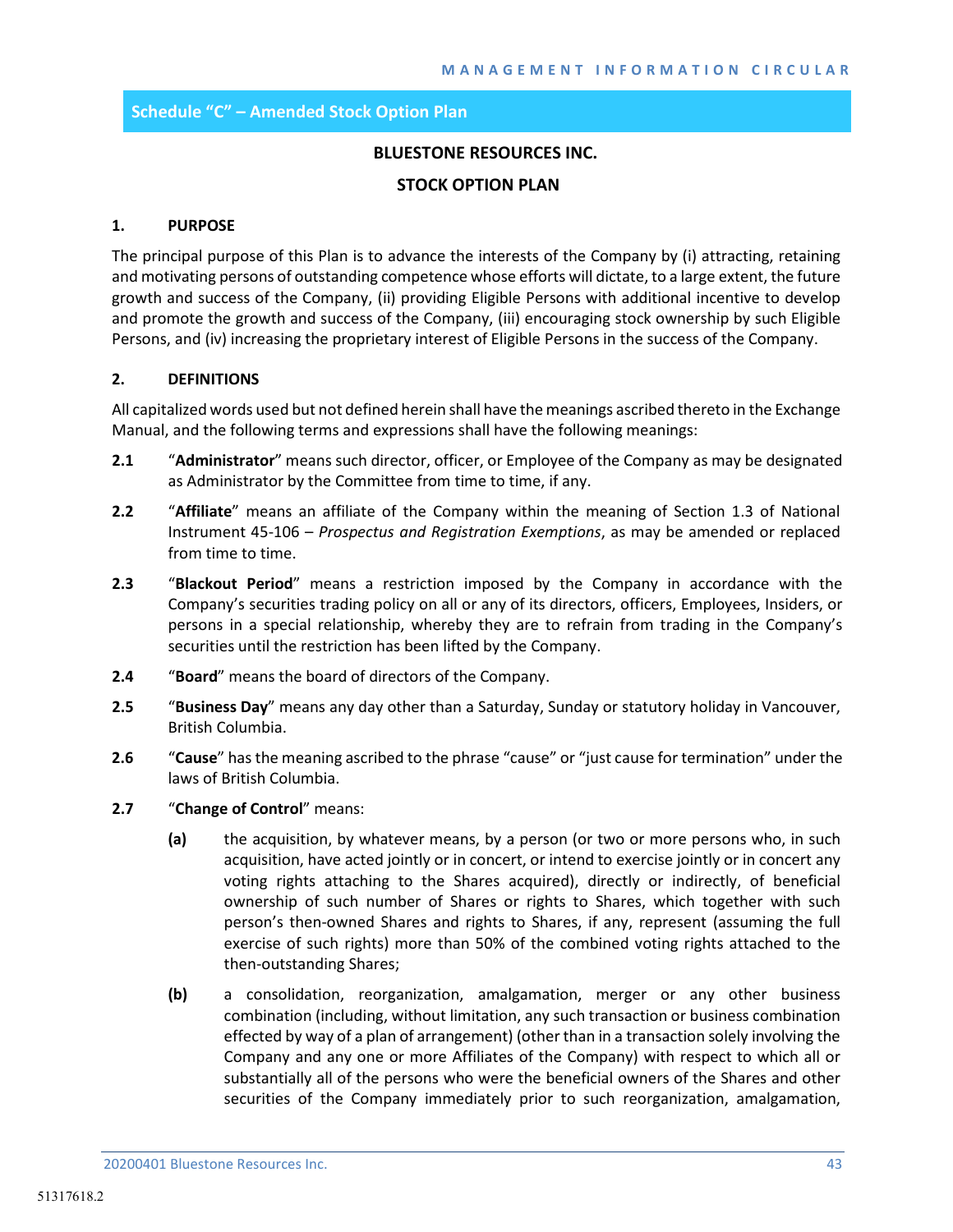merger, business combination or plan of arrangement do not, following the completion of such consolidation, reorganization, amalgamation, merger, acquisition, business combination or plan of arrangement, beneficially own, directly or indirectly, more than 50% of the resulting voting rights (on a fully-diluted basis) of the Company or its successor;

- **(c)** a resolution is adopted to wind-up, dissolve or liquidate the Company;
- **(d)** the sale, exchange or other disposition to a person other than an Affiliate of the Company of all or substantially all of the Company's assets; or
- **(e)** a change in the composition of the Board, which occurs at a single meeting of the shareholders of the Company or upon the execution of a shareholders' resolution, such that individuals who are members of the Board immediately prior to such meeting or resolution cease to constitute a majority of the Board, without the Board, as constituted immediately prior to such meeting or resolution, having approved of such change.
- **2.8** "**Commission**" means the British Columbia Securities Commission.
- **2.9** "**Company**" means Bluestone Resources Inc. and includes any successor corporation thereof.
- **2.10** "**Consultant**" means any individual (other than a director, officer or Employee of the Company), corporation, incorporated association or organization, body corporate, partnership, trust, association, or any other entity other than an individual who:
	- **(a)** is engaged to provide, on an ongoing *bona fide* basis, consulting, technical, management or other services to the Company or any Affiliate of the Company other than services provided in relation to a "distribution" (as defined in the *Securities Act* (British Columbia));
	- **(b)** provides the services under a written contract with the Company or any Affiliate of the Company; and
	- **(c)** in the reasonable opinion of the Company, spends or will spend a significant amount of time and attention on the affairs and business of the Company or any Affiliate of the Company.

# **2.11** "**Eligible Person**" means:

- **(a)** any director, officer or Employee of the Company or a subsidiary of the Company ("**Eligible Individual**");
- **(b)** a Consultant; or
- **(c)** or any corporation, incorporated association or organization, body corporate, partnership, trust, association or any other entity other than an individual that is whollyowned by an Eligible Individual.
- **2.12** "**Employee**" has the meaning ascribed to such term in the Exchange Manual.
- **2.13** "**Employee Benefit Withholding Tax**" means the amount required by Canadian authorities to be withheld and remitted by the Company in respect of the deemed employment benefit on exercise of an Option by an Optionee, as determined under the Tax Act and the regulations thereunder, and any other federal or provincial legislation that requires the Company to withhold tax or other amounts in respect of the deemed employment benefit determined under the Tax Act.
- **2.14** "**Exchange**" means the TSX Venture Exchange.
- **2.15** "**Exchange Manual**" means the TSX Venture Exchange Corporate Finance Manual.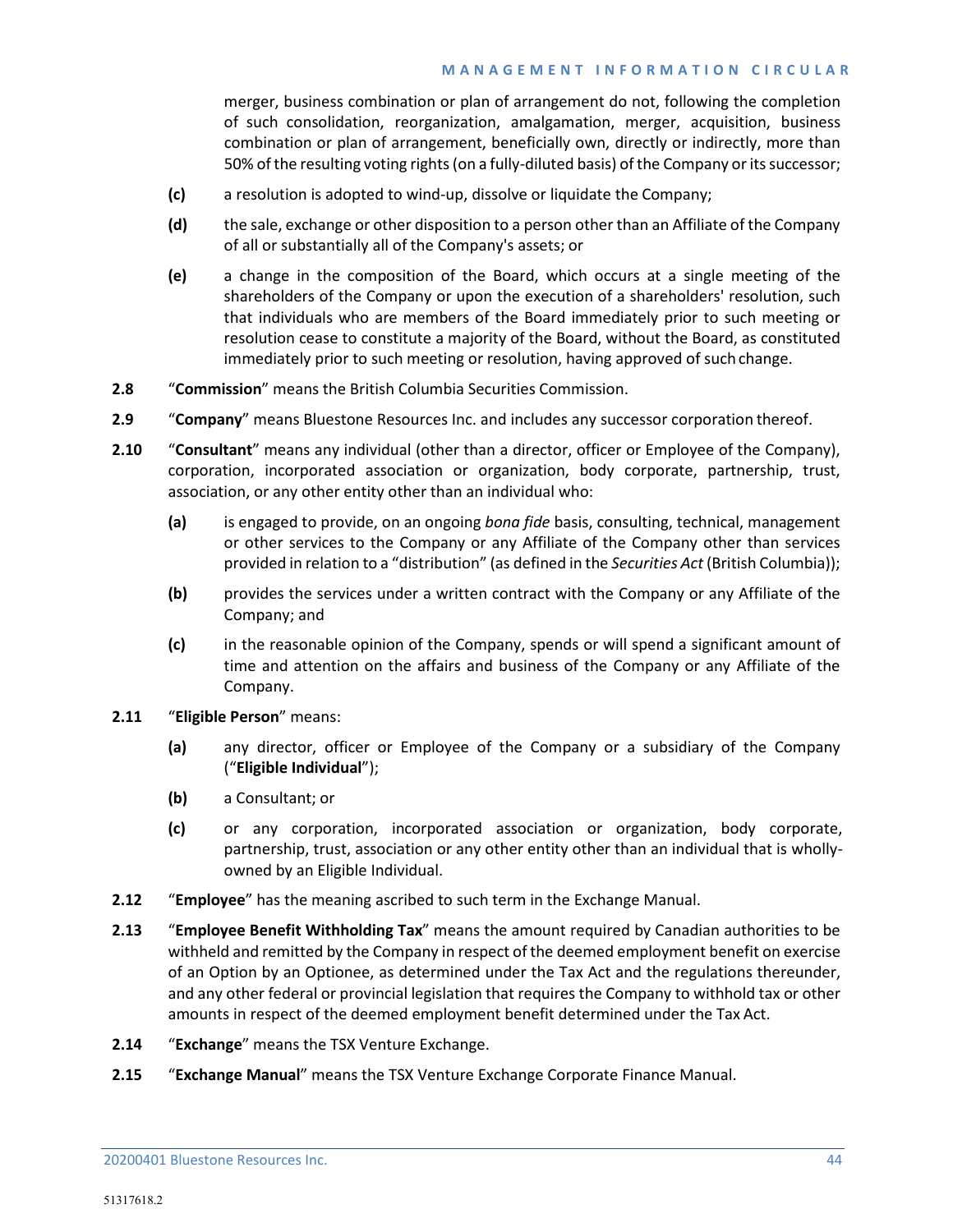- **2.16** "**Exercise Notice**" means the written notice of the exercise of an Option, in the form set out as Schedule "**B**" hereto, duly executed by the Optionee.
- **2.17** "**Expiry Date**" means the date the Option expires as set out in the Option Certificate or as otherwise determined in accordance with Section 7.1.
- **2.18** "**Expiry Time**" means the time the Option expires on the Expiry Date, which is 5:00 p.m. local time in Vancouver, British Columbia on the Expiry Date.
- **2.19** "**Fair Market Value**" means, with respect to any particular date, the volume weighted average trading price of the Shares on the Exchange for the five trading days immediately preceding the relevant date (or on any such other stock exchange, inter-dealer quotation network or other organized trading facility on which the Shares trade or are quoted from time to time). If the Shares are suspended from trading or have not traded on the Exchange or another stock exchange, interdealer quotation network or other organized trading facility for an extended period, the Fair Market Value will be the fair market value of the Shares as determined by the Board in its sole discretion acting in good faith.
- **2.20** "**Good Reason**" means any of the following conduct by the Company:
	- **(a)** a unilateral reduction to the Employee's base salary;
	- **(b)** a unilateral reduction to the aggregate value of the Employee's remuneration and benefits other than base salary;
	- **(c)** a unilateral material adverse change to the Employee's position, title, authority or responsibilities;
	- **(d)** a unilateral requirement that the Employee relocate outside of the Metro Vancouver region of British Columbia (excluding occasional business travel); or
	- **(e)** any change to the terms or conditions of the employment of the Employee that would be considered to amount to constructive dismissal pursuant to the common law, which the Company fails to remedy within thirty (30) days of receiving written notice from the Employee of any such change.
- **2.21** "**Grant Date**" means the date on which the Committee grants a particular Option; however, no Option can be exercised unless and until all necessary regulatory approvals have been obtained.
- **2.22** "**Insider**" means:
	- **(a)** a director or senior officer of the Company;
	- **(b)** a director or senior officer of a corporation, incorporated association or organization, body corporate, partnership, trust, association or any other entity other than an individual that is an Insider or subsidiary of the Company;
	- **(c)** a person that beneficially owns or controls, directly or indirectly, Shares carrying more than 10% of the voting rights attached to all outstanding Shares of the Company; or
	- **(d)** the Company itself if it holds any of its own securities.
- **2.23** "**Investor Relations Activities**" has the meaning ascribed thereto in the Exchange Manual.
- **2.24** "**Investor Relations Service Provider**" includes any Consultant that performs Investor Relations Activities and any director, officer or Employee whose role and duties primarily consist of Investor Relations Activities.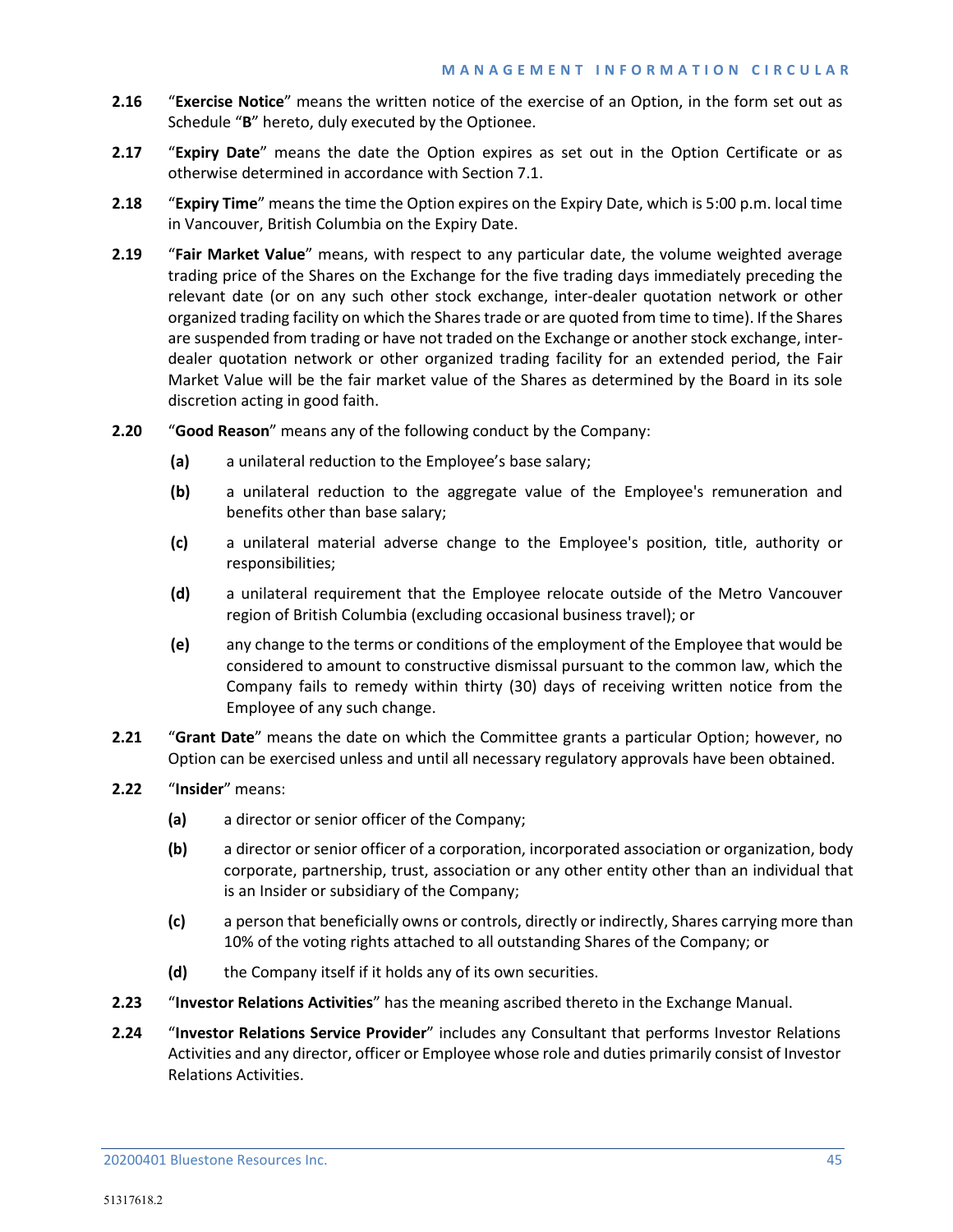- **2.25** "**Market Price**" means the last closing price for the Company's Shares traded on the Exchange prior to the grant of the Options.
- **2.26** "**Net Settlement**" has the meaning ascribed thereto in Section 6.2(b).
- **2.27** "**Notice of Net Settlement**" means the written notice of Net Settlement pursuant to Section 6.2(b), in the form set out as Schedule "C" hereto, duly executed by the Optionee.
- **2.28** "**Option**" means an option to purchase Shares granted to an Eligible Person under this Plan.
- **2.29** "**Option Certificate**" has the meaning ascribed thereto in Section [8.1.](#page-56-0)
- **2.30** "**Option Period**" has the meaning ascribed thereto in Section [5.2\(e\).](#page-52-0)
- **2.31** "**Option Price**" means the price per Share at which the Shares may be purchased under an Option, as determined in accordance with Section [5.2\(c\).](#page-52-1)
- **2.32** "**Optionee**" means an Eligible Person to whom an Option has been granted and who continues to hold such Option.
- **2.33** "**Plan**" means this stock option plan, as may be amended or varied from time to time.
- **2.34** "**RSUs**" means any restricted share units issued under the Company's Restricted Share Unit Plan.
- **2.35** "**Shares**" means the common shares of the Company or, in the event of an adjustment contemplated by Section 4.3 hereof, such other shares or securities to which an Optionee may be entitled upon the exercise of an Option as a result of such adjustment.
- **2.36** "**Tax Act**" means the *Income Tax Act* (Canada), R.S.C. 1985, c.1 (5th suppl.), as amended or replaced from time to time.
- **2.37** "**10 Year Limit**" has the meaning ascribed thereto in Section 5.2(e).

#### **3. ADMINISTRATION**

- **3.1 General**
	- **(a) Committee.** The Board may at any time appoint a committee of the Board (the "**Committee**") to, among other things, interpret, administer and implement this Plan on behalf of the Board in accordance with such terms and conditions as the Board may prescribe, consistent with this Plan (provided that if at any such time such a committee has not been appointed by the Board, this Plan will be administered by the Board, and in such event references herein to the Committee shall be construed to be a reference to the Board). The Board will take such steps that in its opinion are required to ensure that the Committee has the necessary authority to fulfill its functions under this Plan. If a Committee is appointed for this purpose, all references to the term "Board" will be deemed to be references to the Committee, as applicable in the context used.
	- **(b) Administrator.** The Board may delegate to any director, officer or Employee of the Company such administrative duties and powers as the Board may see fit, with such person being appointed the Administrator.
	- **(c) Authority of the Board.** The Board may revoke the Committee's authority hereunder at any time in the Board's sole and absolute discretion and, in such event, the Board may exercise the powers, and/or delegate to such other committee of the Board as the Board considers appropriate, all or any of the powers, conferred on the Committee under this Plan. In such event, the Board and/or the committee to which the Board has delegated such powers will exercise the powers conferred on the Committee under this Plan. Any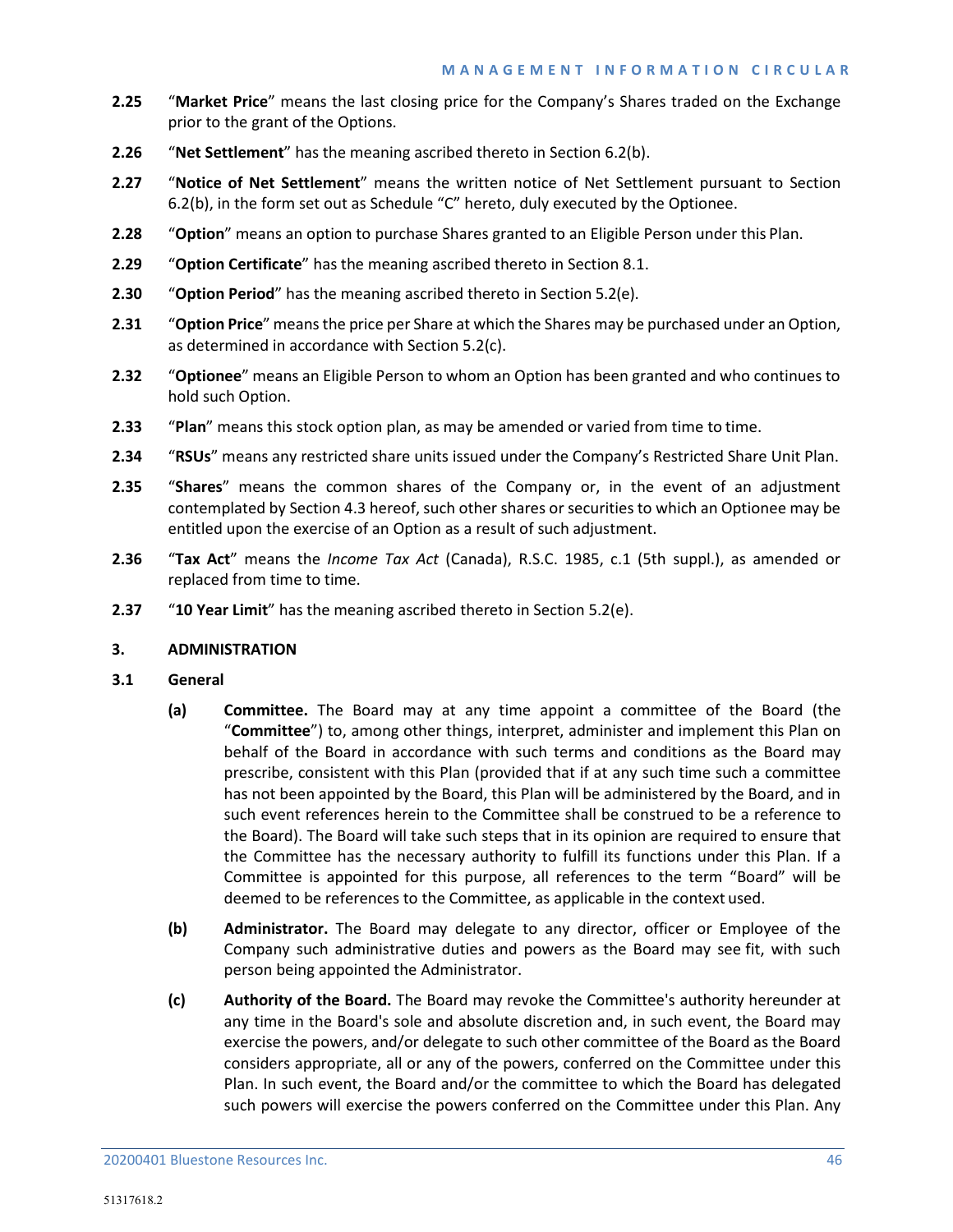decision made, or action taken by the Board and/or any committee to which the Board has delegated its powers hereunder arising out of or in connection with the administration or interpretation of this Plan in this context, will be final and conclusive.

# **3.2 Board Powers**

The Board shall have the power, where consistent with the Exchange Manual and the general purpose and intent of this Plan and subject to the specific provisions of this Plan:

- **(a)** to establish, amend and repeal at any time and from time to time such regulations as it may deem necessary or advisable for the proper administration and operation of this Plan and such regulations shall form part of this Plan;
- **(b)** to interpret and construe this Plan and to determine all questions arising out of this Plan or any Option, and any such interpretation, construction or determination made by the Board shall be final, binding and conclusive for all purposes;
- **(c)** to amend this Plan and any Option in accordance with Section 11.1 hereof;
- **(d)** to terminate this Plan in accordance with Section 11.2 hereof;
- **(e)** to determine the number of Shares covered by each Option;
- **(f)** to determine the Option Price of each Option;
- **(g)** to determine the time or times when Options will be granted and exercisable;
- **(h)** to determine if the Shares which are issuable on the exercise of an Option will be subject to any restrictions upon the exercise of such Option; and
- **(i)** to prescribe the form of the instruments relating to the grant, exercise and other terms of Options.

# **3.3 Interpretation**

The interpretation by the Board of any of the provisions of this Plan and any determination by it pursuant thereto shall be final and conclusive and shall not be subject to any dispute by any Optionee. No member of the Board or any person acting pursuant to authority delegated by the Board hereunder shall be liable for any action or determination in connection with this Plan made or taken in good faith and each member of the Board and each such person shall be entitled to indemnification with respect to any such action or determination in the manner provided for by the Company.

# **4. SHARES OF STOCK SUBJECT TO PLAN**

# **4.1 Number of Shares**

Subject to adjustment as provided for herein, the number of Shares which will be available for purchase pursuant to Options granted pursuant to this Plan will not exceed 10% of the number of Shares which are issued and outstanding on the particular Grant Date. In no event shall Options be granted, without regulatory approval, entitling any single Eligible Person to purchase in excess of 5% of the then outstanding Shares in any 12-month period and no more than 2% of the then outstanding Shares may be issued to all Investor Relations Service Providers in the aggregate in any 12-month period. In no event shall the maximum aggregate number of Shares that are issuable pursuant to all Options and RSUs granted or issued in any 12 month period to any one Consultant exceed 2% of the Shares then outstanding (calculated as at the date that such Options or RSUs are granted). The maximum number of Options which may be granted to Insiders within any 12-month period must not exceed 10% in aggregate of the then outstanding Shares, and the maximum aggregate number of Shares that are issuable pursuant to all RSUs and Options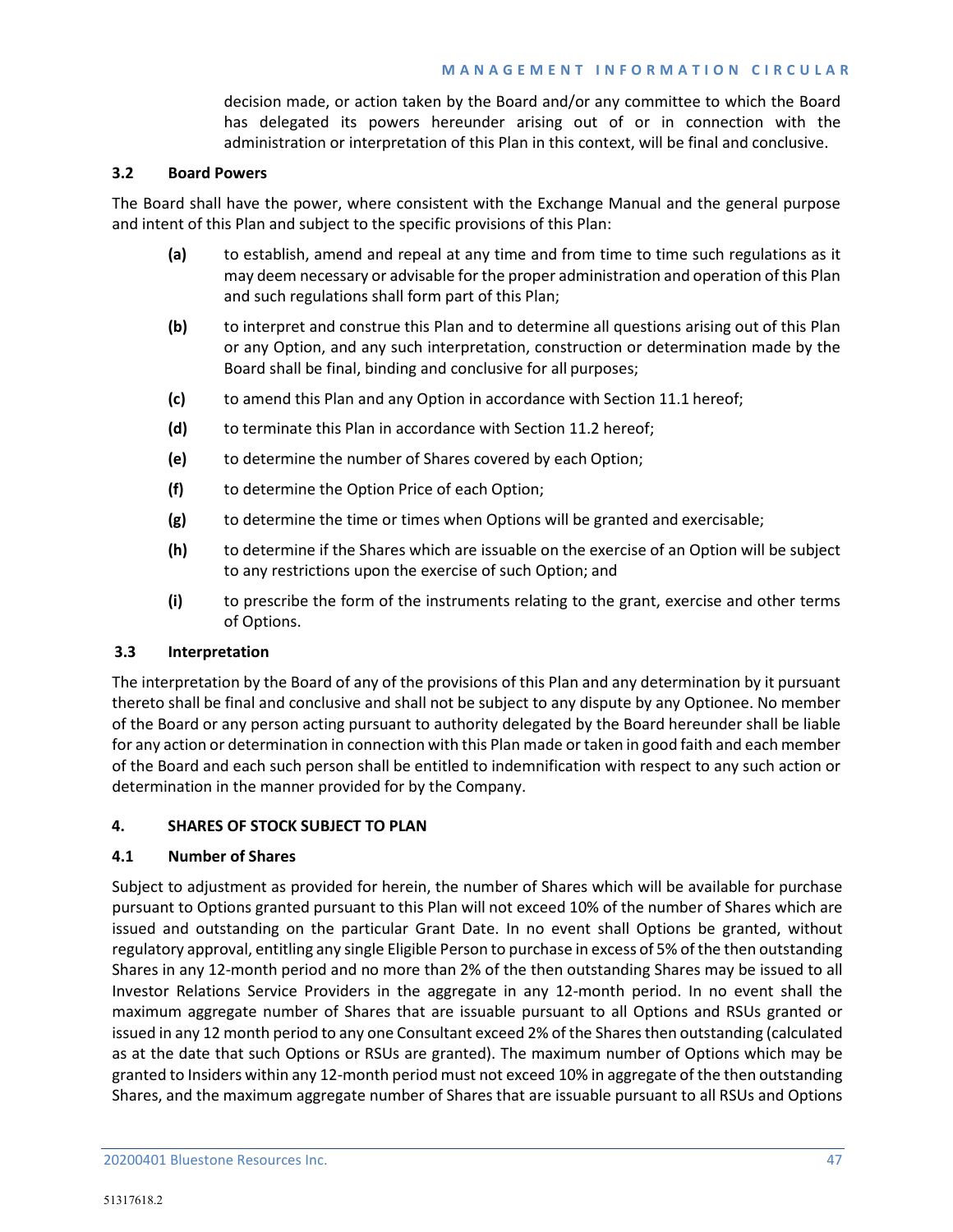granted or issued to Insiders (as a group) must not exceed 10% of the Shares that are issued and outstanding on a non-diluted basis at any point in time. If any Option expires or otherwise terminates for any reason without having been exercised in full, the number of Shares in respect of such expired or terminated Option shall again be available for the purposes of granting Options pursuant to this Plan.

# **4.2 Fractional Shares**

No fractional Shares shall be issued upon the exercise of Options granted under this Plan and, accordingly, if an Optionee would become entitled to a fractional Share upon the exercise of an Option, such Optionee shall only have the right to purchase the next lowest whole number of Shares and no payment or other adjustment will be made with respect to the fractional interest so disregarded.

# **4.3 Adjustments**

- **(a)** Subject to Sectio[n 11.1\(c\),](#page-58-0) in the event of a share dividend, share split, issuance of Shares or instruments convertible into Shares (other than pursuant to the Plan) for less than market value, share consolidation, share reclassification, exchange of Shares, recapitalization, amalgamation, merger, consolidation, corporate arrangement, reorganization, liquidation or the like of or by the Company, the Board may make such adjustment, if any, of the number of Shares to be issued on exercise of an Option, or of the Option Price, or both, as it shall deem appropriate to give proper effect to such event, including to prevent, to the extent possible, substantial dilution or enlargement of rights granted to Optionees under the Plan. In any such event, the maximum number of Shares available under the Plan may be appropriately adjusted by the Board. If because of a proposed merger, amalgamation or other corporate arrangement or reorganization, the exchange or replacement of Shares in the Company of those in another company is imminent, the Board may in a fair and equitable manner, determine the manner in which all unexercised Option rights granted under the Plan shall be treated including, for example, requiring the acceleration of the time for the exercise of such rights by the Optionees and of the time for the fulfillment of any conditions or restrictions on such exercise. All determinations of the Board under this paragraph 4.3(a) shall be full and final.
- **(b)** Any adjustment proposed to be made under Section 4.3(a) will be subject to the prior approval of the Exchange.

# **4.4 Other Accounting for Shares**

Any Shares related to an Option which terminates by expiration, forfeiture, cancellation or otherwise without the issuance of such Shares shall again be available for issuance under this Plan.

# **5. GRANT OF OPTIONS**

# **5.1 Eligibility**

Options may be granted under the Plan to any Eligible Person as designated by the Board from time to time under the Plan. The Company represents and confirms that any Optionee under the Plan that is a director, officer, Employee or Consultant of the Company or a subsidiary of the Company will be a bona fide director, officer, Employee or Consultant of the Company or a subsidiary of the Company. The Company and the Optionee are responsible for ensuring and confirming that the Optionee is a bona fide director, officer, Employee or Consultant. Subject to the provisions of this Plan, the total number of Shares to be made available under the Plan and to each Eligible Person, the time or times and price or prices at which Options shall be granted, the time or times at which such Options are exercisable, and any conditions or restrictions on the exercise of Options, shall be in the full and final discretion of the Board.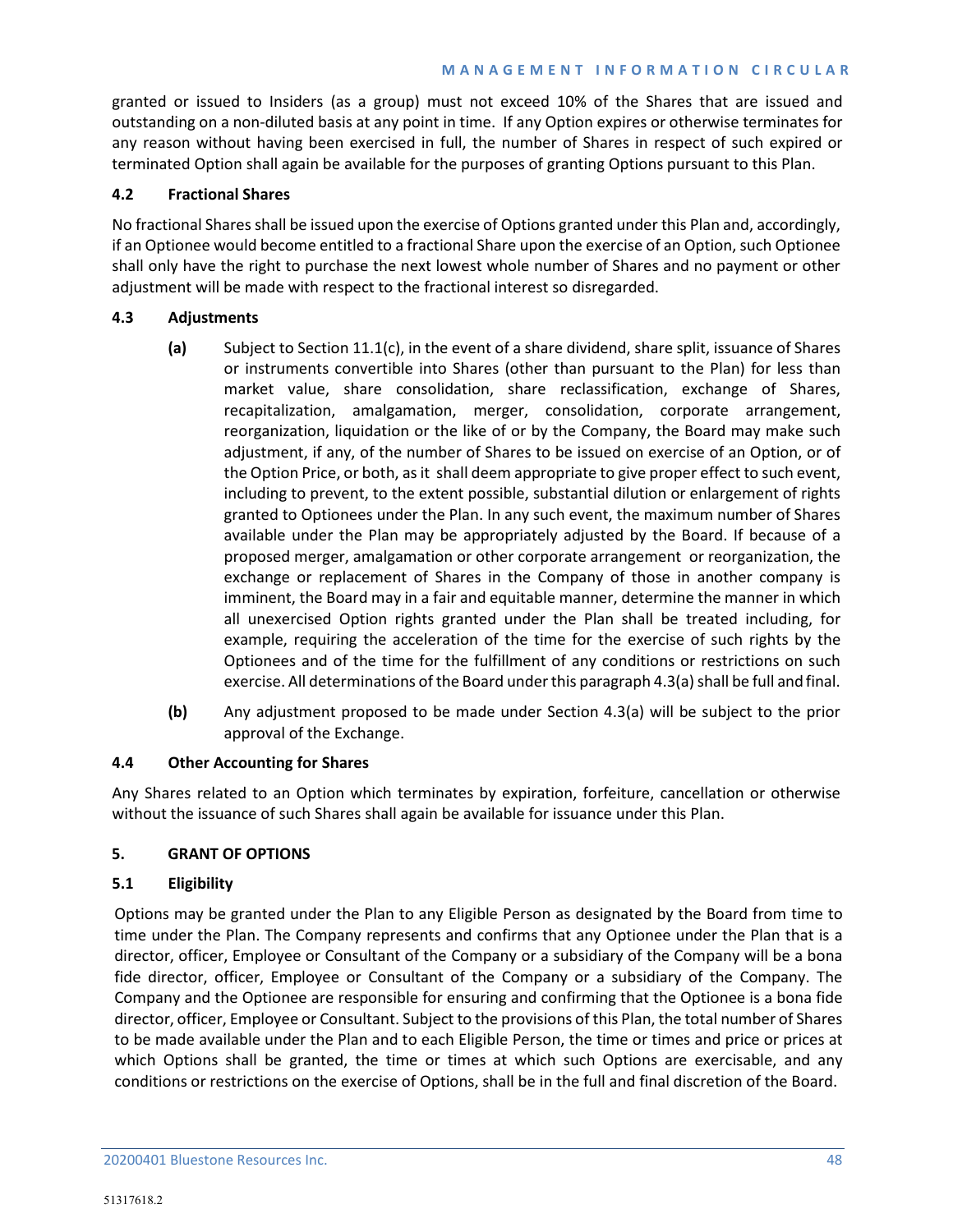# **5.2 Terms and Conditions of Options**

- **(a) General**. Except as herein and otherwise specifically provided, the number of Shares subject to each Option, the Option Price of each Option, the expiration date of each Option, the extent to which each Option is exercisable from time to time during the term of the Option and other terms and conditions relating to each such Option shall be determined by the Board.
- **(b) Vesting.** Subject to Sections 7.2 and 9, an Option which is subject to vesting shall vest and may be exercised during the Option Period as set out in the Option Certificate. Options which have vested may be exercised in whole or in part at any time and from time to time during the Option Period. Options granted to any Investor Relations Service Provider will vest in stages over a period of not less than 12 months, such that: (i) no more than ¼ of the Options vest no sooner than three months after the Options were granted, (ii) no more than another ¼ of the Options vest no sooner than six months after the Options were granted, (iii) no more than another  $\frac{1}{4}$  of the Options vest no sooner than nine months after the Options were granted, and (iv) the remainder of the Options vest no sooner than 12 months after the Options were granted. Investor Relations Service Providers may only receive Options. The Board may, in its entire discretion, subsequent to the time of granting Options hereunder, permit an Optionee to exercise any or all of the unvested Options then outstanding and granted to the Optionee under this Plan, in which event all such unvested Options then outstanding and granted to the Optionee shall be deemed to be immediately exercisable during such period of time as may be specified by the Board. However, if the Board wishes to permit an Optionee, who is an Investor Relations Service Provider, to exercise any or all of their unvested Options then outstanding and granted to the Investor Relations Service Provider under this Plan, the Board shall obtain prior Exchange approval.
- <span id="page-52-1"></span>**(c) Option Price**. Subject to any adjustment pursuant to the provisions of Section 4.3 hereof, the Option Price payable by each Optionee for each Share issued on exercise of an Option shall be as determined by the Board but shall in no event be less than the Market Price, less the maximum discount permitted under the policies of the Exchange, or such other price as may be agreed to by the Company and approved by the Exchange.
- **(d) Assignability**. An Option is personal to the Optionee and is non-assignable and nontransferrable by an Optionee (whether by operation of law or otherwise), other than as permitted by Section [10](#page-57-0) or the Exchange Manual. Upon any attempt to transfer, assign, pledge, hypothecate or otherwise dispose of an Option contrary to the provisions of this Plan, or upon the levy of any attachment or similar process upon an Option, the Option shall, at the election of the Company, cease and terminate and be of no further force or effectwhatsoever.
- <span id="page-52-0"></span>**(e) Option Period**. Subject to Sections 7.1 and 7.2, the term (the "**Option Period**") of any Options granted under this Plan will be determined by the Board but shall not exceed 10 years from the Grant Date (the "**10 Year Limit**").
- **(f) Legends**. Any Shares issued on the exercise of Options prior to the expiry of an applicable hold period, must be legended as required by applicable securities laws and regulations.
- **(g) Exercise and Payment**. An Optionee (or heir or administrator of an Optionee, as contemplated in Sectio[n 10\)](#page-57-0) may exercise an Option in whole or in part, subject to Section 7.2, at any time or from time to time during the Option Period up to 5:00 p.m. local time in Vancouver, British Columbia on the Expiry Date by delivering written notice to the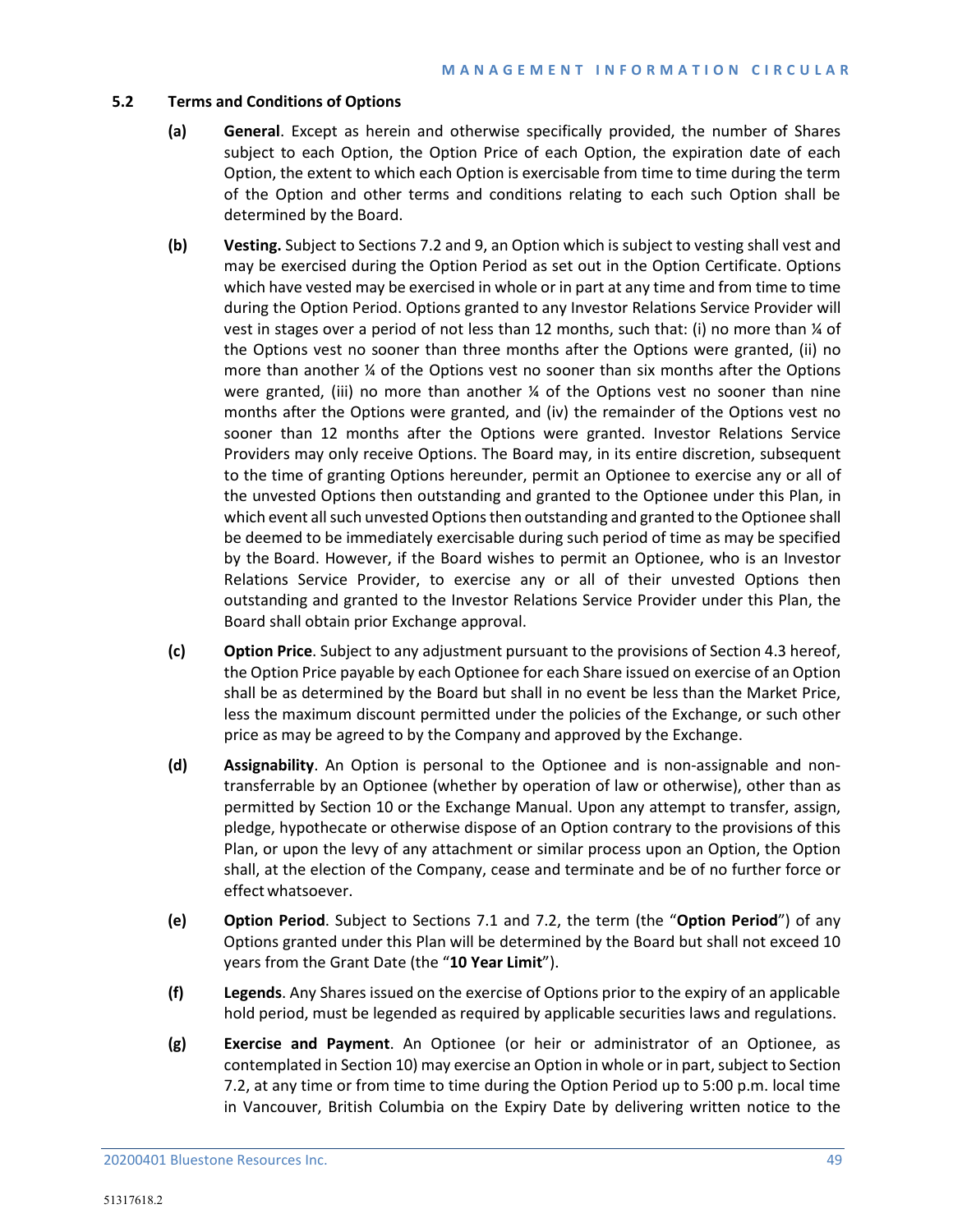Company in accordance with Section 6.2 together with full payment of the Option Price payable pursuant to exercise of the Option.

# **5.3 Notices**

Any notice, delivery, or other correspondence of any kind whatsoever to be provided by the Company to an Optionee will be deemed to have been provided if provided to the last home address, fax number, or email address of the Optionee in the records of the Company and the Company shall be under no obligation to confirm receipt or delivery.

# **6. EXERCISE OF OPTION**

# **6.1 Exercise by Written Notice**

Subject to the terms and conditions of this Plan, an Option may be exercised by the Optionee, or the heir or administrator of the Optionee (as contemplated in Sectio[n 10\)](#page-57-0) in whole or in part at any time and from time to time during the Exercise Period up to the Expiry Time on the Expiry Date by delivering to the Administrator the required Exercise Notice, accompanied by full payment of the Option Price for each Optioned Share purchased under an Option, and satisfaction of the applicable Employee Benefit Withholding Tax in the manner set out in Section 6.2 of this Plan. Notwithstanding anything else contained herein, Options may not be exercised during a Blackout Period unless the Committee determines otherwise.

# **6.2 Payment of Option Price and Employee Benefit Withholding Tax**

- **(a) Payment of Option Price**. The Option Price of each Optioned Share purchased under an Option shall be in cash or by bank draft or certified cheque, or other form of payment agreed to by the Company, at the time of such exercise, in lawful money of Canada, to the Company. The Optionee, or the heir or administrator of the Optionee (as contemplated in Section [10\)](#page-57-0), shall also provide for the applicable Employee Benefit Withholding Tax, as determined by the Company, by paying, at the time of exercise, the Employee Benefit Withholding Tax, and upon receipt of payment in full of the Option Price and the applicable Employee Benefit Withholding Tax, the number of Shares issued in respect of which the Option is exercised shall be duly issued as fully paid and nonassessable. The Board may at any time or from time to time grant Options which do not permit all of the foregoing forms of consideration to be used in payment of the Option Price or which otherwise restrict one or more forms of consideration.
- **(b) Net Settlement.** In lieu of paying the aggregate Option Price to purchase Shares in accordance with Section 6.2(a) and subject to the provisions of the Plan and, upon prior approval of the Board, in its sole and absolute discretion, once an Option has vested and become exercisable an Optionee may elect, in lieu of exercising such Option, to surrender such Option in exchange for the issuance of the number of Shares equal to the number determined by dividing (a) the difference between the Fair Market Value (calculated as at the date of settlement) and the Option Price of such Option by (b) the Fair Market Value (calculated as at the date of settlement) ("**Net Settlement**"). An Option may be surrendered and disposed of pursuant to this Section 6.2 (b)( from time to time by delivery to the Company at its principal place of business: (a) a Notice OF Net Settlement specifying that the Optionee has elected to effect such a Net Settlement of such Option and the number of Options to be exercised and (b) the payment of an amount for any Employee Benefit Withholding Tax (or by entering into some other arrangement acceptable to the Company). The Company will not be required, upon the Net Settlement of any Options pursuant to this Section 6.2(b), to issue fractions of Shares or to distribute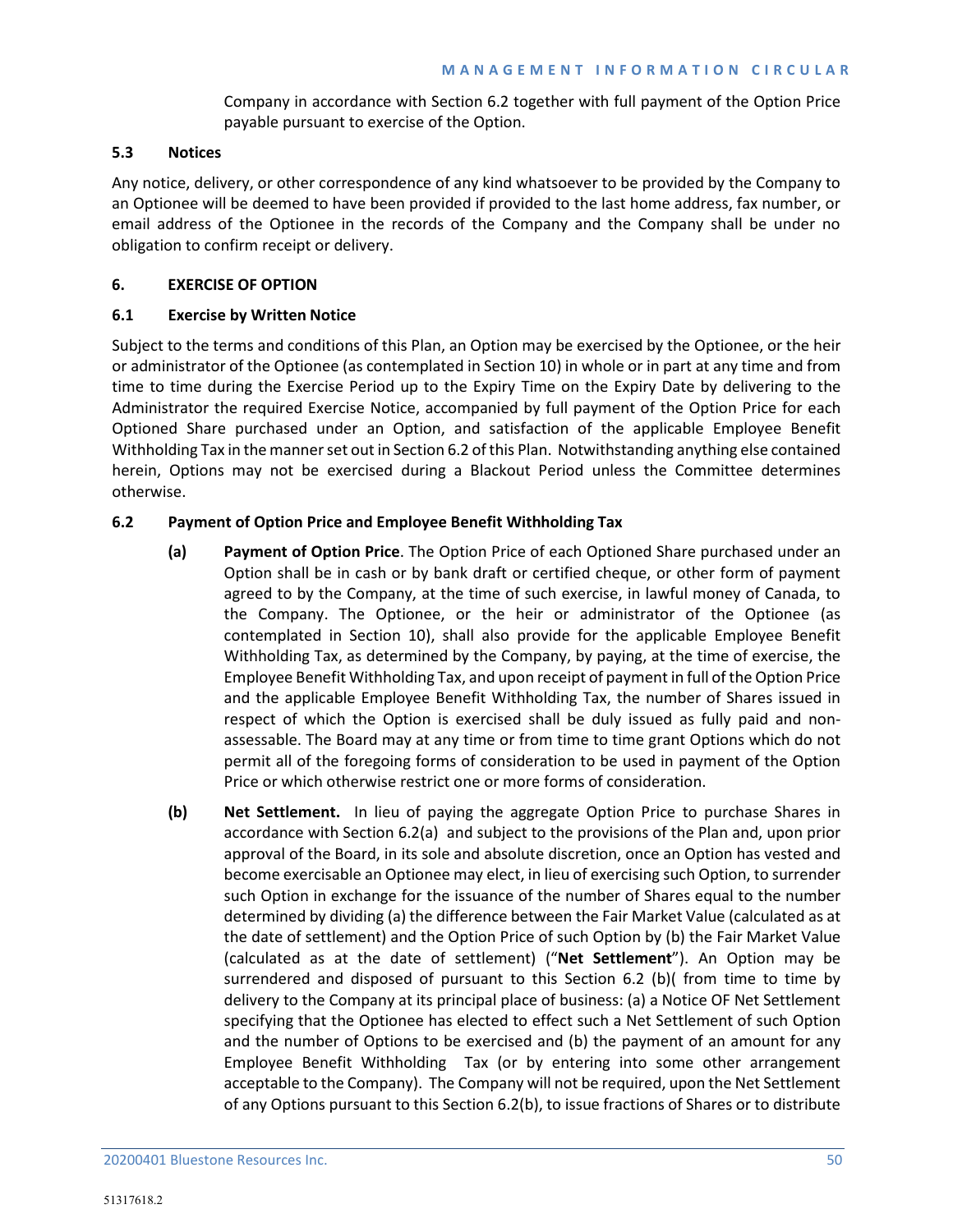certificates which evidence fractional Shares. In the event the number of Shares to be issued upon the Net Settlement of an Option is a fraction, the Optionee will receive the next lowest whole number of Shares and will not receive any other form of compensation (cash or otherwise) for the fractional interest. Upon exercise of the foregoing, the number of Shares underlying the Options disposed of shall be deducted from the number of Shares reserved for issuance under the Plan. This Section 6.2(b) shall not be available to any Investor Relations Service Provider who holds Options.

# **6.3 Effect of Exercise**

As soon as practicable after the exercise of an Option in accordance with the terms of this Plan, the Company shall issue a certificate or certificates evidencing the Shares in respect of which the Option is exercised.

# **7. EXPIRY OF OPTIONS**

# **7.1 Duration of Option**.

- **(a)** Subject to Section 7.1(b), Options shall be expressed to expire on the date set out in the Option Certificate (so long as the date specified in the Option Certificate does not exceed the 10 Year Limit) and shall be subject to earlier termination as provided in Section 7.2 (the "**Expiry Date**").
- **(b)** In the event that the Expiry Date falls during a Blackout Period, the Expiry Date shall be automatically extended to a date that is ten Business Days after the last date of the Blackout Period in question. The automatic extension is available to all Eligible Persons under the Plan under the same terms and conditions.

# **7.2 Termination of Option**.

An Optionee may exercise an Option in whole or in part at any time or from time to time during the Option Period. Any Option or part thereof not exercised within the Option Period shall terminate and become null, void, and of no further force and effect at 5:00 p.m. local time in Vancouver, British Columbia, on the Expiry Date. Subject to any express resolution of the Board, in its sole discretion, extending or limiting the Expiry Date of an Option, the Expiry Date of an Option shall be the earlier of (i) the Expiry Date fixed by the Board and (ii) the date established, if applicable, in Sections 7.2(a) to (b) below, so long as the Expiry Date complies with Section 7.1(a):

- **(a) Ceasing to Hold Office**. If the Optionee was granted Options as a director of the Company or a subsidiary of the Company and such Optionee ceases to be a director of the Company or the subsidiary other than by reason of death, then the Options will continue to vest in accordance with the terms of the Option Certificate and the Expiry Date of the Options shall be the  $90<sup>th</sup>$  day following the date the Optionee ceases to be a director of the Company, unless the Optionee ceases to be a director of the Company as a result of:
	- (i) ceasing to be qualified to act as a director pursuant to Section 124 of the Business Corporations Act (British Columbia); or
	- (ii) an order of the Commission, the Exchange, or any regulatory body having jurisdiction to so order;

in which case the Expiry Date shall be the date the Optionee ceases to be a director of the Company and each vested or unvested Option shall be void and of no further force or effect on such date;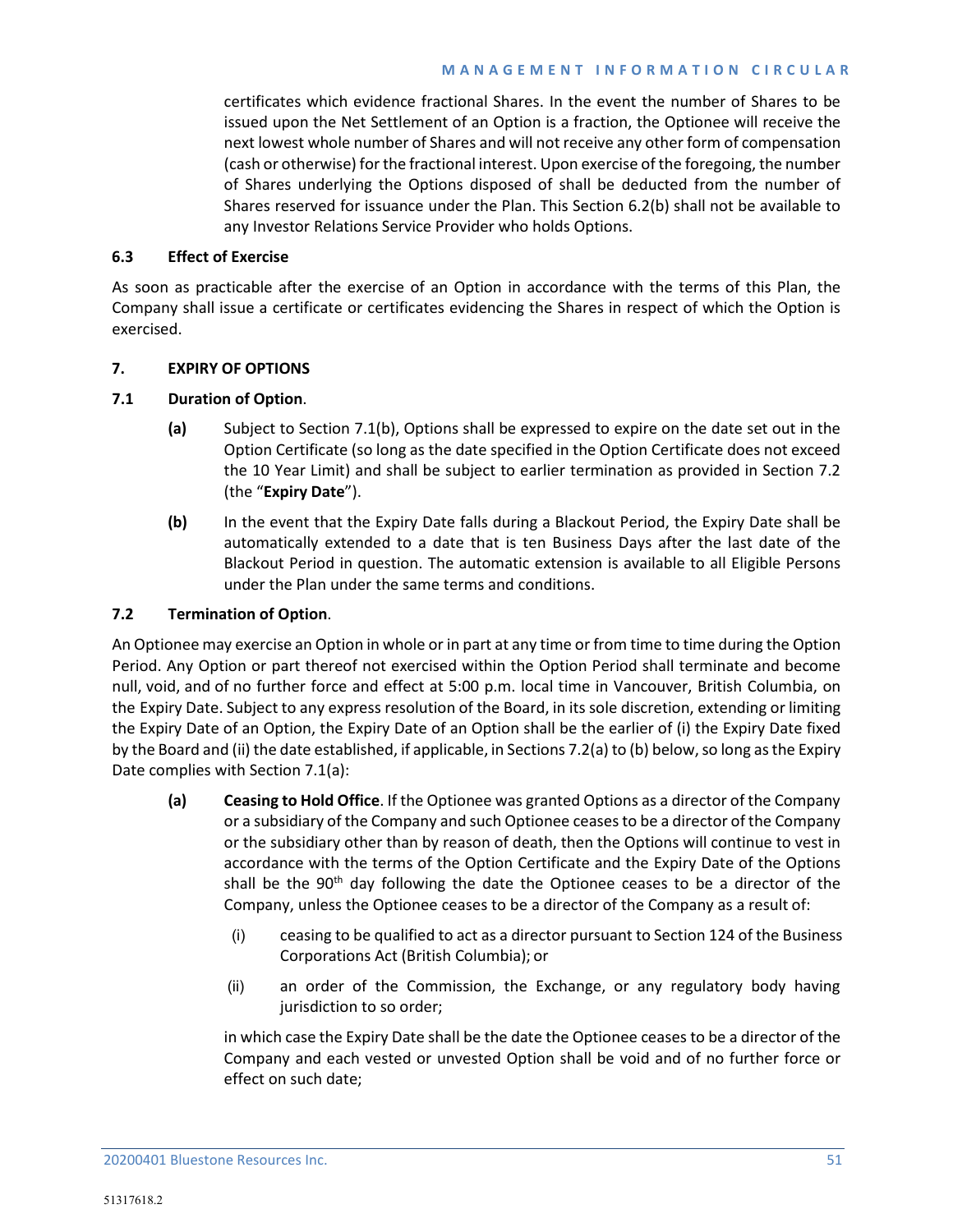- **(b) Ceasing to be Employed**. If the Optionee was granted Options as an Employee, officer, or Consultant of the Company or a subsidiary of the Company and such Optionee ceases to be an Employee, officer or Consultant of the Company or a subsidiary of the Company, any unvested Options shall continue to vest in accordance with the terms of the Option Certificate and will expire on the 90<sup>th</sup> day following the date the Optionee ceases to be an Employee, officer or Consultant, unless the Optionee ceases to be an Employee, officer, or Consultant as a result of:
	- (i) termination for Cause; or
	- (ii) an order of the Commission, the Exchange, or any regulatory body having jurisdiction to so order;

in which case the Expiry Date of the Options shall be the date the Optionee ceases to be an Employee, officer or Consultant of the Company and each vested or unvested Option shall be void and of no further force or effect on such date;

- (iii) resignation without Good Reason, in which case the Options shall cease to vest and shall be exercisable to the extent that the Options were exercisable on the date that the Optionee ceased to be an officer, Employee or Consultant and the Expiry Date of the Options shall be the  $30<sup>th</sup>$  day following the date the Optionee ceased to be an officer, Employee, or Consultant;
- (iv) resignation for Good Reason, in which case the Options shall immediately vest and the Expiry Date of the Options shall be the earlier of the scheduled expiry date of the Option and up to one year following the date of resignation;
- (v) termination without Cause, in which case the Options shall immediately vest and the Expiry Date of the Options shall be the earlier of the scheduled expiry date of the Option and up to one year following the termination date;
- <span id="page-55-0"></span>(vi) the death of an Optionee, in which case the Optionee's Options shall vest as of the date of death and the Expiry Date of the Options shall be one year following the date of death. In such case, the Options shall only be exercisable by the person or persons to whom the Optionee's rights under the Option shall pass by the Optionee's will or the laws of intestacy and succession; or
- (vii) the disability of an Optionee, in which case the Optionee's Options shall continue to vest in accordance with the terms of the Option Certificate. If such Optionee ceases to qualify as an Eligible Person under the Plan, the Expiry Date of the Options shall be the earlier of the scheduled expiry date of the Option and up to one year following the date of cessation.
- **7.3** For greater certainty, Options shall not be affected by any change of employment of the Optionee or by the Optionee ceasing to be a director or officer of the Company or a subsidiary of the Company provided that the Optionee continues to be an Eligible Person.
- **7.4** For purposes of this Section 7, a determination by the Company that an Optionee was discharged for "cause" shall be binding on the Optionee.
- **7.5** For greater certainty, the Board must obtain prior Exchange approval to accelerate the vesting of any and all Options granted to Investor Relations Service Providers.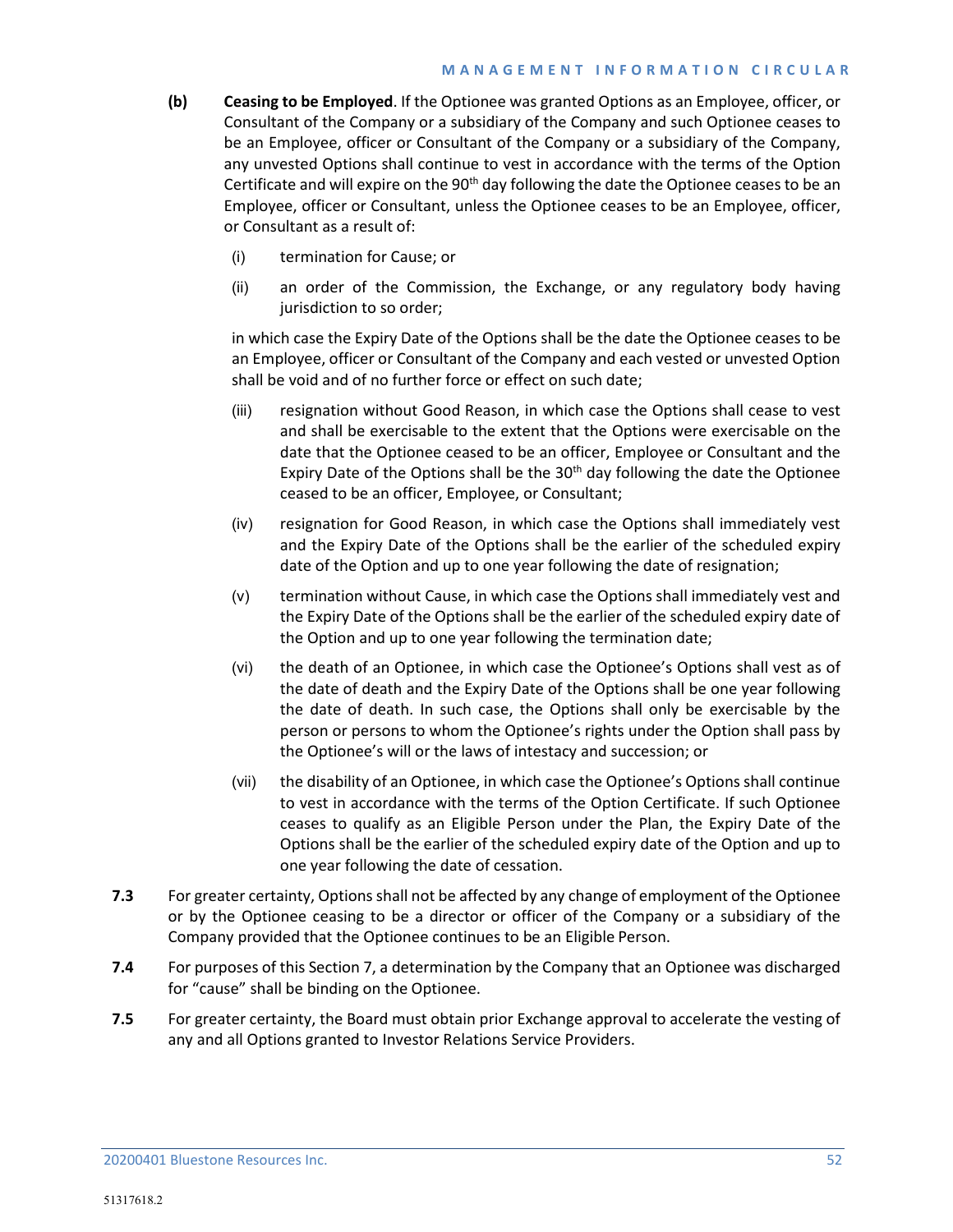# **8. OPTION CERTIFICATES**

# <span id="page-56-0"></span>**8.1 Option Certificate**

Each Option shall be confirmed by a certificate in the form set out in Schedule A which shall incorporate such terms and conditions as the Board, in its discretion, deems consistent with the terms of this Plan (the "**Option Certificate**"). In the event of conflict between the terms of an Option Certificate and the terms of this Plan, the terms of this Plan shall prevail, and the Option Certificate shall be deemed to have been amended accordingly.

# **8.2 Representations by Optionees**

Each Option Certificate shall provide that upon each exercise of an Option, the Optionee (including for the purposes of this Section 8.2 each other person who, pursuant to Section 7.2 hereof, may purchase Shares under an Option granted to an Eligible Person) shall, if so requested by the Company, represent and agree in writing that:

- **(a)** the person is, or the Optionee was, an Eligible Person and has not been induced to purchase the Shares by expectation of employment or continued employment;
- **(b)** the person is purchasing the Shares pursuant to the exercise of such Option as principal for the Optionee's own account (or if such Optionee is deceased, for the account of the estate of such deceased Optionee) for investment purposes, and not with a view to the distribution or resale thereof to the public;
- **(c)** the person will, prior to and upon any sale or disposition of any of the Shares purchased pursuant to the exercise of such Option, comply with all applicable securities laws and any other federal, provincial, or state laws or regulations to the extent that such laws or regulations are applicable to such sale or disposition; and
- **(d)** such Optionee (or such other person) will not offer, sell or deliver any of the Shares purchased pursuant to the exercise of such Option, directly or indirectly, in the United States or to any citizen or resident of, or any corporation, partnership, or other entity created or organized in or under the laws of, the United States, or any estate or trust, the income of which is subject to United States federal income taxation regardless of its source, except in compliance with United States federal and state securities laws. The Optionee acknowledges that the Company has the right to place any restriction or legend on any securities issued pursuant to the Option Certificate or this Plan including, but in no way limited to placing a legend to the effect that the securities have not been registered under the *Securities Act (1933)* of the United States and may not be offered or sold in the United States unless registration or an exemption from registration is available.

# **8.3 Other Procedures and Documentation**

The Company may employ other procedures and require further documentation from an Optionee to ensure compliance with all applicable laws.

# **9. CHANGE OF CONTROL**

Notwithstanding any provision herein to the contrary and notwithstanding any vesting provisions contained in any individual Option Certificate, if, at any time prior to the Expiry Date, there is a Change of Control and the Optionee is terminated by the Company without Cause, or the Optionee terminates his or her employment with the Company for Good Reason, in each case, concurrent with the Change of Control or within six (6) months of the date of the Change of Control, all unvested Options shall automatically vest immediately prior to the Optionee's termination or resignation, as the case may be,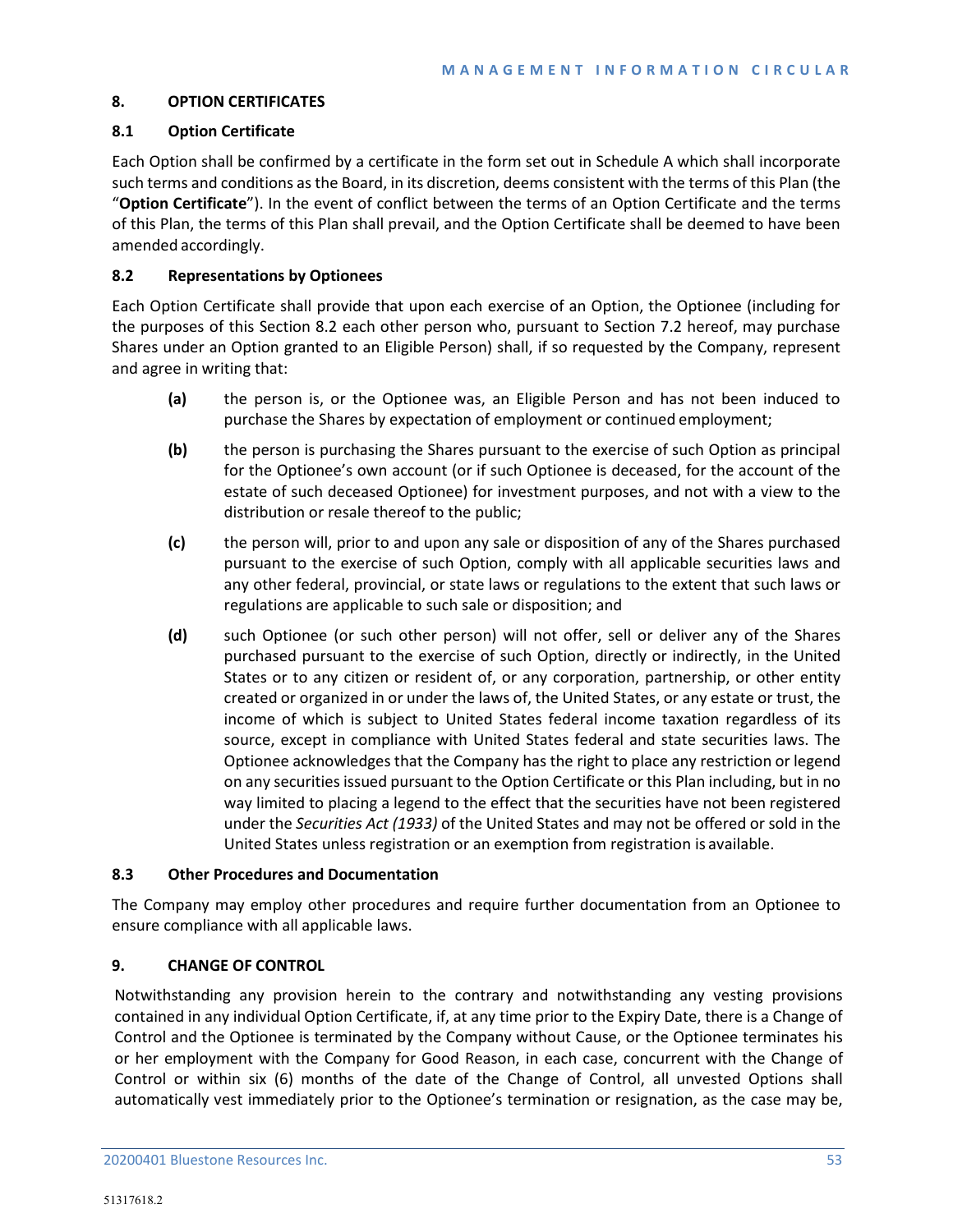and the Optionee shall have the right, at any time following the Change of Control until the Expiry Date, to exercise all or any of the unexercised Options previously granted to the Optionee. Acceleration of vesting provisions on options granted to those providing Investor Relations Activities must have prior TSXV acceptance.

# <span id="page-57-0"></span>**10. ASSIGNMENT OF OPTIONS**

All benefits, rights and Options accruing to any Optionee in accordance with the terms and conditions of this Plan shall not be transferable or assignable, except that if an Optionee dies prior to the expiry of an Option, the Optionee's heirs or administrators may exercise any vested Options in accordance with Sectio[n 7.2\(b\)\(vi\).](#page-55-0) During the lifetime of an Optionee, benefits, rights and Options may only be exercised by the Optionee. The period during which an Optionee's heirs or administrators may make such a claim will not exceed one year from the Optionee's death.

# **11. AMENDMENT AND TERMINATION**

# **11.1 Amendment**

- **(a)** Subject to paragraphs [\(b\)](#page-57-1) and [\(c\)](#page-58-0) and any required regulatory approval (including acceptance by the Exchange), the Board may from time to time amend or revise the terms and conditions of this Plan or any Option, provided that no such action may in any manner adversely affect the rights under any previously granted Options unless the Company has the consent of the affected Optionee(s) or unless additional similar rights comparable thereto, or other compensation of equal or greater value, is given to such Optionee(s). Without limiting the foregoing, in addition to the items set out in Section 3 and without limiting such items, the Board is specifically authorized to amend or revise the terms of this Plan or an Option, by passing a resolution of the Board setting out such amendment, without obtaining shareholder approval in the followingcircumstances:
	- (i) to change the vesting provisions of an Option or this Plan;
	- (ii) to make other amendments of a "housekeeping" or non-material nature with requisite regulatory approval; or
	- (iii) to clarify existing provisions of the Plan that do not have the effect of altering the scope, nature and intent of such provisions.
- <span id="page-57-1"></span>**(b)** Notwithstanding any provisions to the contrary, the Board may only amend the provisions of this Plan relating to the following provided the Board obtains the approval of the shareholders of the Company in respect thereof:
	- (i) persons eligible to be granted Options under the Plan;
	- (ii) the maximum number of Shares reserved for issuance upon exercise of Options available under this Plan;
	- (iii) the limitations on grants of Options to any one person, Insiders, Consultants, or Investor Relations Service Providers;
	- (iv) the method for determining the Option Price for Options;
	- (v) the maximum Option Period for Options;
	- (vi) the expiry and termination provisions applicable to Options;
	- (vii) any method or formula for calculating prices, values or amounts under the Plan that may result in a benefit to an Eligible Person; or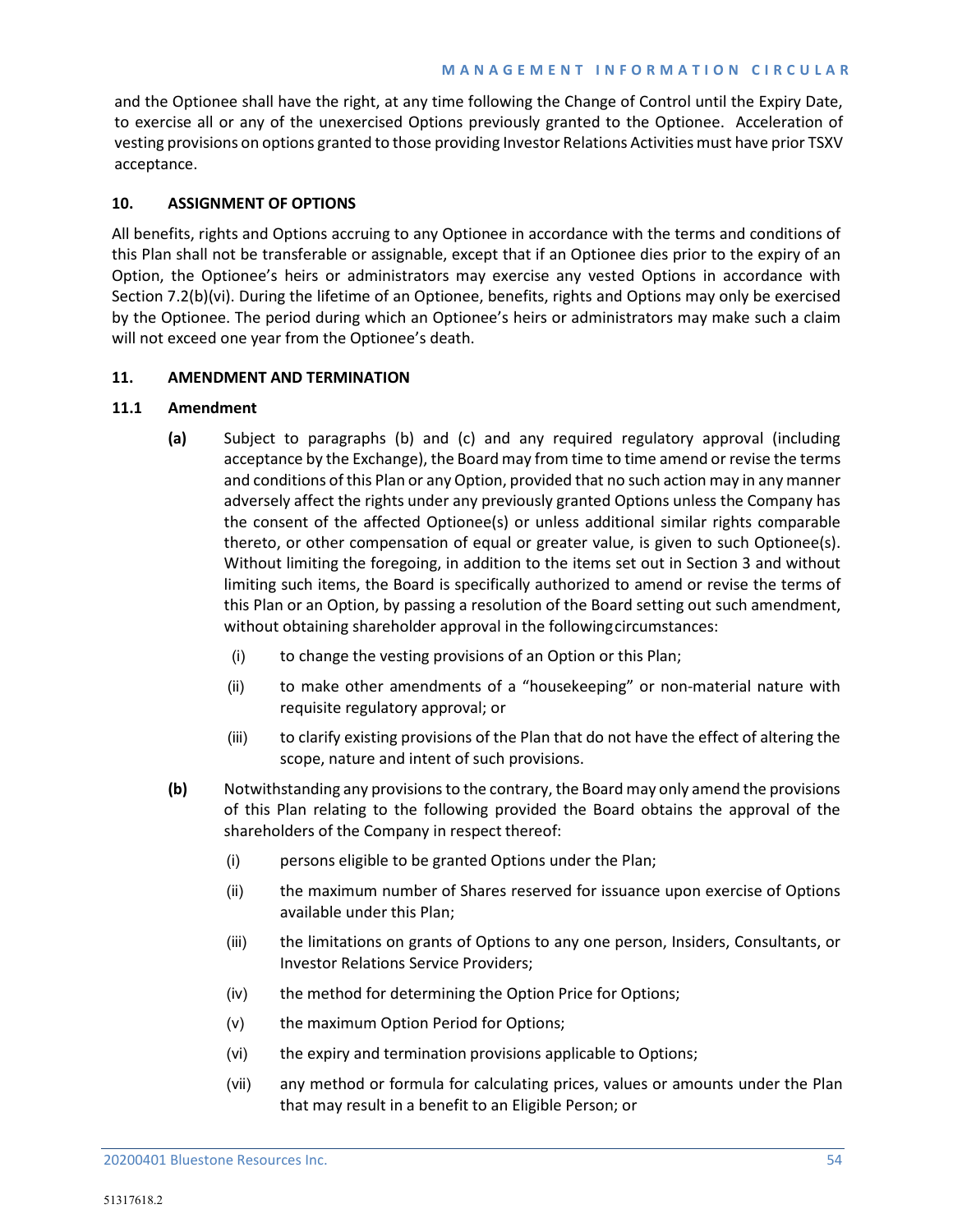- (viii) any amendment to the amendment provisions.
- **(c)** Disinterested shareholders of the Company must approve any amendment to Options held by an Insider at the time of the amendment that would have the effect of decreasing the Option Price of such Options, or the extension of the term of an Option.

# <span id="page-58-0"></span>**11.2 Termination of this Plan**.

The Board may terminate this Plan at any time provided that such termination shall not alter the terms or conditions of an Option or impair any right of any Optionee pursuant to any Option awarded prior to the date of such termination and notwithstanding such termination, such Options shall continue to be governed by the provisions of this Plan, which shall survive the termination for such purpose.

# **12. COMPLIANCE WITH LEGISLATION**

# **12.1 Regulatory Compliance**.

This Plan, the grant and exercise of Options hereunder, and the Company's obligation to sell and deliver Shares upon exercise of Options shall be subject to all applicable federal, provincial and foreign laws, rules and regulations, the rules and regulations of any stock exchange on which the Shares are listed for trading, and to such approvals by any regulatory or governmental agency as may, in the opinion of counsel to the Company, be required. The Company shall not be obliged by any provision of this Plan or the grant of any Option hereunder to issue or sell Shares in violation of such laws, rules and regulations, or any condition of such approvals. No Option shall be granted, and no Shares issued or sold hereunder where such grant, issue or sale would require registration of this Plan or of Shares under the securities laws of any foreign jurisdiction and any purported grant of any Option or issue or sale of Shares hereunder in violation of this provision shall be void. Shares issued and sold to Optionees pursuant to the exercise of Options may be subject to limitations on sale or resale under applicable securities laws. In particular, if Options are granted to any resident or citizen of the United States, the Board and the Company will use their best efforts to ensure that all matters pertaining to such Options shall be made in compliance with applicable United States securities laws.

# **12.2 No Obligations to Issue Shares if Non-Compliance.**

The issue and sale of Shares pursuant to any Option granted under this Plan is specially conditioned on such issue and sale being made in compliance with applicable securities laws, and the Company shall have no obligation to issue or sell any Shares pursuant to the exercise of any Option unless the Board determines in its sole discretion that such issue and sale will be made in compliance with applicable securities laws. The Company will be entitled to take such action as it deems necessary to restrict the transferability in the United States of any Shares acquired on exercise of any Option.

# **12.3 Remittance of Employee Benefit Withholding Tax.**

The Company shall remit the Employee Benefit Withholding Tax paid or withheld in accordance with Section 6.2 of this Plan to the Receiver General or such other person as required by, and in accordance with, the provisions of the Tax Act and the Regulations thereunder, and any other federal or provincial legislation that requires the Company to withhold tax or other amounts in respect of the exercise of an Option, for the benefit of the Optionee on behalf of whom such tax is remitted. Accordingly, the Company shall ensure such amounts are reported on the Optionee's T4 or other tax information slips as required.

# **13. MISCELLANEOUS PROVISIONS**

# **13.1 No Shareholder Rights**.

An Optionee shall not have any rights as a shareholder of the Company with respect to any of the Shares covered by an Option until the date of delivery of the Shares upon the exercise of such Option, in full or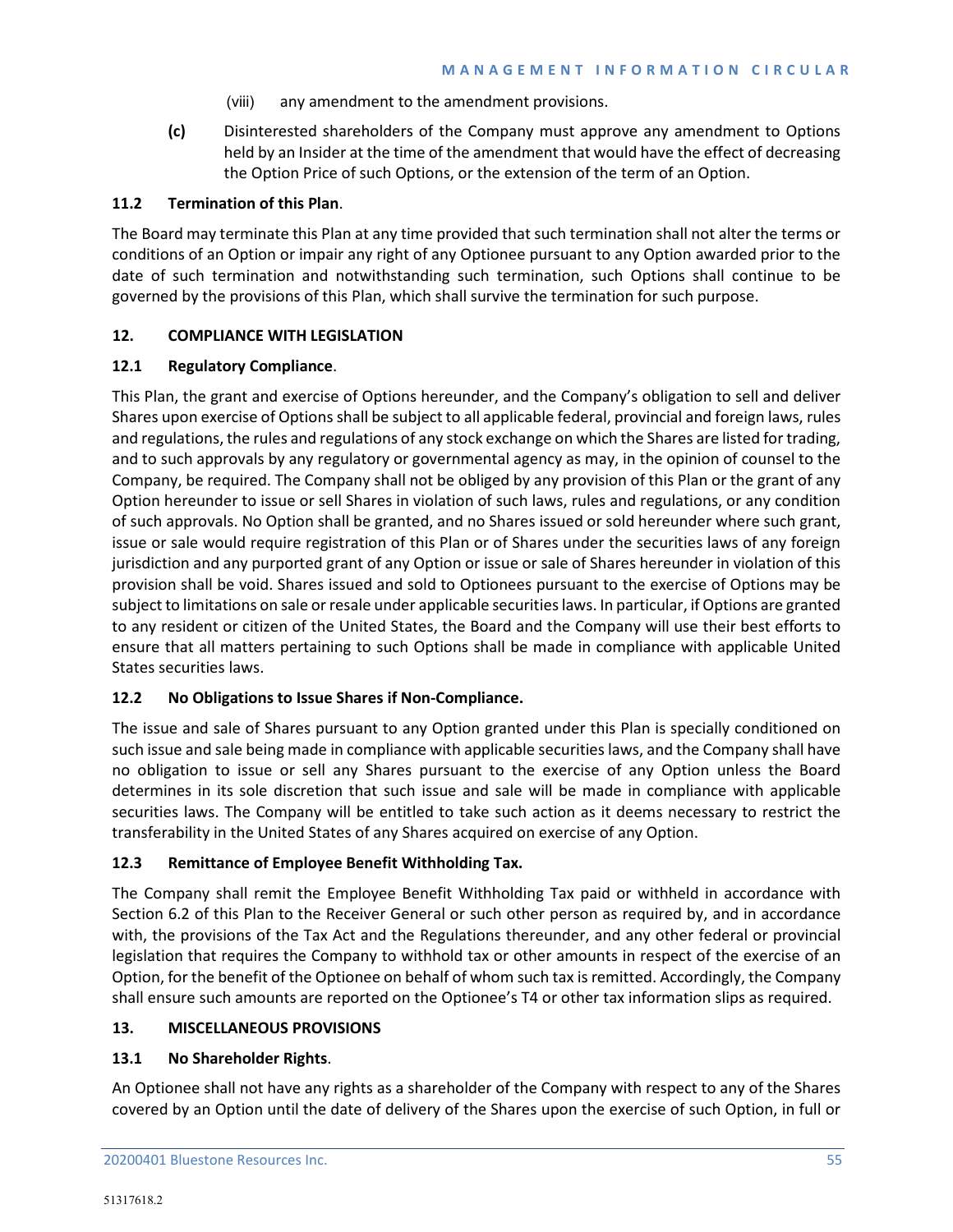in part, and then only with respect to the Shares so delivered. Without in any way limiting the generality of the foregoing, no adjustment shall be made for dividends or other rights for which the record date is prior to the date such Share certificate is issued.

# **13.2 Employment or Directorship**.

Nothing in this Plan or any Option shall confer upon an Optionee any right to continue or to be re-elected as a director of the Company or any right to continue in the employ of the Company or any subsidiary of the Company, or affect in any way the right of the Company or any subsidiary of the Company to terminate his or her employment at any time; nor shall anything in this Plan or any Option be deemed or construed to constitute an agreement, or an expression of intent, on the part of the Company or any subsidiary of the Company, to extend the employment of any Optionee.

# **13.3 Record Keeping**.

The Company shall maintain a register in which shall be recorded:

- **(a)** the name and address of each Optionee; and
- **(b)** the number of Options granted to each Optionee and the number of Options outstanding.

## **13.4 Governing Law**.

This Plan and all matters to which reference is made herein shall be governed by and interpreted in accordance with the laws of the Province of British Columbia and the laws of Canada applicable therein.

## **13.5 No Obligation to Exercise.**

Optionees shall be under no obligation to exercise Options granted under this Plan.

## **13.6 Headings.**

The headings used in this Plan are for convenience of reference only and shall not in any way affect or be used in interpreting any of the provisions of this Plan.

## **14. APPROVALS**

This Plan shall be subject to all necessary regulatory and shareholder approval. Any Options granted prior to such approvals shall be conditional upon such approvals being obtained and no such Options may be exercised unless and until such approvals have been obtained.

## **15. DATE OF THE PLAN**

This Plan was approved by the Board on October 31, 2018, and approved by the shareholders of the Company on December 7, 2018; was amended by the Board on March 12, 2020 (with the effective date of the amendment of March 12, 2020) and approved by the shareholders of the Company on May 20, 2020. The Plan was approved by the shareholders of the Company without change on May 19, 2021. The Plan was amended and approved by the Board on April 6, 2022.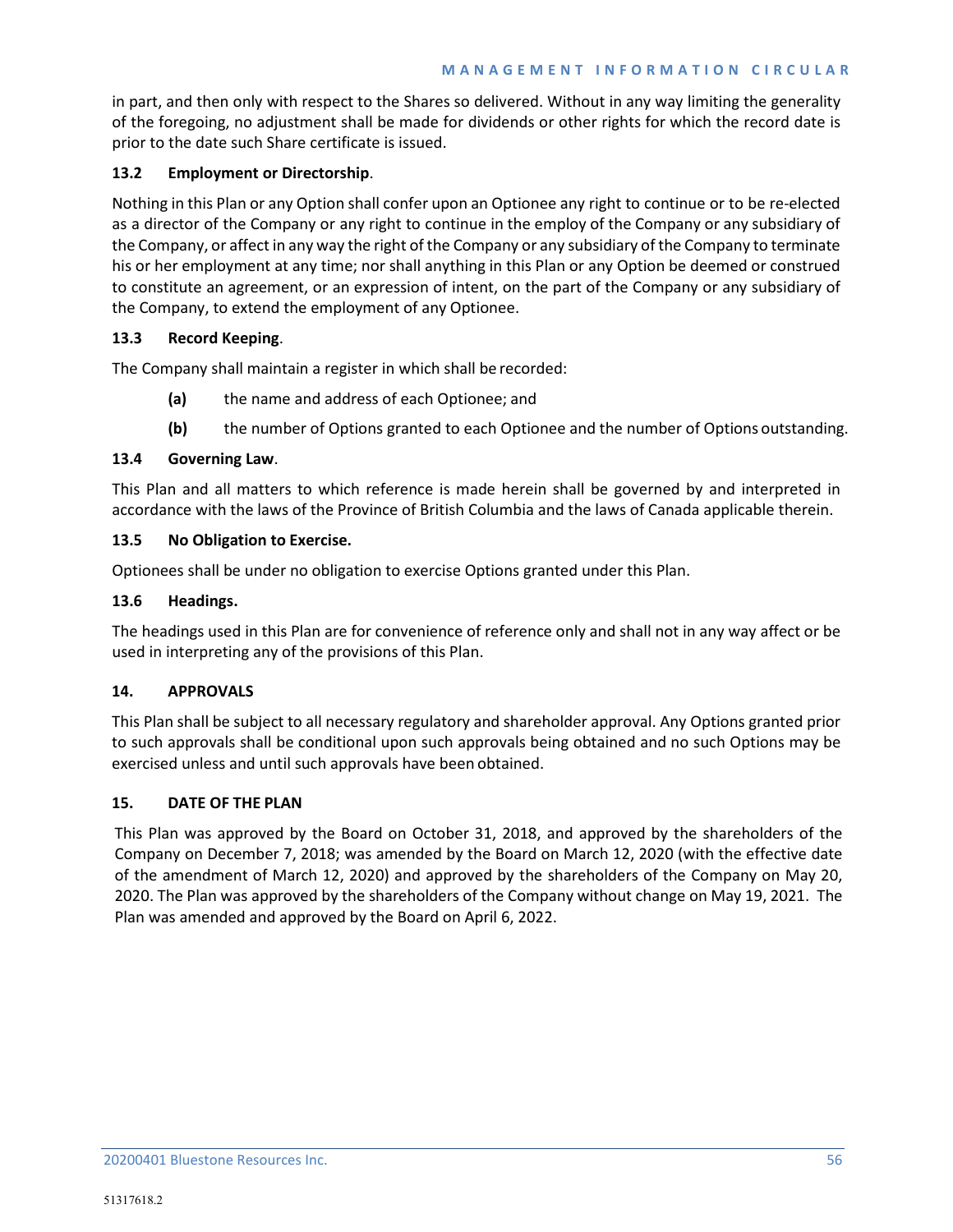# **SCHEDULE A - OPTION CERTIFICATE**

This Option Certificate certifies that, effective the  $\bullet$  day of  $\bullet$ , 2022 (the "**Grant Date**"), **BLUESTONE RESOURCES INC.** (the "**Company**") has granted to ● (the "**Optionee**"), an option (the "**Option**") to acquire ● common shares in the capital of the Company ("**Shares**") at an exercise price of C\$ per Share (the "**Option Price**") pursuant to the provisions of the Company's Stock Option Plan (the "**Plan**"). Subject to the provisions of the Plan, this Option expires at 5:00 p.m. (Vancouver time) on (the "**Expiry Time**").

The Option will vest and may be exercised as follows:

This Option Certificate and the Option are subject to the detailed terms and conditions contained in the Plan. This Option Certificate is issued for convenience only, and in the case of any dispute with regard to any matter in respect hereof, the provisions of the Plan and the records of the Company shall prevail.

To exercise your Option, complete the attached Exercise Notice prior to the Expiry Time specifying the number of vested Shares you wish to acquire, together with cash, certified cheque or bank draft payable to the Company for the aggregate Option Price.

The following legend will be affixed to any Shares issued before *[date four months and one day after Grant*  Date] upon exercise of the Option and placed on the face of any certificate or ownership statement representing such Shares (or if the face of the certificate or ownership statement has insufficient space, on the back of the certificate or ownership statement with a reference on the face of the certificate or ownership statement to the legend):

"Without prior written approval of the Exchange and compliance with all applicable securities legislation, the securities represented by this certificate may not be sold, transferred, hypothecated or otherwise traded on or through the facilities of the Exchange or otherwise in Canada or to or for the benefit of a Canadian resident until  $\bullet$ *[date four months and one day after Grant Date].*"

The Company and the Optionee represent that the Optionee is an Eligible Person (as defined in the Plan), entitled to receive Options under the policies of the Exchange.

This Certificate and the Option evidenced hereby are not assignable, transferable or negotiable and are subject to the detailed terms and conditions contained in the Plan.

The Optionee consents to the disclosure of Personal Information (as defined in the policies of the Exchange) by the Company to the Exchange, and to the collection, use, and disclosure of Personal Information by the Exchange, for the purposes identified by the Exchange.

The Optionee, if an Officer of the Company, acknowledges that he or she has received, read, and will abide by the Executive Compensation Recovery Policy which constitutes the whole agreement between the Officers and the Company in relation to the Plan

# **BLUESTONE RESOURCES INC.**

**Authorized Signatory**

**Signature of Optionee:**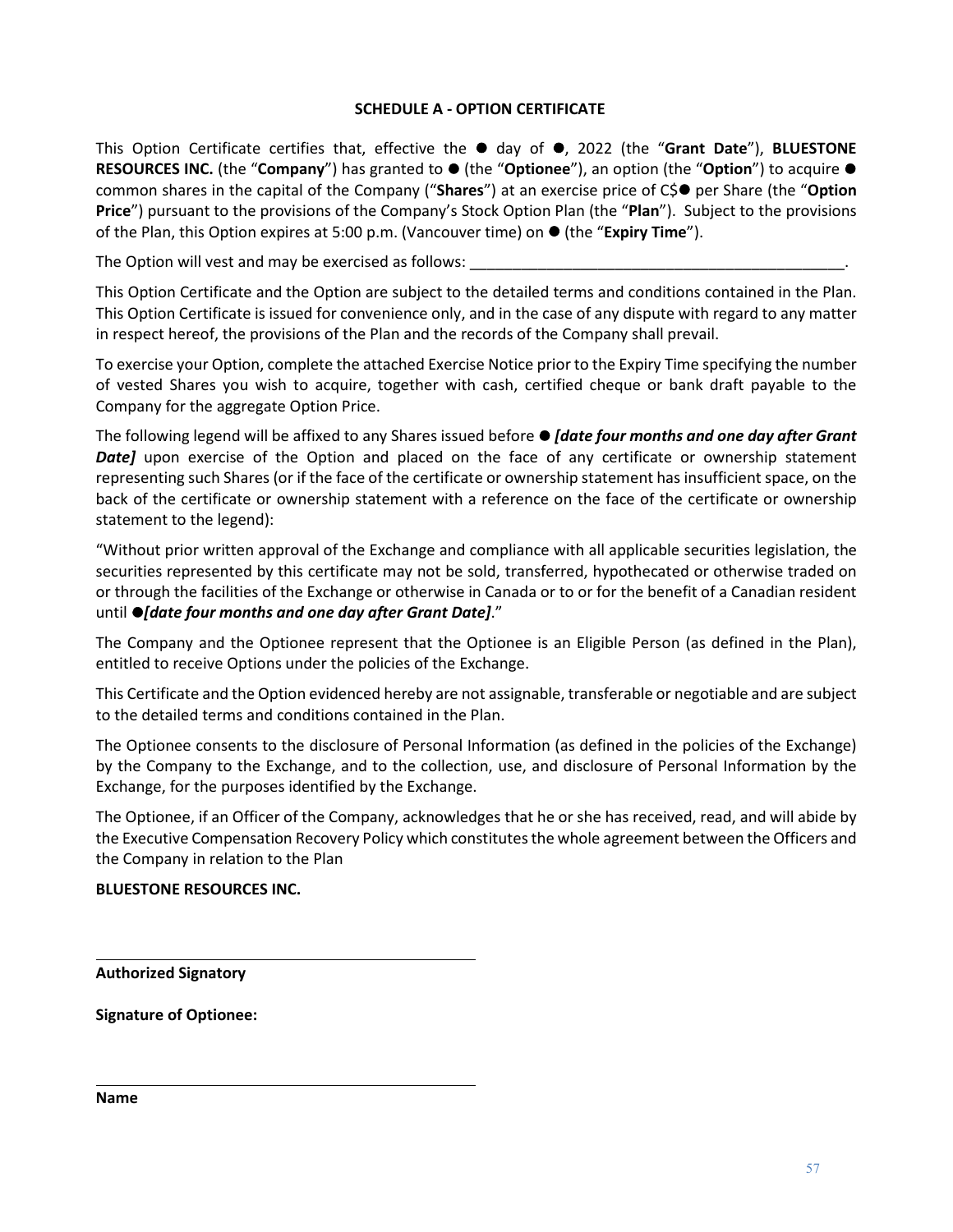# **SCHEDULE B - EXERCISE NOTICE**

TO: The Administrator, Stock Option Plan (the "Plan") Bluestone Resources Inc. (the "Company")

|          |                                                                                 | I, ___________________________________, hereby give notice, pursuant to the Plan, of the exercise of the Option to                                                                                                                                                                                                                                                                                                                                                                                               |
|----------|---------------------------------------------------------------------------------|------------------------------------------------------------------------------------------------------------------------------------------------------------------------------------------------------------------------------------------------------------------------------------------------------------------------------------------------------------------------------------------------------------------------------------------------------------------------------------------------------------------|
|          |                                                                                 | acquire and subscribe for _________________________________ common shares in the capital of the Company (the "Shares").                                                                                                                                                                                                                                                                                                                                                                                          |
|          | <b>Calculation of total Exercise Price:</b>                                     |                                                                                                                                                                                                                                                                                                                                                                                                                                                                                                                  |
| (a)      | number of Shares to be acquired on exercise:                                    | <b>Example 2016</b> Shares                                                                                                                                                                                                                                                                                                                                                                                                                                                                                       |
| (b)      | multiplied by the Exercise Price per Share:                                     | $\begin{array}{c c} \n \multicolumn{3}{c }{\textbf{\small .}} & \multicolumn{3}{c }{\textbf{\small .}} & \multicolumn{3}{c }{\textbf{\small .}} & \multicolumn{3}{c }{\textbf{\small .}} & \multicolumn{3}{c }{\textbf{\small .}} & \multicolumn{3}{c }{\textbf{\small .}} & \multicolumn{3}{c }{\textbf{\small .}} & \multicolumn{3}{c }{\textbf{\small .}} & \multicolumn{3}{c }{\textbf{\small .}} & \multicolumn{3}{c }{\textbf{\small .}} & \multicolumn{3}{c }{\textbf{\small .}} & \multicolumn{3}{c }{\$ |
|          | <b>TOTAL EXERCISE PRICE</b> $[(a) \times (b)]$ :<br>1.                          | $\frac{1}{2}$                                                                                                                                                                                                                                                                                                                                                                                                                                                                                                    |
| (c)      | sale price/market price on exercise:                                            |                                                                                                                                                                                                                                                                                                                                                                                                                                                                                                                  |
| address: |                                                                                 | The undersigned tenders herewith cash, cheque or bank draft in an amount equal to the total Exercise Price, and if<br>applicable, the Tax Remittance of the aforesaid Shares, as calculated above, and directs the Company to issue the share<br>certificate evidencing said Shares in the name of the undersigned to be mailed to the undersigned at the following                                                                                                                                              |
|          |                                                                                 | Signature of Option Holder                                                                                                                                                                                                                                                                                                                                                                                                                                                                                       |
|          | If applicable, calculation of tax remittance to the CRA (by Bluestone Payroll): | Name of Option Holder (please print)                                                                                                                                                                                                                                                                                                                                                                                                                                                                             |
| (d)      | stock option benefit $[((c) - (b)) \times (a)]$ :                               | $\frac{1}{2}$                                                                                                                                                                                                                                                                                                                                                                                                                                                                                                    |
| (e)      | tax remittance:                                                                 | \$                                                                                                                                                                                                                                                                                                                                                                                                                                                                                                               |
| (f)      | CPP deduction:                                                                  | \$                                                                                                                                                                                                                                                                                                                                                                                                                                                                                                               |
|          | 2. TOTAL TAX REMITTANCE:                                                        | \$                                                                                                                                                                                                                                                                                                                                                                                                                                                                                                               |
|          | 3.<br><b>TOTAL PAYABLE TO THE COMPANY</b>                                       |                                                                                                                                                                                                                                                                                                                                                                                                                                                                                                                  |
|          | BY THE OPTION HOLDER: $[(1) + (2)]$ :                                           | \$                                                                                                                                                                                                                                                                                                                                                                                                                                                                                                               |
|          | 4. <b>TOTAL PAYABLE TO OPTIONEE:</b> $[(d) - (2)]$                              | \$                                                                                                                                                                                                                                                                                                                                                                                                                                                                                                               |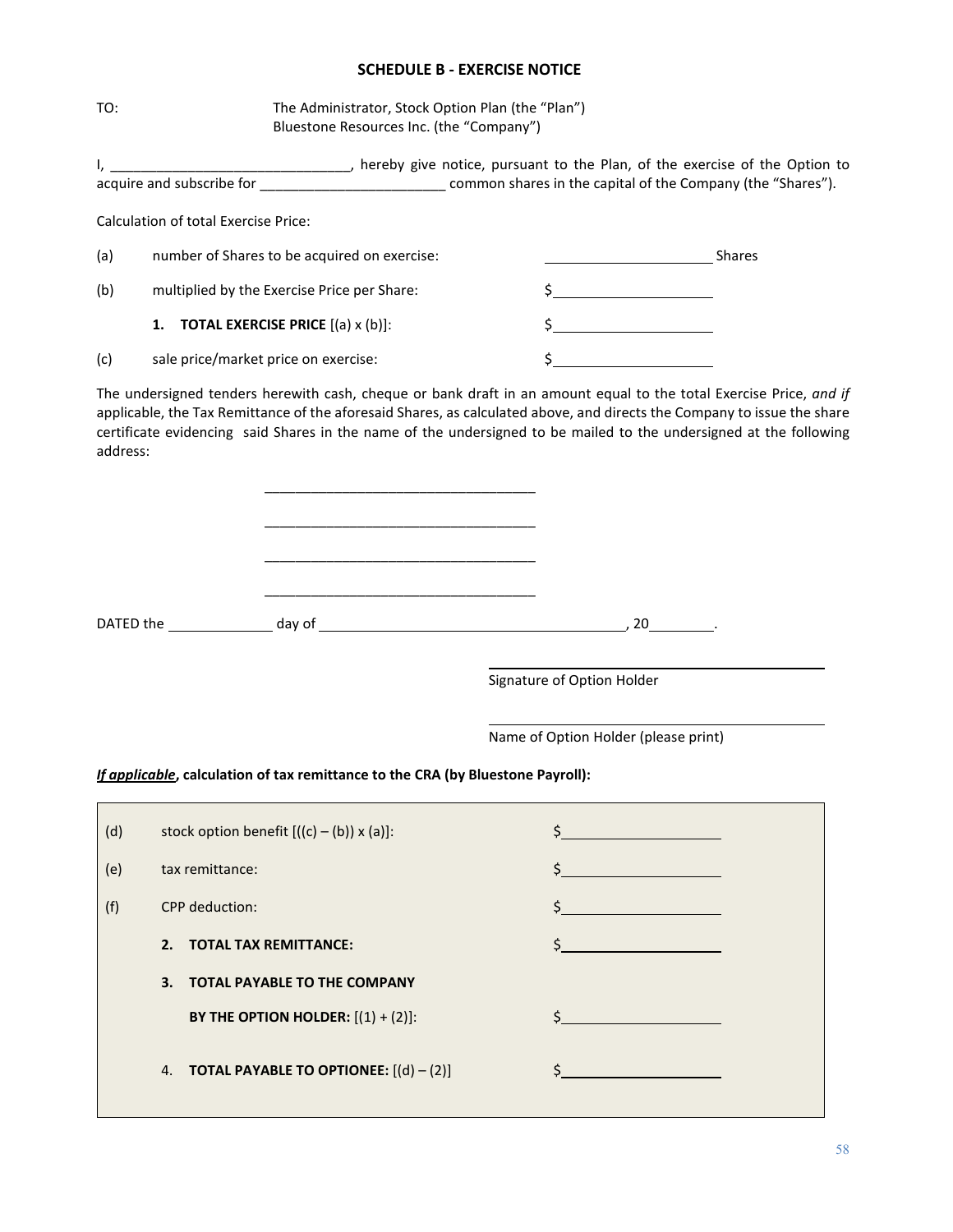## **SCHEDULE C - NOTICE OF NET SETTLEMENT**

TO: The Administrator, Stock Option Plan (the "Plan")

Bluestone Resources Inc. (the "Company")

\_\_\_\_\_\_\_\_\_\_\_\_\_\_\_\_\_\_\_\_\_\_\_\_\_\_\_\_\_\_\_\_\_\_\_

\_\_\_\_\_\_\_\_\_\_\_\_\_\_\_\_\_\_\_\_\_\_\_\_\_\_\_\_\_\_\_\_\_\_\_

\_\_\_\_\_\_\_\_\_\_\_\_\_\_\_\_\_\_\_\_\_\_\_\_\_\_\_\_\_\_\_\_\_\_\_

The undersigned hereby requests, pursuant to the Plan, the Company accept the transfer, disposition and surrender of the right to exercise **Exercise Let up to Define the Separate Contains to the terms of the Plan** and the Options, the number of Shares representing the fair market value of the Options disposed of and transferred to the Company pursuant to the net settlement provisions set out in Section 6.2(b) of the Plan (the "**Net Settlement Provisions**").

The undersigned, subject to the terms of the Plan and the Options, is requesting to receive the fair market value of the Options in Shares pursuant to the Net Settlement Provisions.

The undersigned tenders herewith cash, cheque or bank draft in an amount equal to the tax remittance of the aforesaid Shares, and directs the Company to issue the certificate evidencing said Shares in the name of the undersigned to be mailed to the undersigned at the following address:

By executing this Notice of Net Settlement, the undersigned hereby confirms that the undersigned has read the Plan and agrees to be bound by the provisions of the Plan. All terms not otherwise defined in this Notice of Net Settlement will have the meanings given to them under the Option Certificate.

DATED the \_\_\_\_\_ day of \_\_\_\_\_\_\_\_\_\_\_\_\_, 20\_\_.

Signature of Option Holder

Name of Option Holder (*please print*)

*If applicable***, calculation of tax remittance to the CRA (by Bluestone Payroll):**

| stock option benefit:                             |  |
|---------------------------------------------------|--|
| tax remittance:                                   |  |
| <b>CPP</b> deduction:<br>1. TOTAL TAX REMITTANCE: |  |
| 3. TOTAL PAYABLE TO THE COMPANY                   |  |
| BY THE OPTION HOLDER: $[(1) + (2)]$ :             |  |
|                                                   |  |
|                                                   |  |
|                                                   |  |